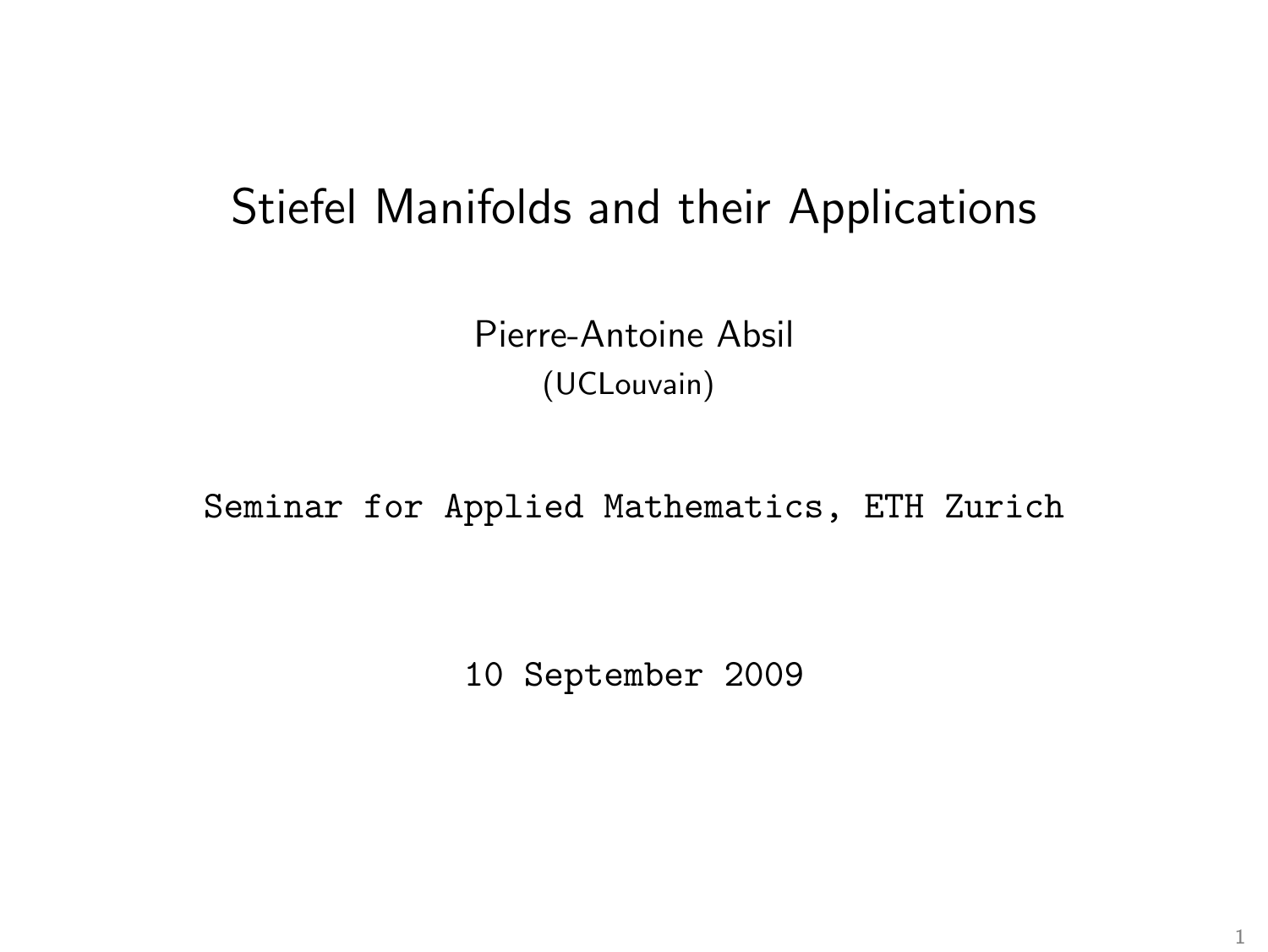### **Structure**

- $\blacktriangleright$  Definition and visualization
- $\blacktriangleright$  A glimpse of applications
- $\blacktriangleright$  Geometry of the Stiefel manifolds
- $\blacktriangleright$  Applications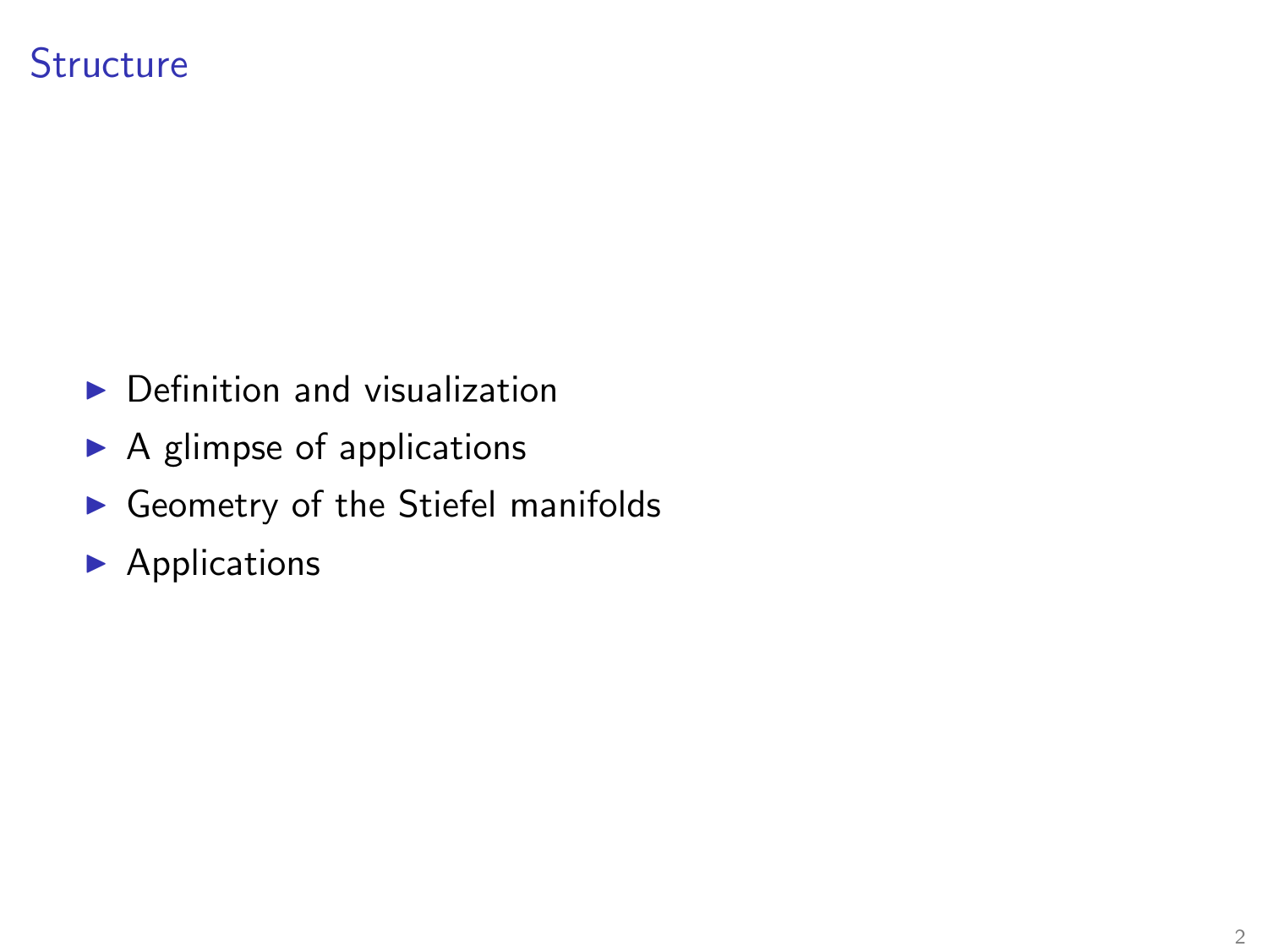## **Collaborations**

. <u>.</u> . .

- ► Chris Baker (Sandia)
- ▶ Thomas Cason (UCLouvain)
- ▶ Kyle Gallivan (Florida State University)
- Damien Laurent (UCLouvain)
- ◮ Rob Mahony (Australian National University)
- ◮ Chafik Samir (U Clermont-Ferrand)
- $\triangleright$  Rodolphe Sepulchre (U of Liège)
- ▶ Fabian Theis (TU Munich)
- ▶ Paul Van Dooren (UCLouvain)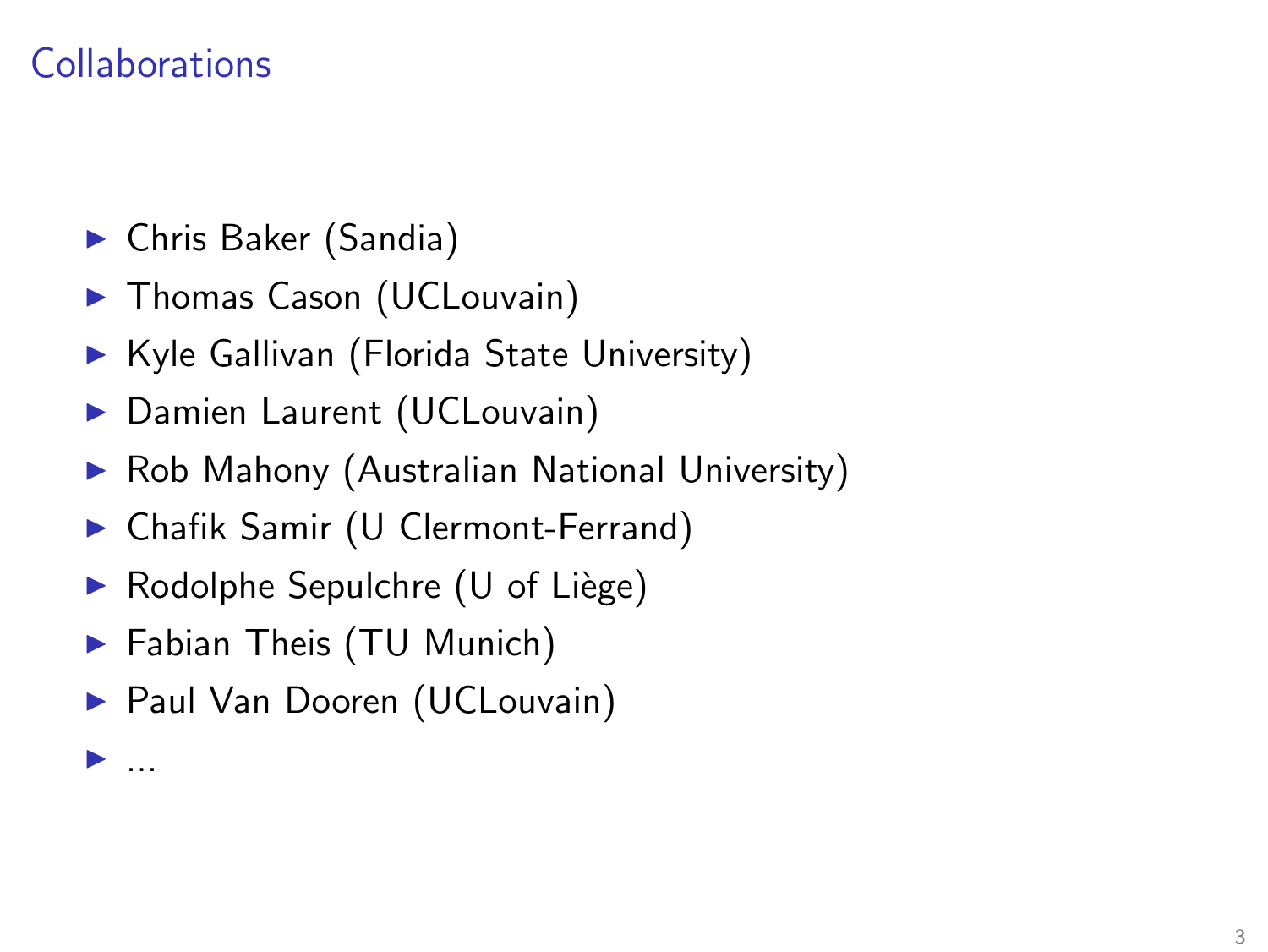### Stiefel manifold: Definition

The (compact) Stiefel manifold  $V_{n,p}$  is the set of all p-tuples  $(x_1, \ldots, x_p)$ of orthonormal vectors in  $\mathbb{R}^n$ .

If we turn *p*-tuples into  $n \times p$  matrices as follows

$$
(x_1,\ldots,x_p)\mapsto [x_1 \cdots x_p],
$$

the definition becomes

<span id="page-3-0"></span>
$$
V_{n,p} = \{ X \in \mathbb{R}^{n \times p} : X^T X = I_p \}.
$$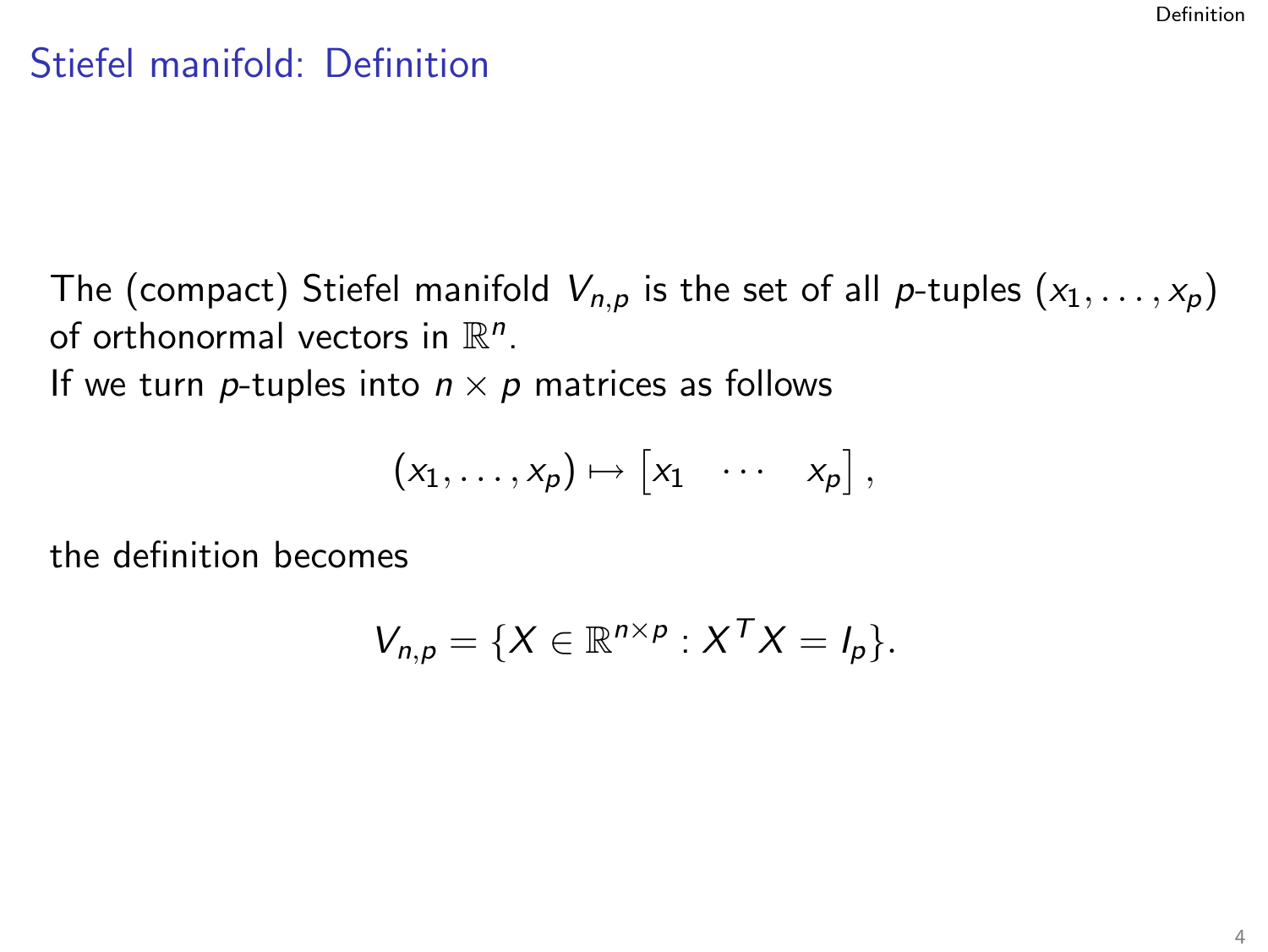Visualization: an element of  $V_{3,2}$ 

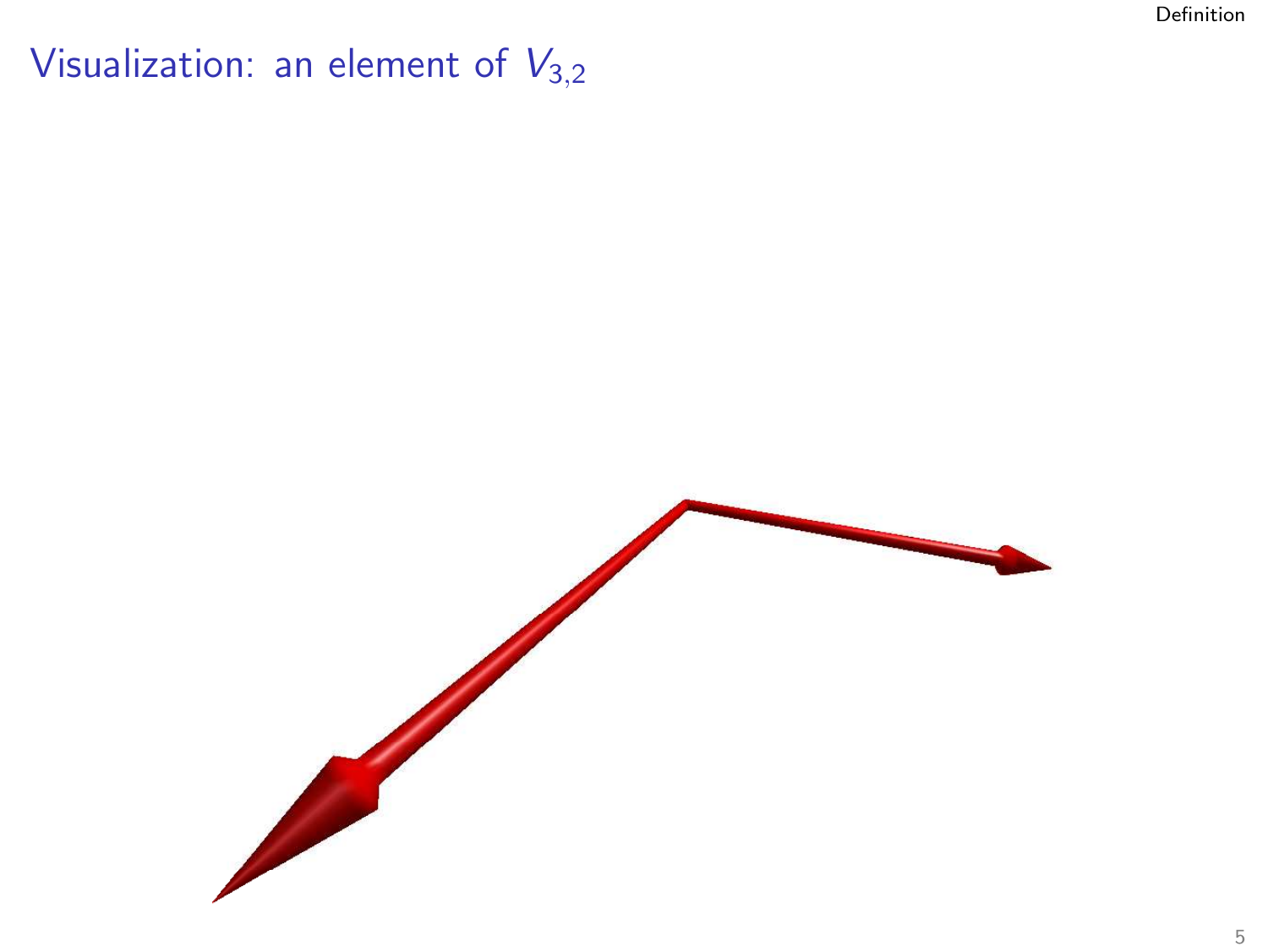# Stiefel manifold: (very unfaithful) artist view

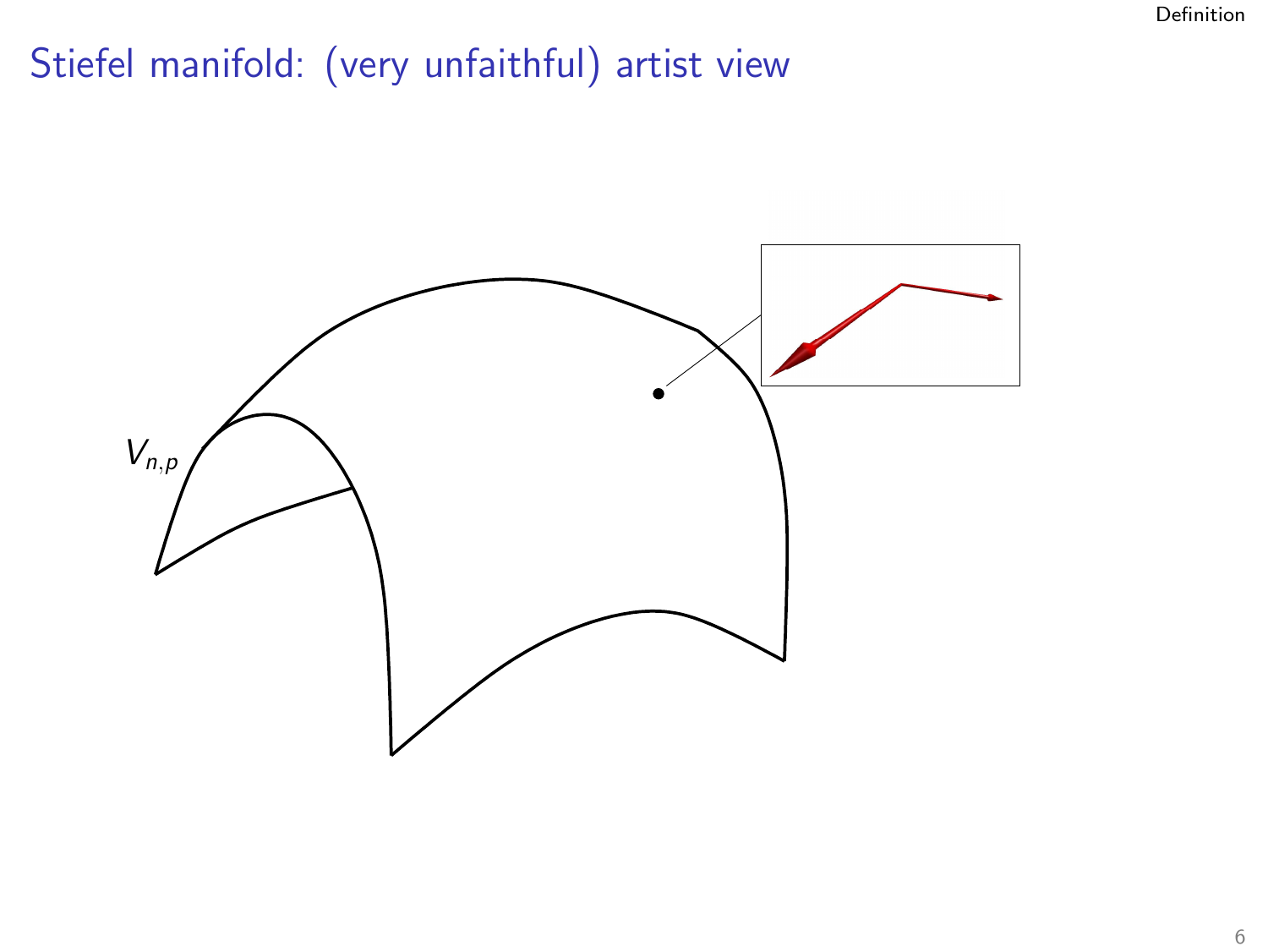# Stiefel manifold: optimization problems

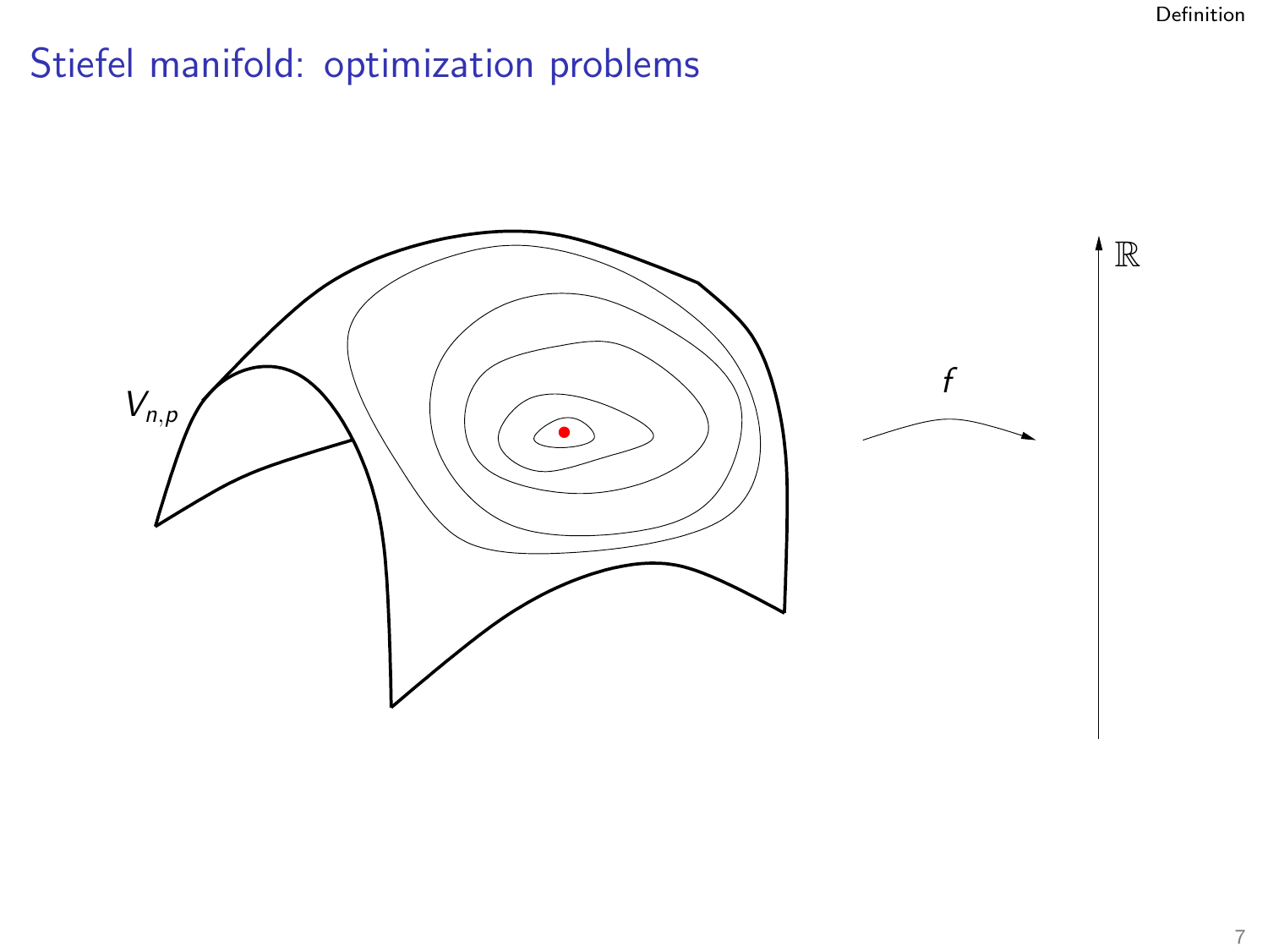# Stiefel manifold: optimization algorithms

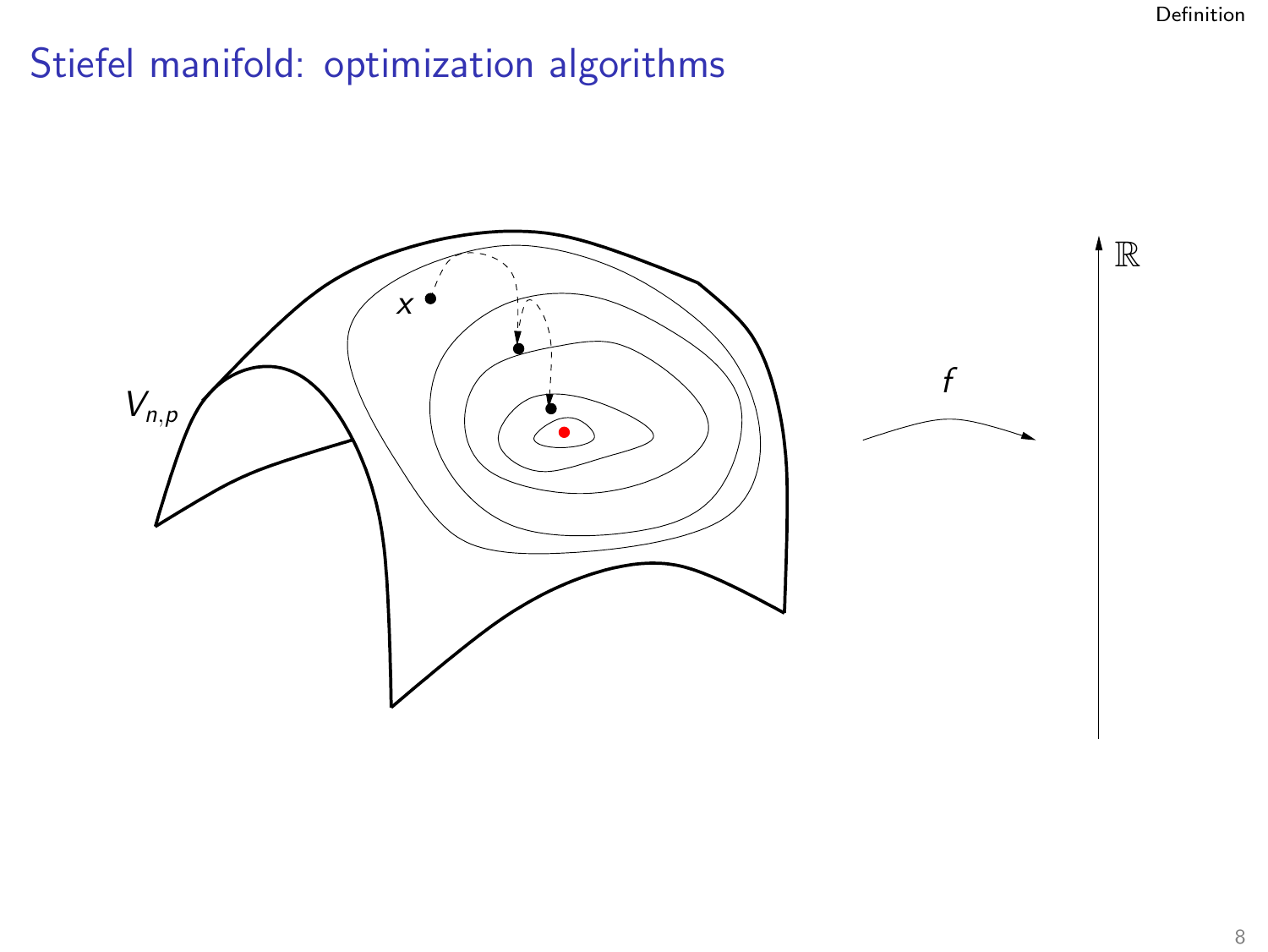## Stiefel manifold: Extensions

▶ Recall: Real case:

$$
V_p(\mathbb{R}^n) = \{X \in \mathbb{R}^{n \times p} : X^T X = I_p\} =: V_{n,p}.
$$

▶ Complex case:

$$
V_p(\mathbb{C}^n)=\{X\in\mathbb{C}^{n\times p}:X^H X=I_p\}.
$$

▶ Quaternion case:

$$
V_p(\mathbb{H}^n)=\{X\in\mathbb{H}^{n\times p}:X^*X=I_p\}.
$$

 $\blacktriangleright$  If M is a Riemannian manifold, one can define

$$
V_p(TM) = \{(\xi_1,\ldots,\xi_p)| \exists x \in M : \xi_i \in T_xM, \langle \xi_i, \xi_j \rangle = \delta_{ij}\}.
$$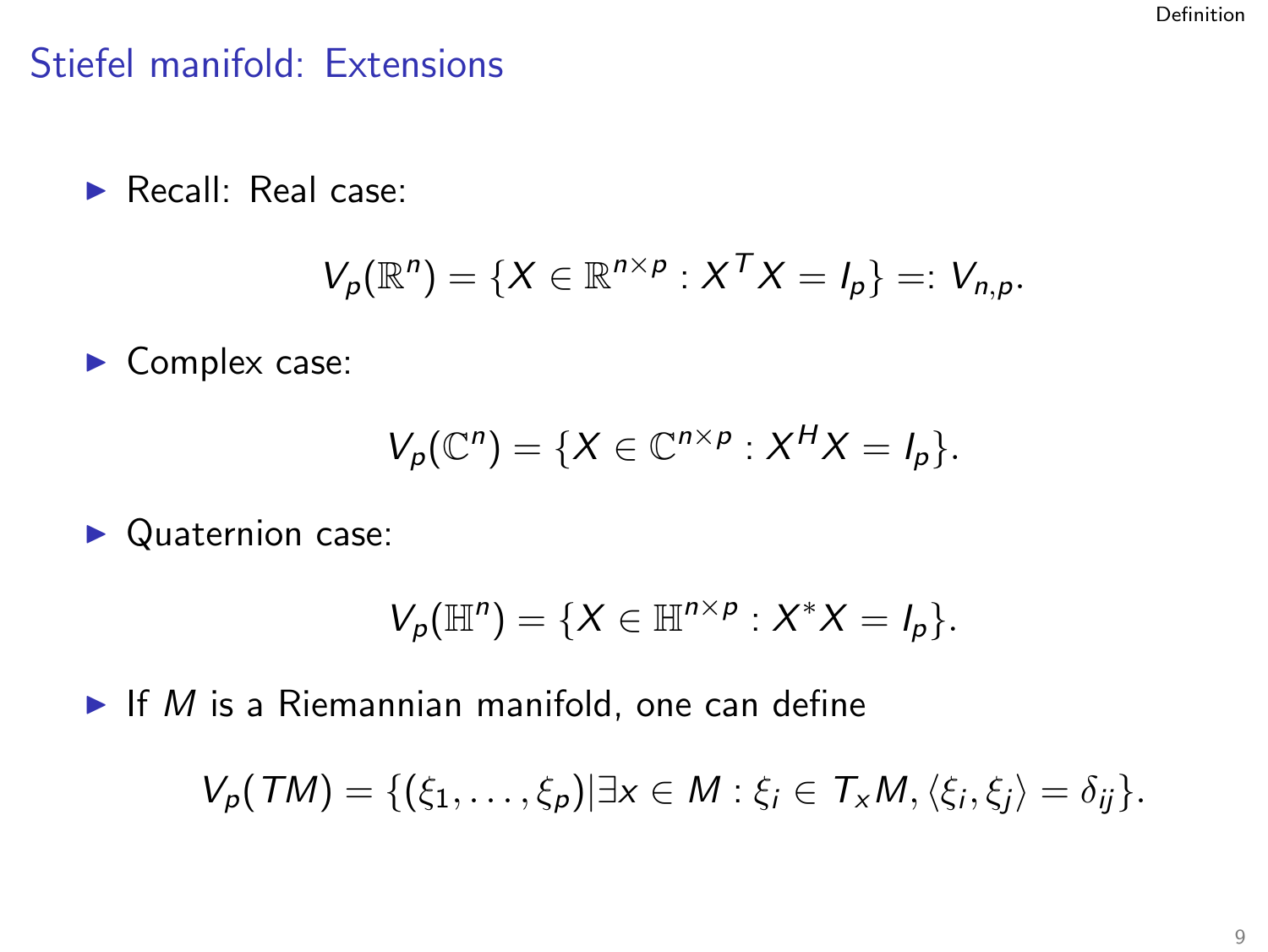## Stiefel manifold: Particular cases

▶ Recall: Real case:

$$
V_p(\mathbb{R}^n) = \{X \in \mathbb{R}^{n \times p} : X^T X = I_p\} =: V_{n,p}.
$$

p = 1: the sphere

$$
V_{n,1} = \{x \in \mathbb{R}^n : x^T x = 1\}.
$$

p = n: the orthogonal group

$$
V_{n,n} = O_n = \{X \in \mathbb{R}^{n \times n} : X^T X = I_n\}.
$$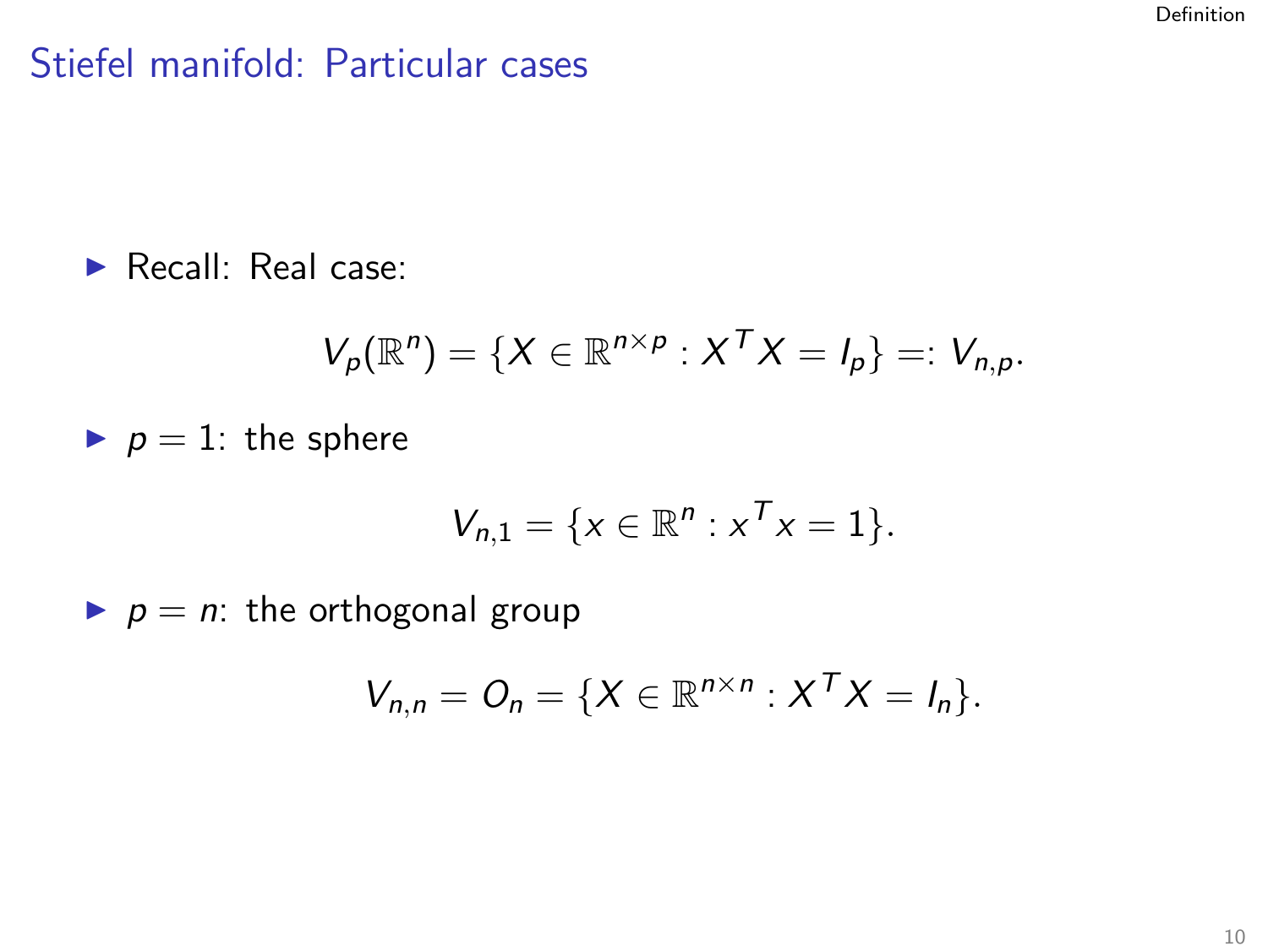### **Notation**

- ► E. Stiefel (1935):  $V_{n,m}$  (compact),  $V_{n,m}^*$  (noncompact).
- ► I. M. James (1976):  $O_{n,k}$  (compact) Stiefel manifold,  $O_{n,k}^*$ noncompact Stiefel manifold,  $V_{n,k}$  in the real case,  $W_{n,k}$  in the complex case,  $X_{n,k}$  in the quaternion case.
- ▶ Helmke & Moore (1994):  $St(k, n)$  compact Stiefel manifold,  $ST(k, n)$  noncompact Stiefel manifold.
- Edelman, Arias, & Smith (1998):  $V_{n,p}$ .
- Bridges & Reich (2001):  $V_k(\mathbb{R}^n)$ .
- ► Bloch et al.(2006):  $V(n, N) = \{Q \in \mathbb{R}^{nN}; QQ^{T} = I_{n}\}.$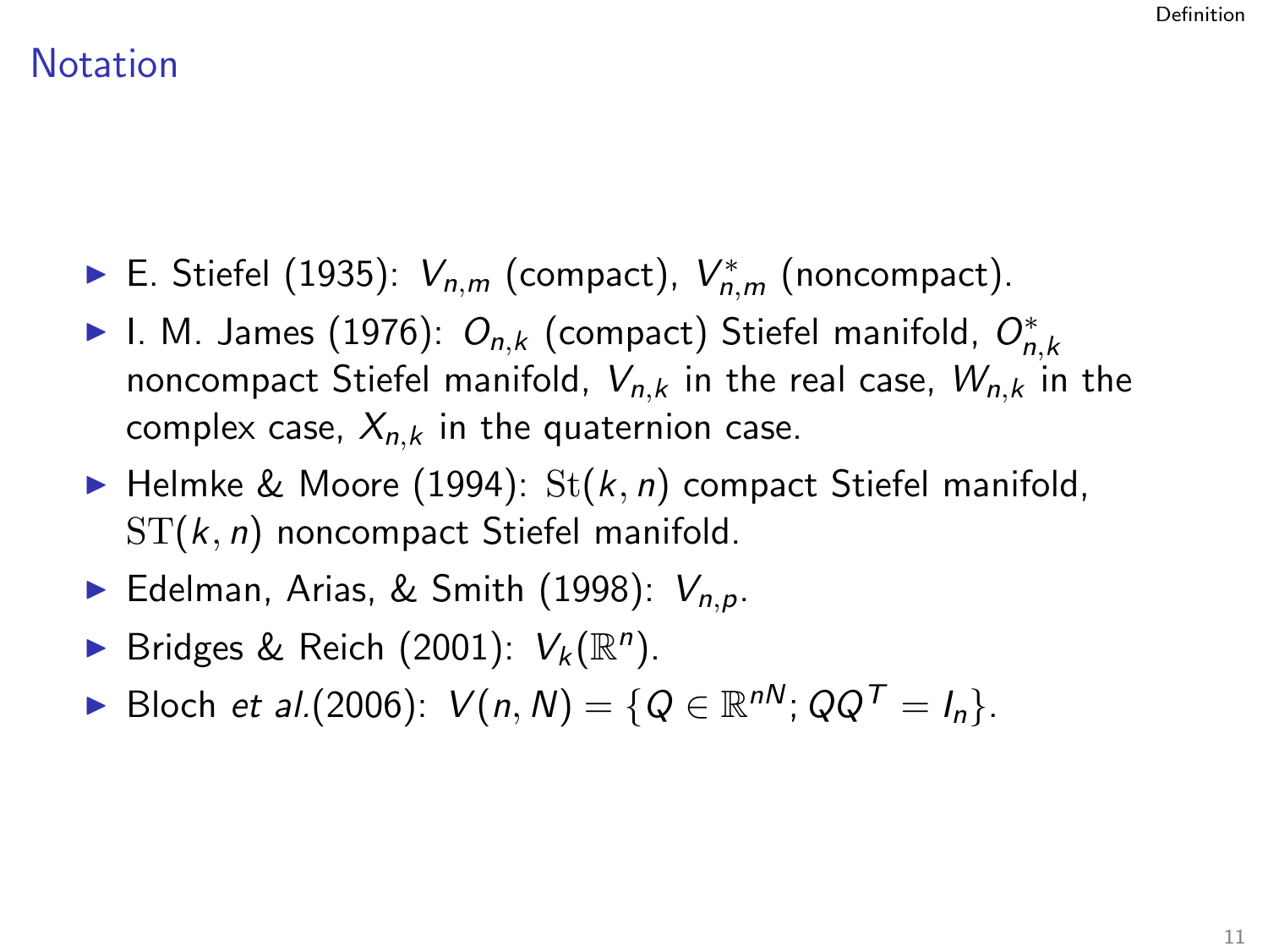## A glimpse of applications

- $\blacktriangleright$  Principal component analysis
- $\blacktriangleright$  Lyapunov exponents of a dynamical system
- ▶ Procrustes problem
- <span id="page-11-0"></span>▶ Blind Source Separation - soft dimension reduction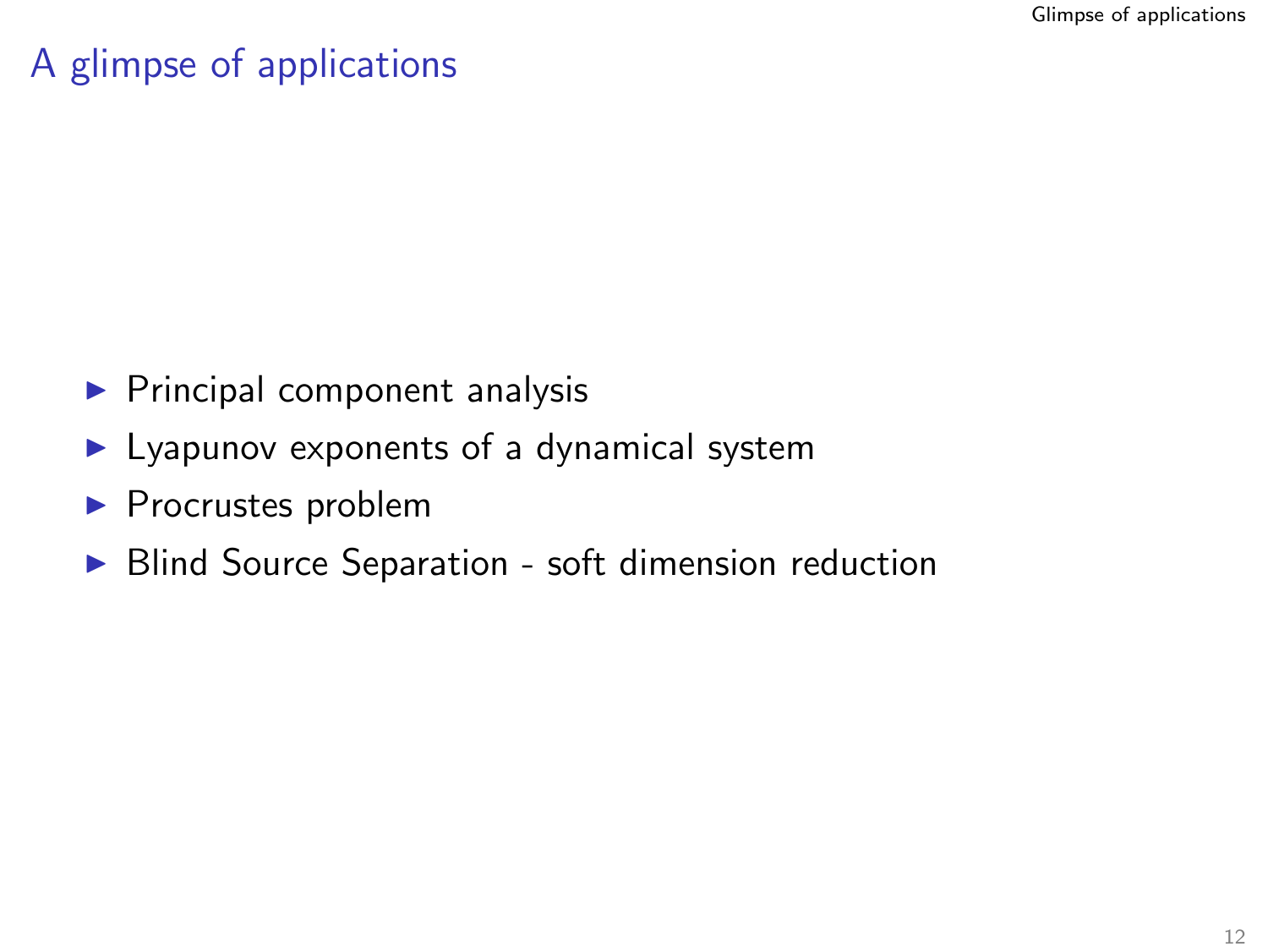## Geometry

- ▶ Dimension
- ▶ Tangent spaces
- ▶ Projection onto tangent spaces
- <span id="page-12-0"></span> $\blacktriangleright$  Geodesics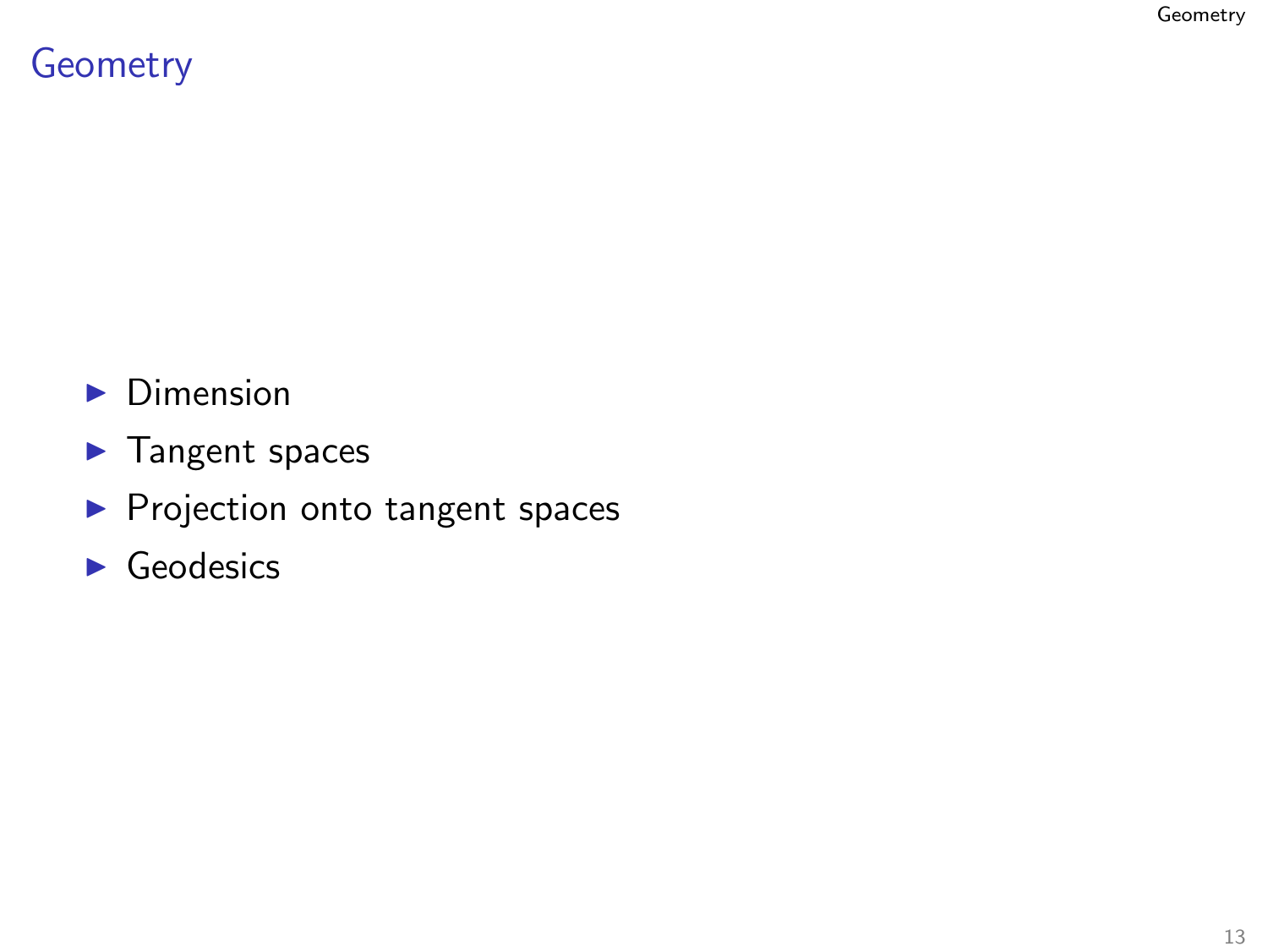## Stiefel manifold: dimension

Dimension of  $V_{n,p}$ :

- ► 1st vector: one unit-norm constraint:  $n 1$  DOF.
- ► 2nd vector: unit-norm and orthogonal to 1st:  $n 2$  DOF.
- $\blacktriangleright$  ...
- $\triangleright$  pth vector:  $n p$  DOF.

Total:

$$
dim(V_{n,p}) = pn - (1 + 2 + \cdots + p)
$$
  
=  $pn - p(p + 1)/2$   
=  $p(n - p) + p(p - 1)/2$ .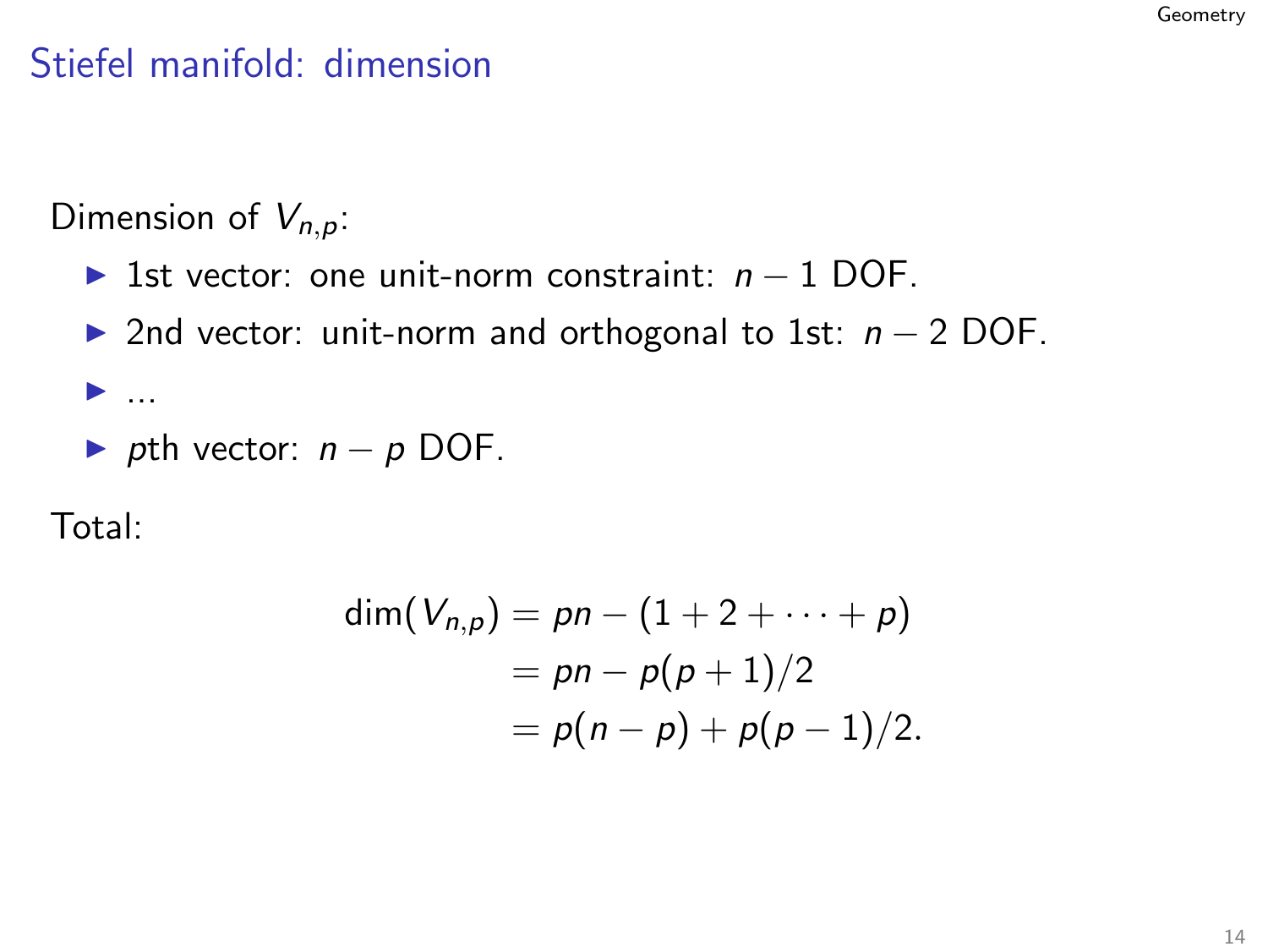## Stiefel manifold: tangent space

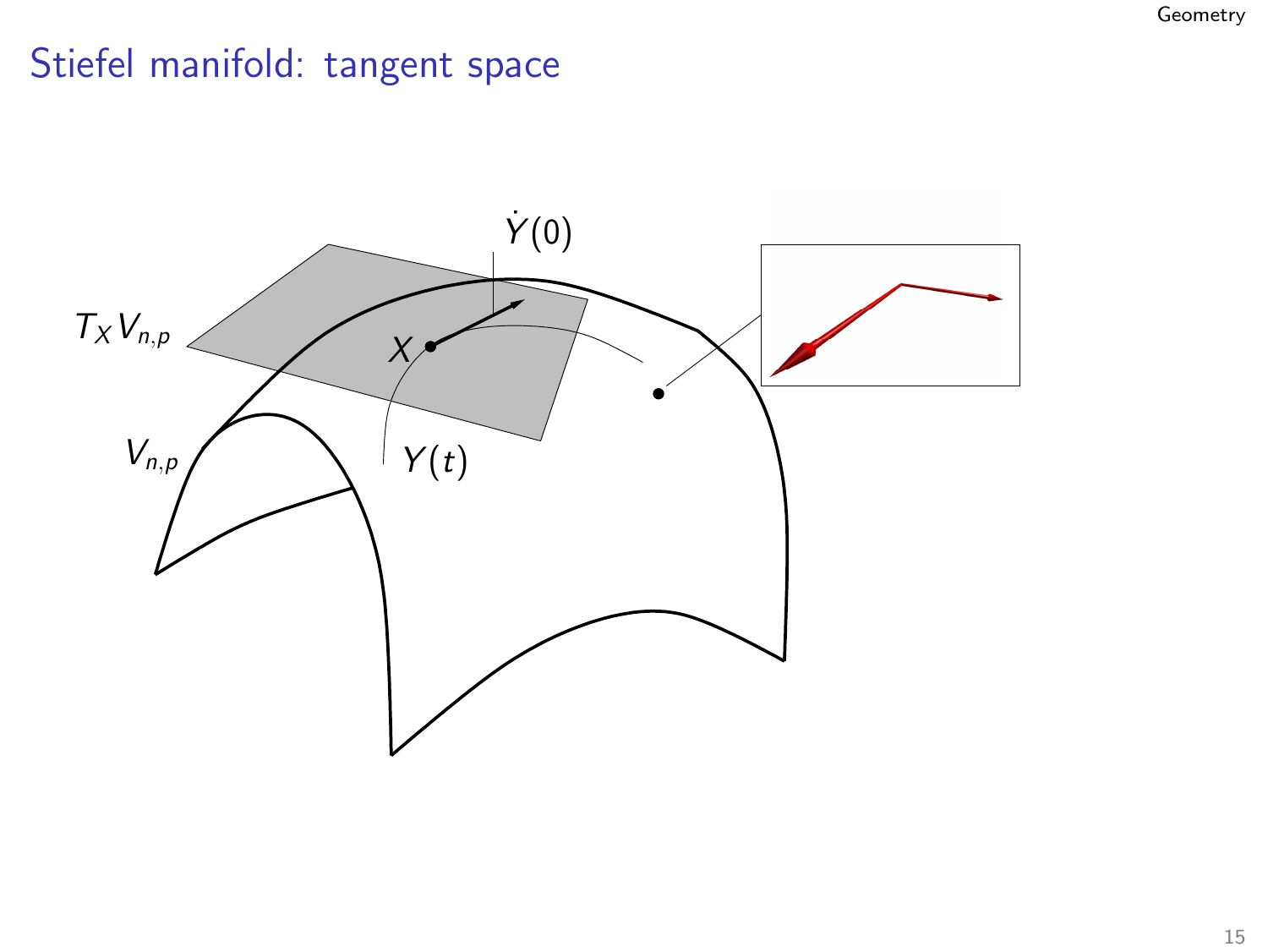### Stiefel manifold: tangent space

Let  $X \in V_{n,p}$  and let  $Y(t)$  be a curve on  $V_{n,p}$  with  $Y(0) = X$ . Then  $\dot{Y}(0)$  is a tangent vector to  $V_{n,p}$  at X. The set of all such vectors is the *tangent space* to  $V_{n,p}$  at X. We have

$$
Y(t)^{T}Y(t) = I_{p} \text{ for all } t
$$
  

$$
\frac{d}{dt}(Y(t)^{T}Y(t)) = 0 \text{ for all } t
$$
  

$$
\dot{Y}(0)^{T}Y(0) + Y(0)^{T}\dot{Y}(0) = 0
$$
  

$$
X^{T}\dot{Y}(0) \text{ is skew}
$$
  

$$
\dot{Y}(0) = X\Omega + X_{\perp}K, \ \Omega^{T} = -\Omega.
$$

Hence  $T_X V_{n,p} = \{ X\Omega + X_{\perp} K : \Omega^T = -\Omega, K \in \mathbb{R}^{(n-p)\times p} \}.$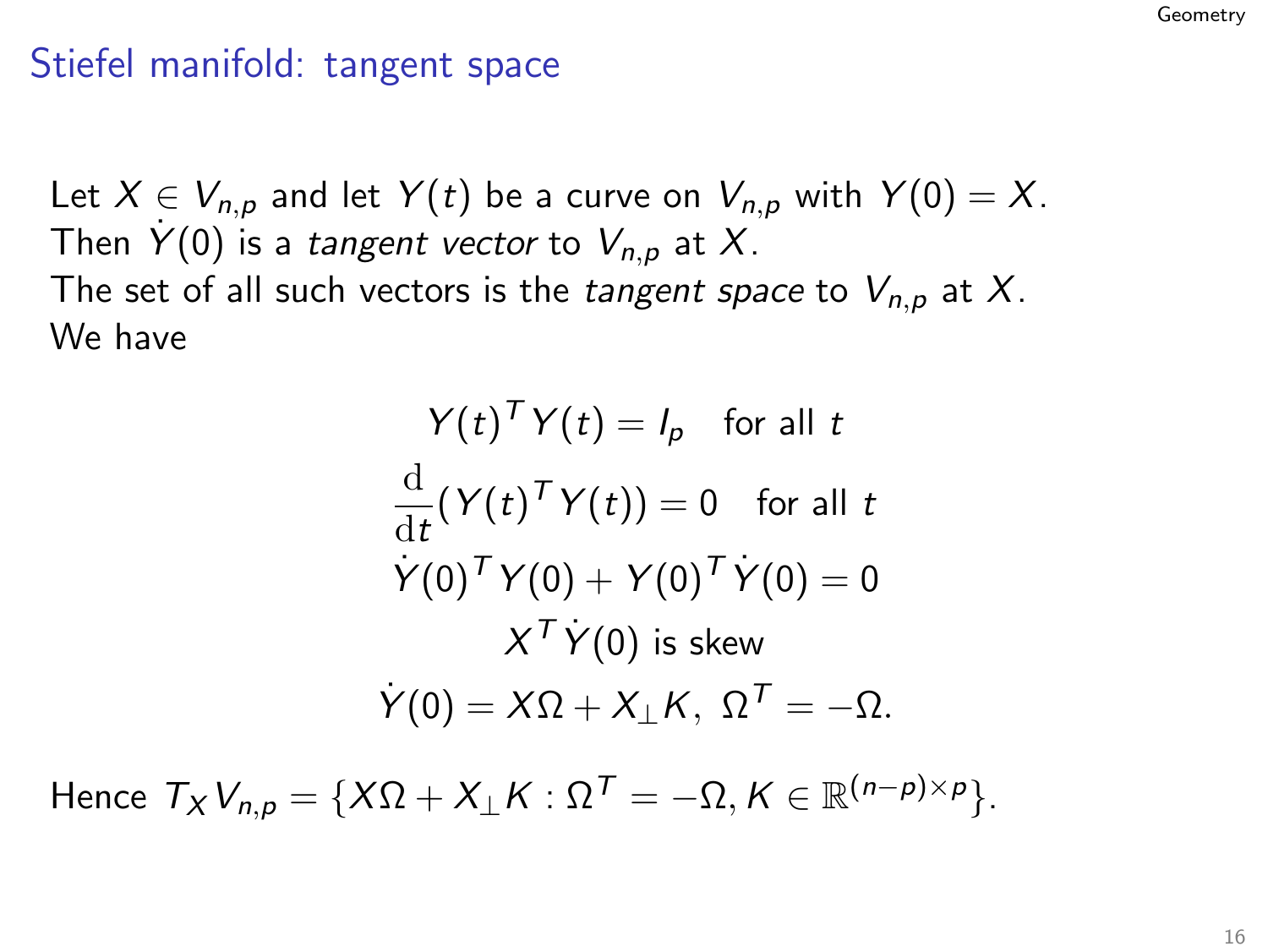## Stiefel manifold: projection onto the tangent space

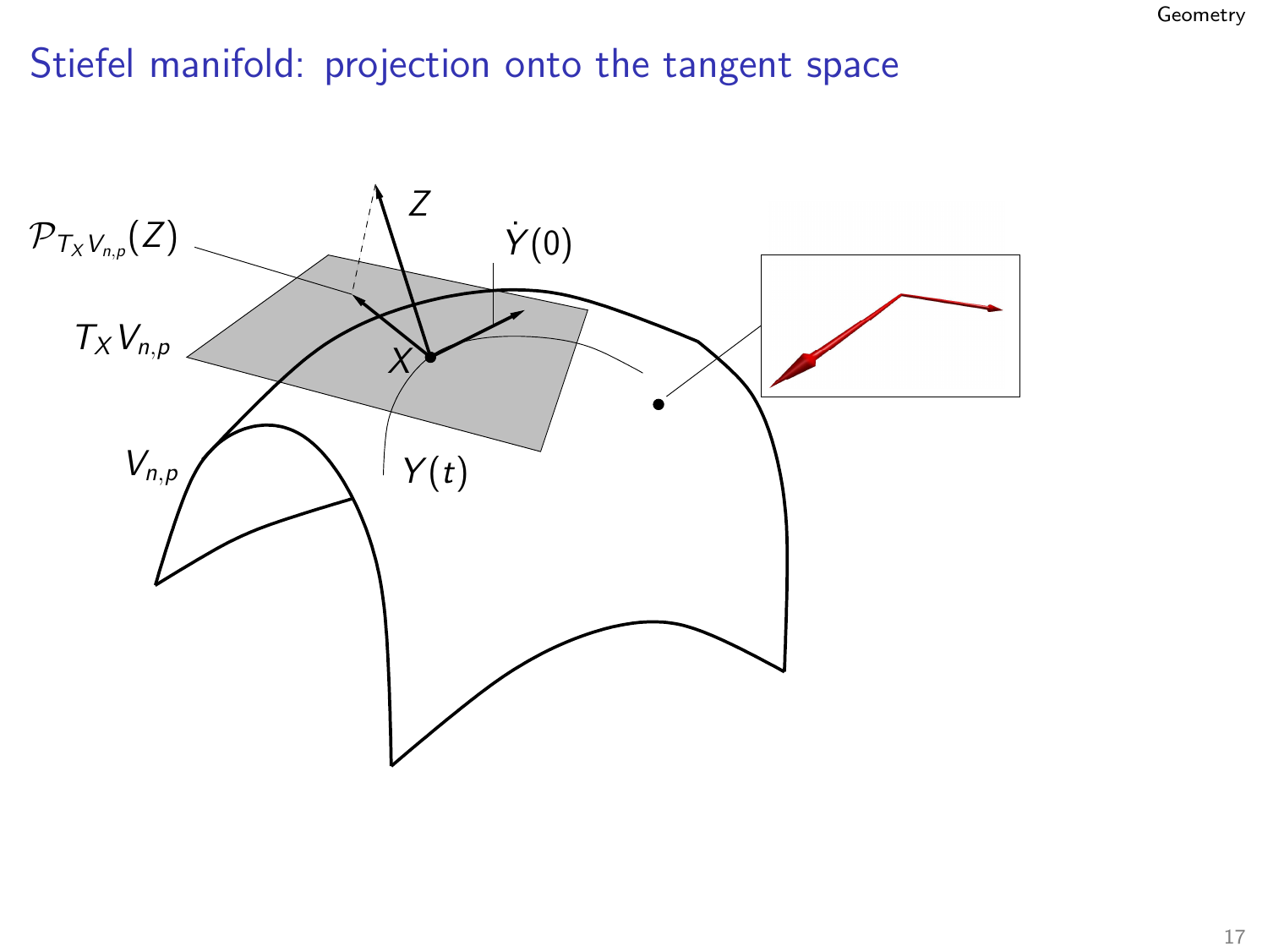## Stiefel manifold: projection onto the tangent space

- ► Tangent space:  $T_X V_{n,p} = \{X\Omega + X_\perp K : \Omega^T = -\Omega, K \in \mathbb{R}^{(n-p)\times p}\}.$
- Normal space:  $N_X V_{n,p} = \{XS : S^T = S\}.$
- $\blacktriangleright$  Projection onto the tangent space:

$$
\mathcal{P}_{T_XV_{n,p}}(Z) = Z - X\mathrm{sym}(X^T Z)
$$
  
=  $(I - XX^T)Z + X\mathrm{skew}(X^T Z),$ 

where  $\mathrm{sym}(M)=\frac{1}{2}(M+M^{\mathsf{T}})$  and  $\mathrm{skew}(M)=\frac{1}{2}(M-M^{\mathsf{T}})$ .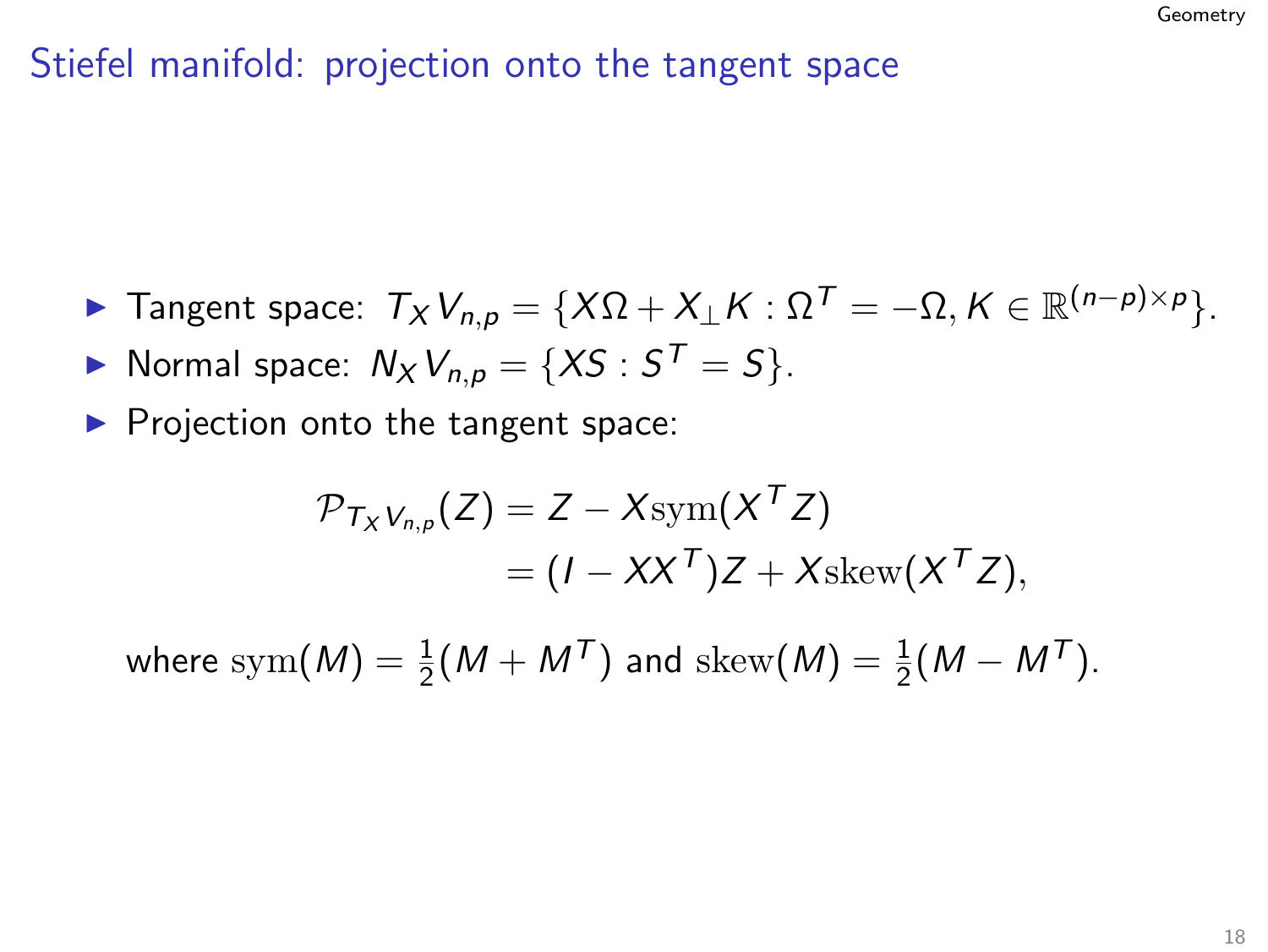# Stiefel manifold: geodesics

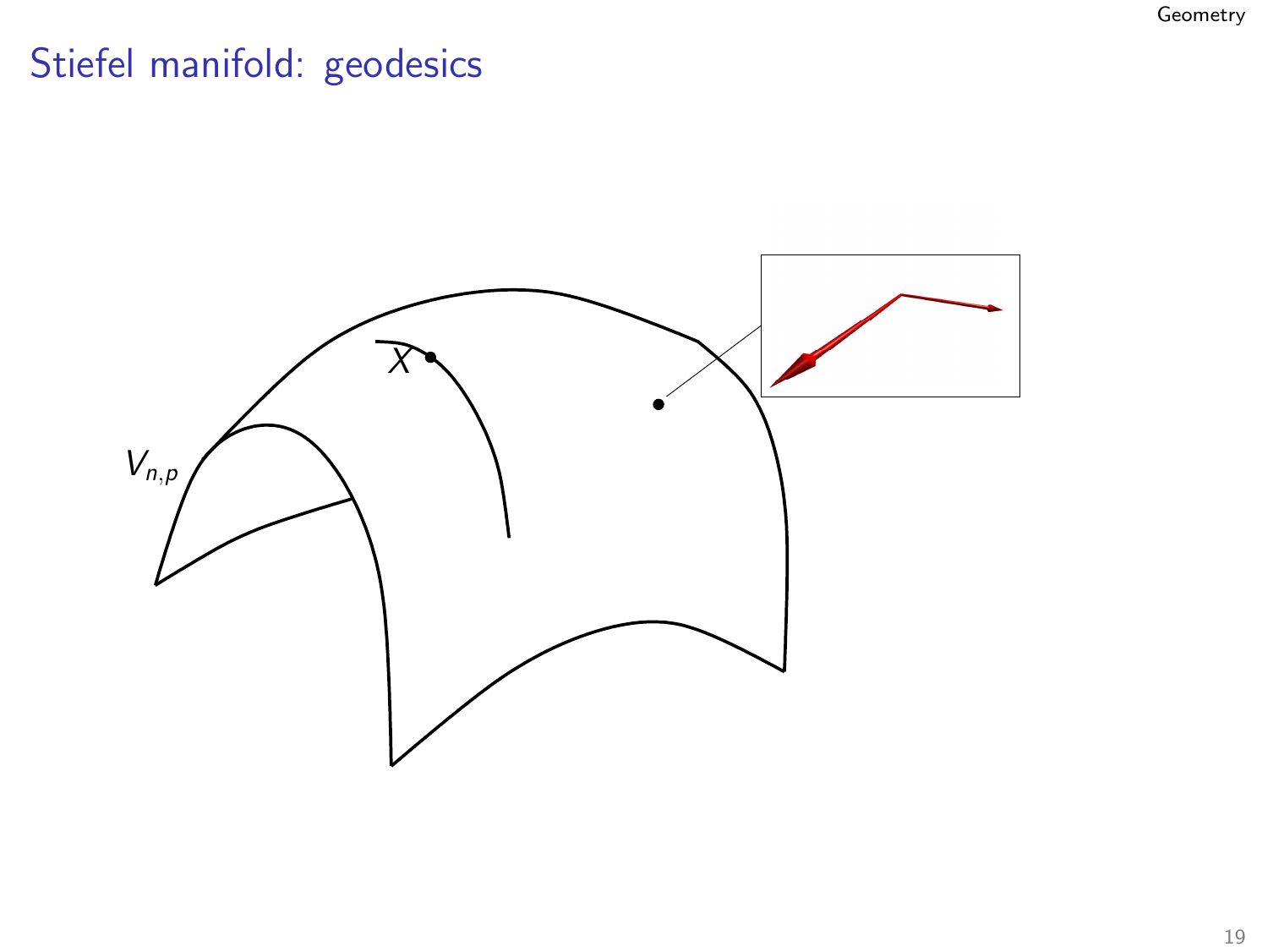## Stiefel manifold: geodesics

A curve  $X(t)$  on  $V_{n,p}$  is a geodesic if, for all t,

 $\ddot{X}(t) \in N_{X(t)}V_{n,p}.$ 

Ross Lippert showed that

$$
X(t)=\begin{bmatrix}X(0)&\dot X(0)\end{bmatrix}\exp t\begin{bmatrix}X(0)^T\dot X(0)&-\dot X(0)^T\dot X(0)\\I&X(0)^T\dot X(0)\end{bmatrix}I_{2\rho,\rho}e^{-tX(0)^T\dot X(0)}.
$$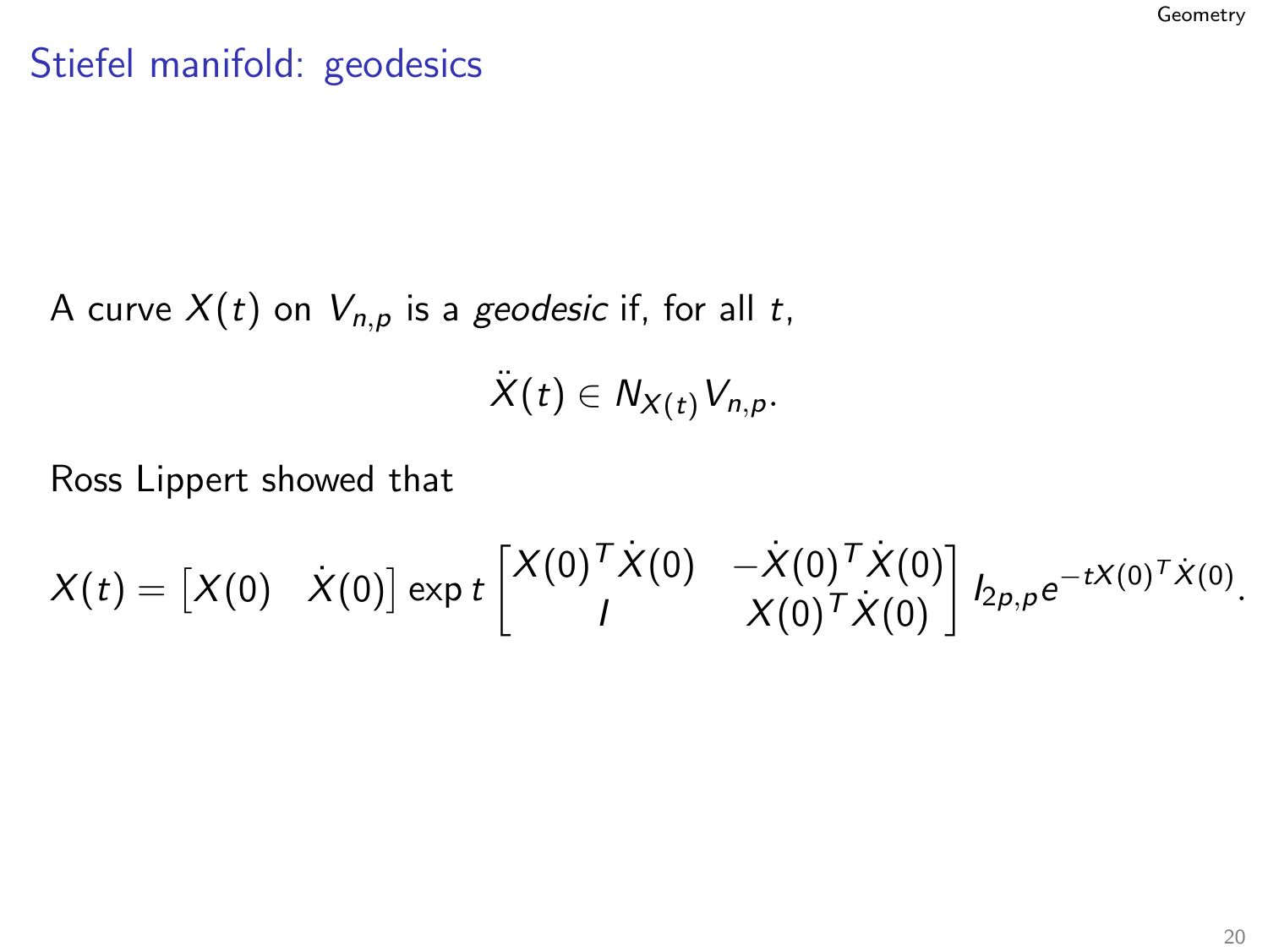## Stiefel manifold: quotient geodesics

Bijection between  $V_{n,p}$  and  $O_n/O_{n-p}$ :

$$
V_{n,p} \ni X \leftrightarrow \{ \begin{bmatrix} X & X_{\perp} \end{bmatrix} : U^{T}U = I_{n} \} \in O_{n}/O_{n-p}
$$

Quotient geodesics: If

$$
U(t) = U(0) \exp t \begin{bmatrix} A & -B^T \ B & 0 \end{bmatrix}.
$$

then  $U_{:,1:p}(t) \in V_{n,p}$  follows a quotient geodesic.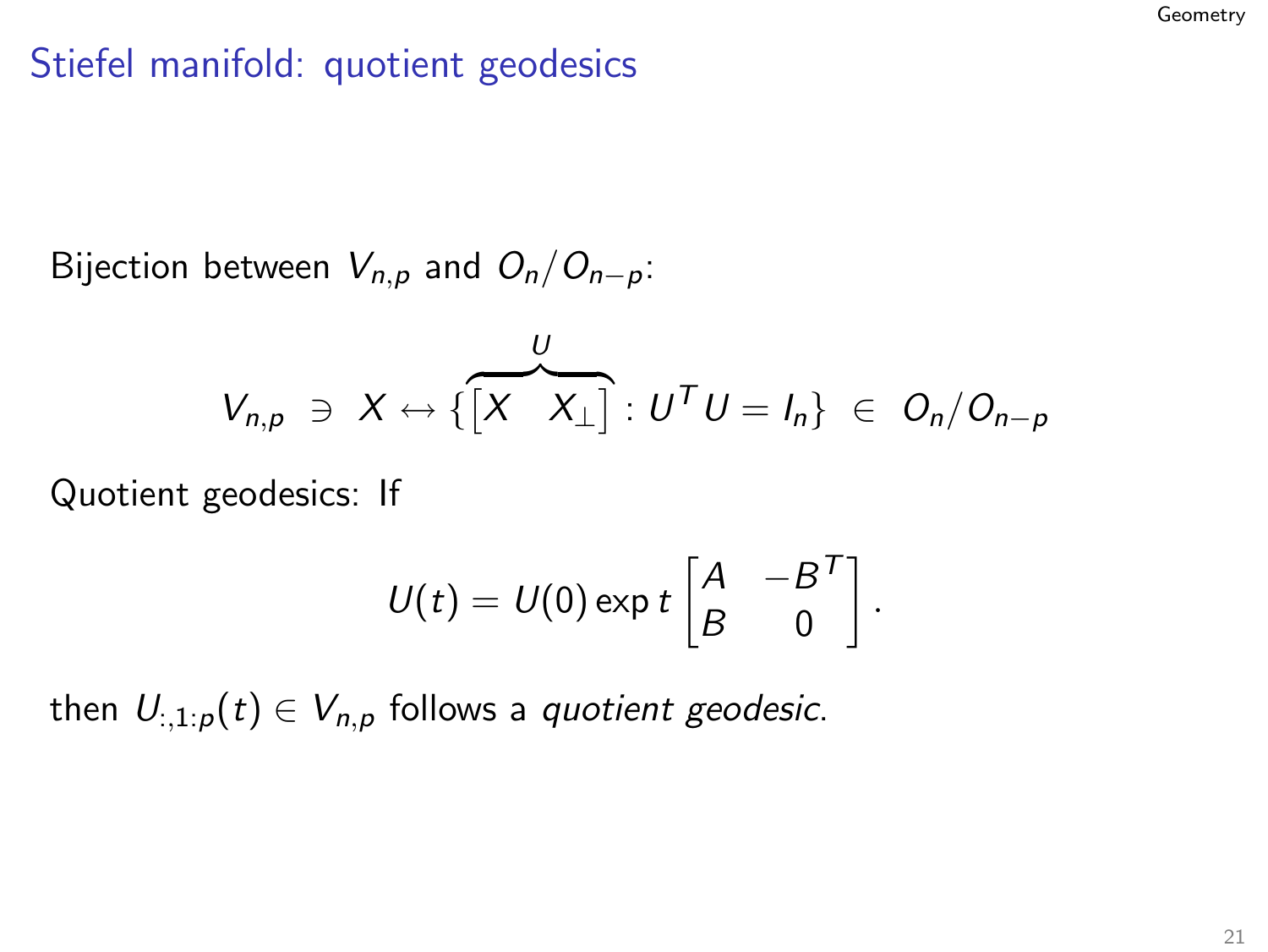## **Applications**

- $\blacktriangleright$  Principal component analysis
- $\blacktriangleright$  Lyapunov exponents of a dynamical system
- ▶ Procrustes problem
- <span id="page-21-0"></span>▶ Blind Source Separation - soft dimension reduction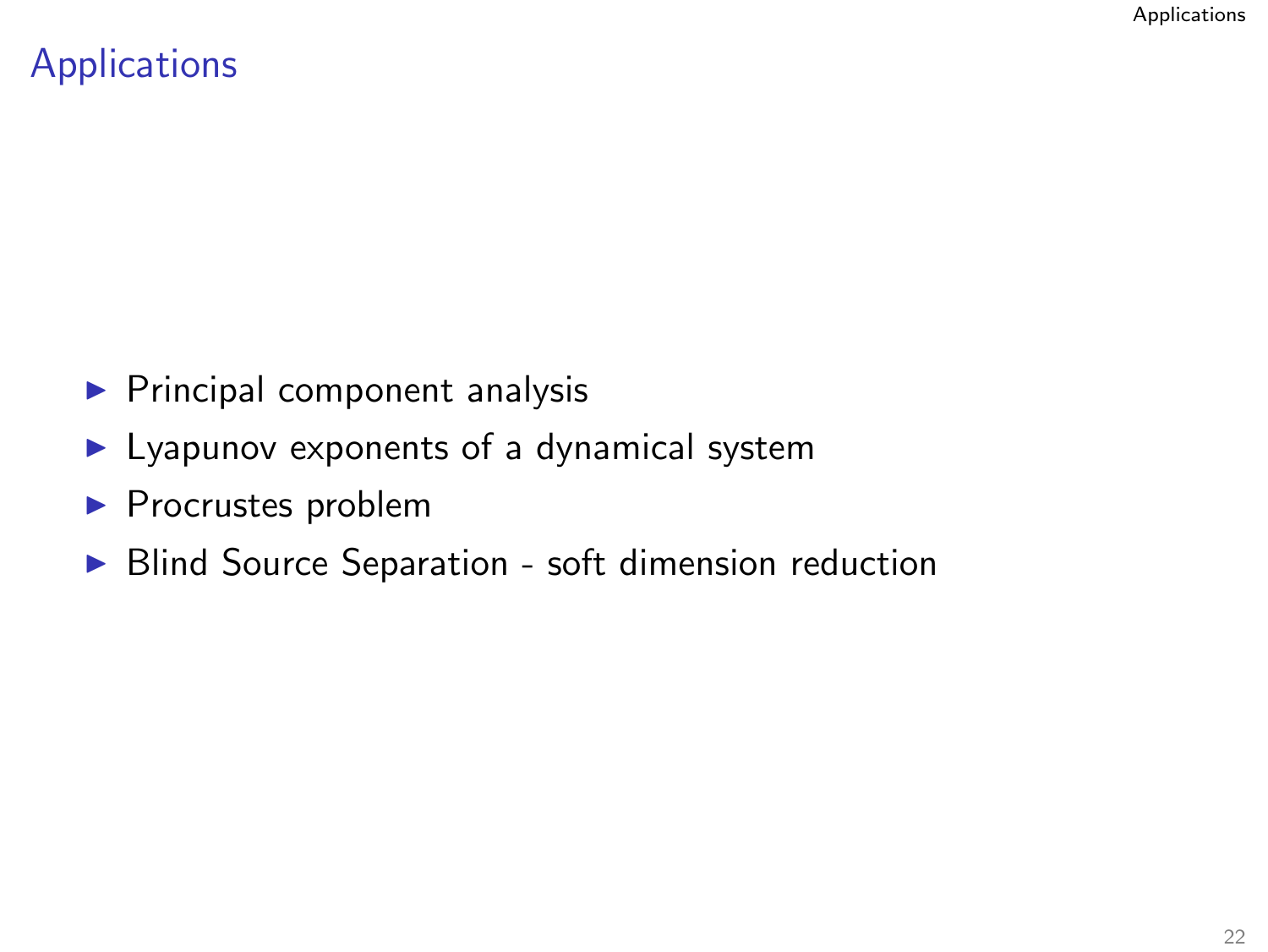- $\blacktriangleright$  Let  $A = A^T \in \mathbb{R}^{n \times n}$ .
- $\triangleright$  Goal: Compute the p dominant eigenvectors of A.
- ► Principle: Let  $N = diag(p, p 1, \dots, 1)$  and solve

 $\max_{X^T X = I_p} \text{tr}(X^T A X N).$ 

- A basic method: Steepest-descent on  $V_{n,p}$ .
- 
- 
- 
-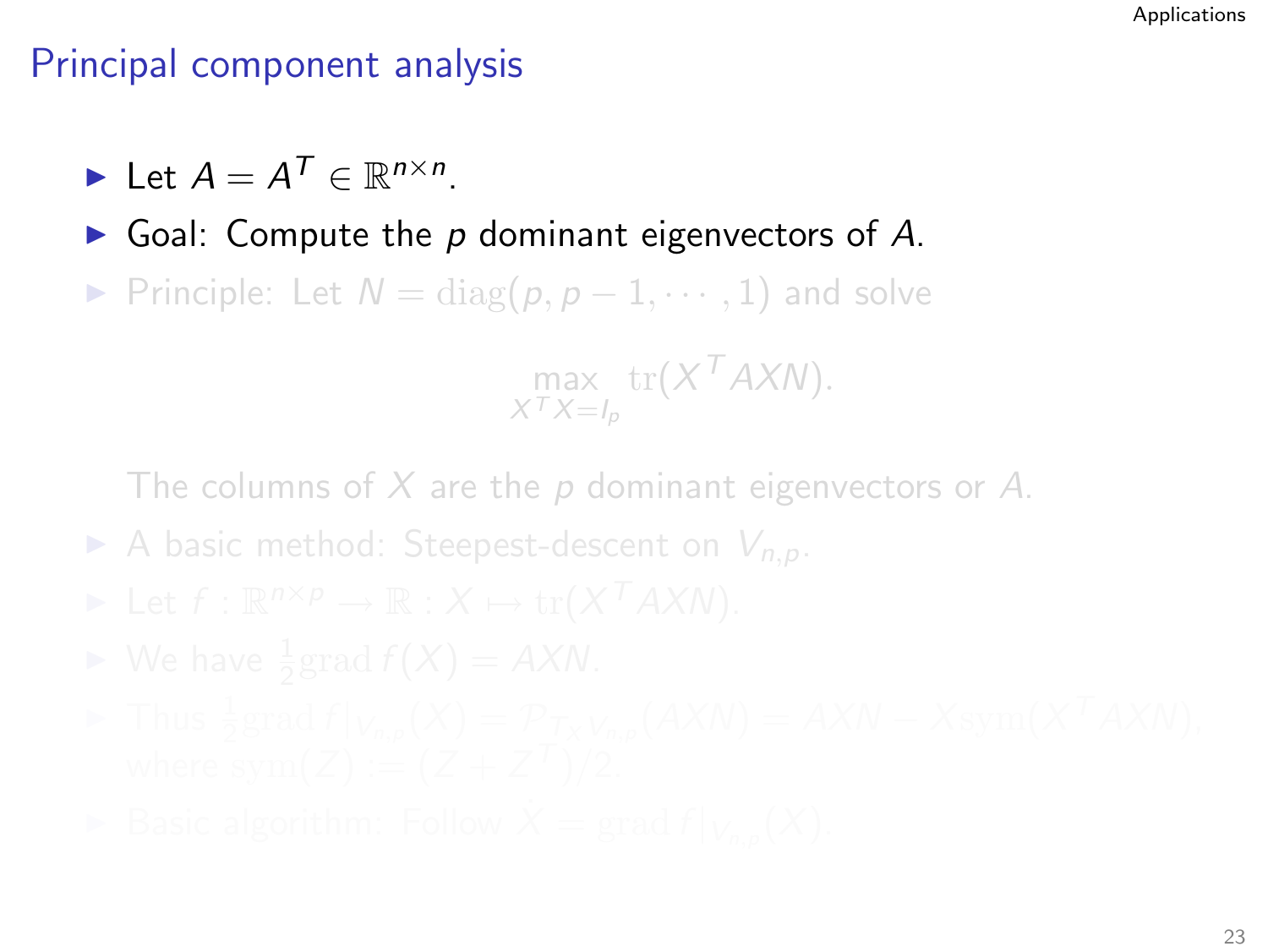$\blacktriangleright$  Let  $A = A^T \in \mathbb{R}^{n \times n}$ .

- $\triangleright$  Goal: Compute the p dominant eigenvectors of A.
- ► Principle: Let  $N = diag(p, p 1, \dots, 1)$  and solve

max  $\text{tr}(X^T A X N)$ .<br> $X^T X = I_p$ 

- A basic method: Steepest-descent on  $V_{n,p}$ .
- ► Let  $f: \mathbb{R}^{n \times p} \to \mathbb{R}: X \mapsto \text{tr}(X^T A X N).$
- $\blacktriangleright$  We have  $\frac{1}{2}$ grad  $f(X) = AXN$ .
- 
-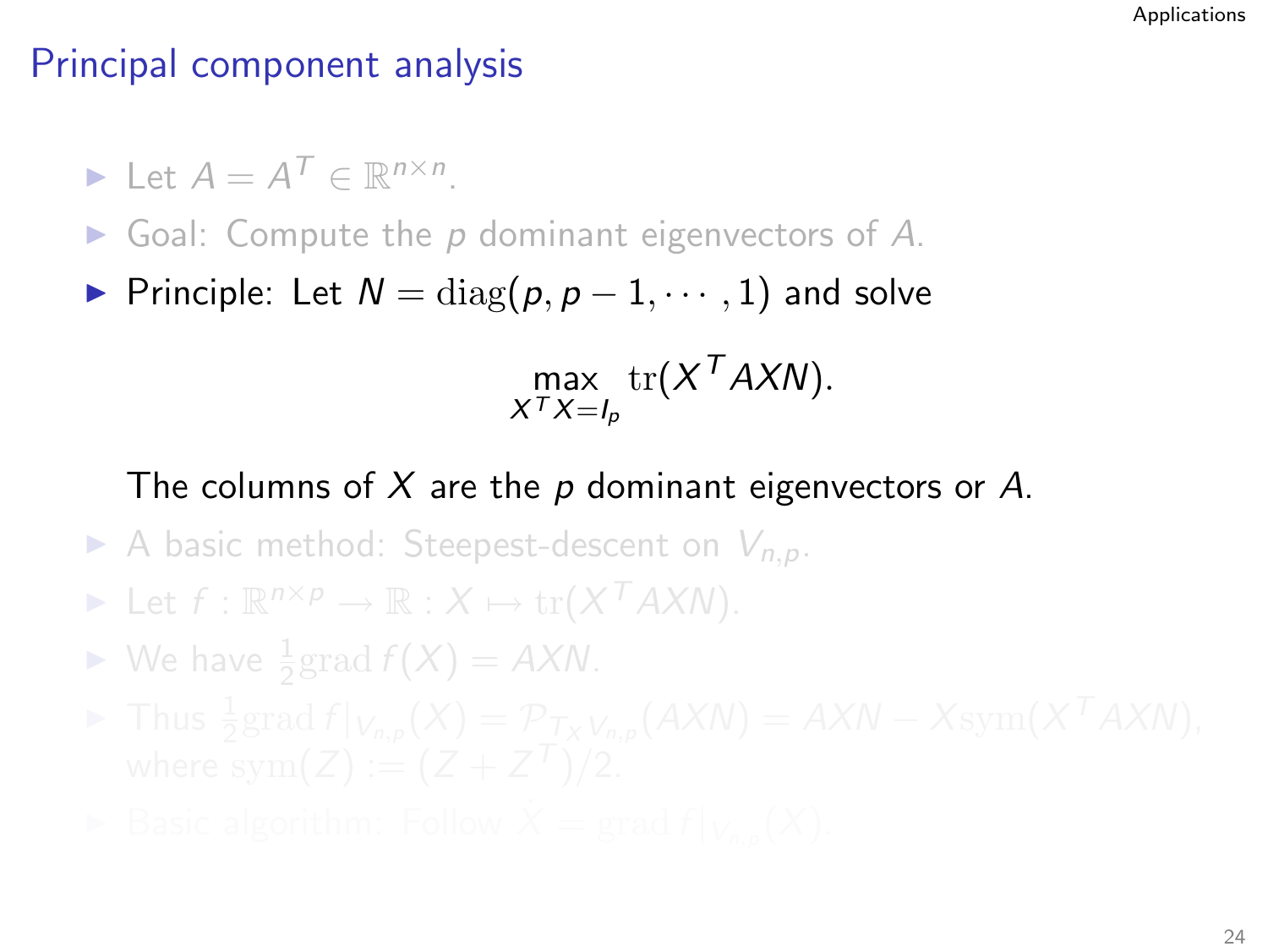$\blacktriangleright$  Let  $A = A^T \in \mathbb{R}^{n \times n}$ .

- $\triangleright$  Goal: Compute the p dominant eigenvectors of A.
- ► Principle: Let  $N = \text{diag}(p, p 1, \dots, 1)$  and solve

 $\max_{X^T X = I_p} \text{tr}(X^T A X N).$ 

- A basic method: Steepest-descent on  $V_{n,p}$ .
- ► Let  $f: \mathbb{R}^{n \times p} \to \mathbb{R}: X \mapsto \text{tr}(X^T A X N).$
- $\blacktriangleright$  We have  $\frac{1}{2}$ grad  $f(X) = AXN$ .
- ► Thus  $\frac{1}{2}$ grad  $f|_{V_{n,p}}(X) = \mathcal{P}_{T_X V_{n,p}}(AXN) = AXN Xsym(X^TAXN),$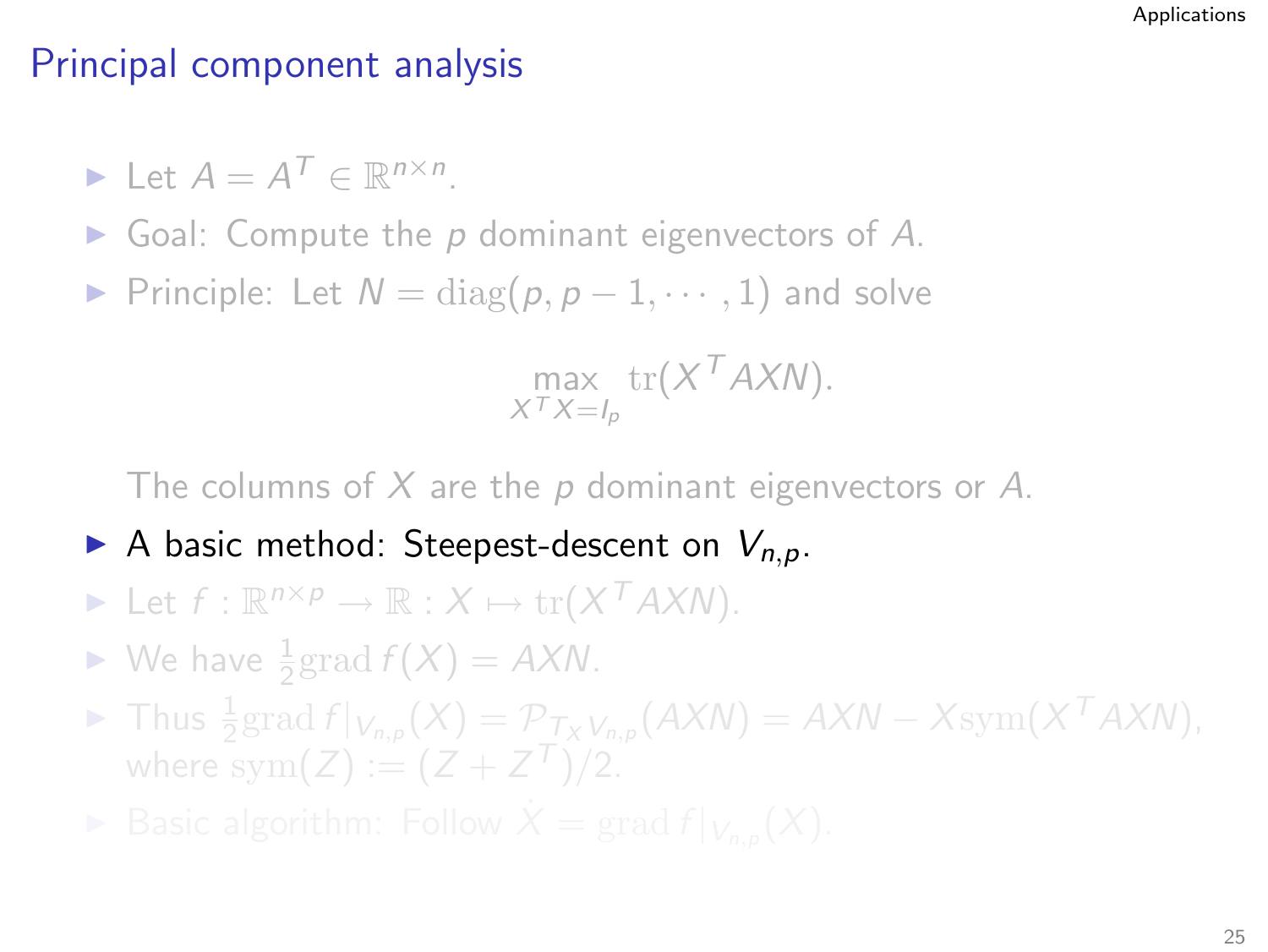$\blacktriangleright$  Let  $A = A^T \in \mathbb{R}^{n \times n}$ .

- $\triangleright$  Goal: Compute the p dominant eigenvectors of A.
- ► Principle: Let  $N = \text{diag}(p, p 1, \dots, 1)$  and solve

$$
\max_{X^T X = I_p} \text{tr}(X^T A X N).
$$

The columns of  $X$  are the p dominant eigenvectors or A.

- A basic method: Steepest-descent on  $V_{n,p}$ .
- ► Let  $f: \mathbb{R}^{n \times p} \to \mathbb{R}: X \mapsto \text{tr}(X^T A X N).$
- $\blacktriangleright$  We have  $\frac{1}{2}$  grad  $f(X) = AXN$ .
- ► Thus  $\frac{1}{2}$ grad  $f|_{V_{n,p}}(X) = \mathcal{P}_{T_X V_{n,p}}(AXN) = AXN Xsym(X^TAXN),$ where  $sym(Z) := (Z + Z^{T})/2$ .

▶ Basic algorithm: Follow  $\dot{X} = \text{grad } f|_{V_{n,p}}(X)$ .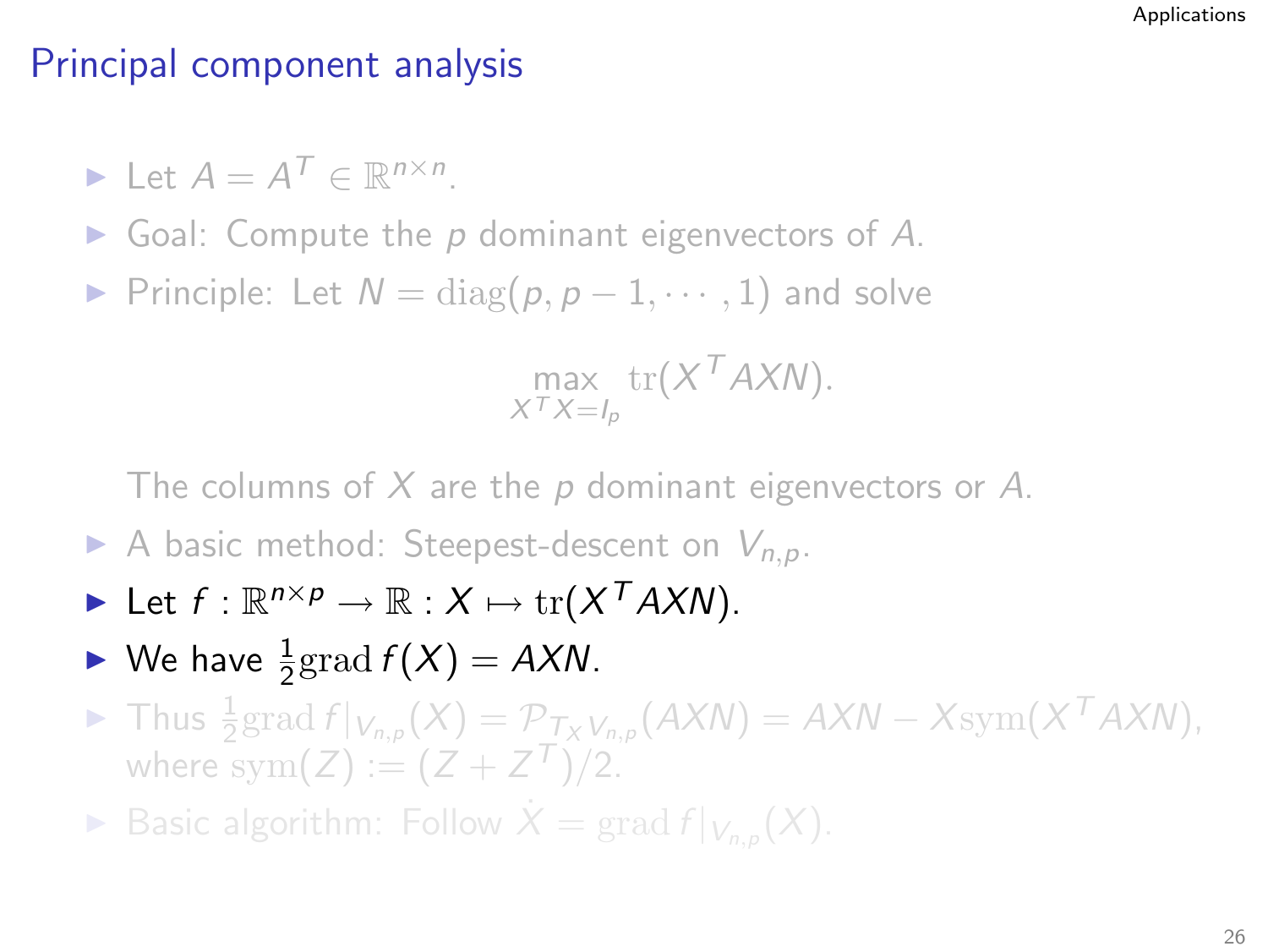$\blacktriangleright$  Let  $A = A^T \in \mathbb{R}^{n \times n}$ .

- $\triangleright$  Goal: Compute the p dominant eigenvectors of A.
- ► Principle: Let  $N = \text{diag}(p, p 1, \dots, 1)$  and solve

$$
\max_{X^T X = I_p} \text{tr}(X^T A X N).
$$

The columns of  $X$  are the p dominant eigenvectors or A.

- A basic method: Steepest-descent on  $V_{n,p}$ .
- ► Let  $f: \mathbb{R}^{n \times p} \to \mathbb{R}: X \mapsto \text{tr}(X^T A X N).$
- $\blacktriangleright$  We have  $\frac{1}{2}$  grad  $f(X) = AXN$ .
- ► Thus  $\frac{1}{2}$ grad  $f|_{V_{n,p}}(X) = \mathcal{P}_{T_X V_{n,p}}(AXN) = AXN Xsym(X^TAXN),$ where  $\mathrm{sym}(Z) := (Z + Z^{T})/2$ .

▶ Basic algorithm: Follow  $\dot{X} = \text{grad } f|_{V_{n,p}}(X)$ .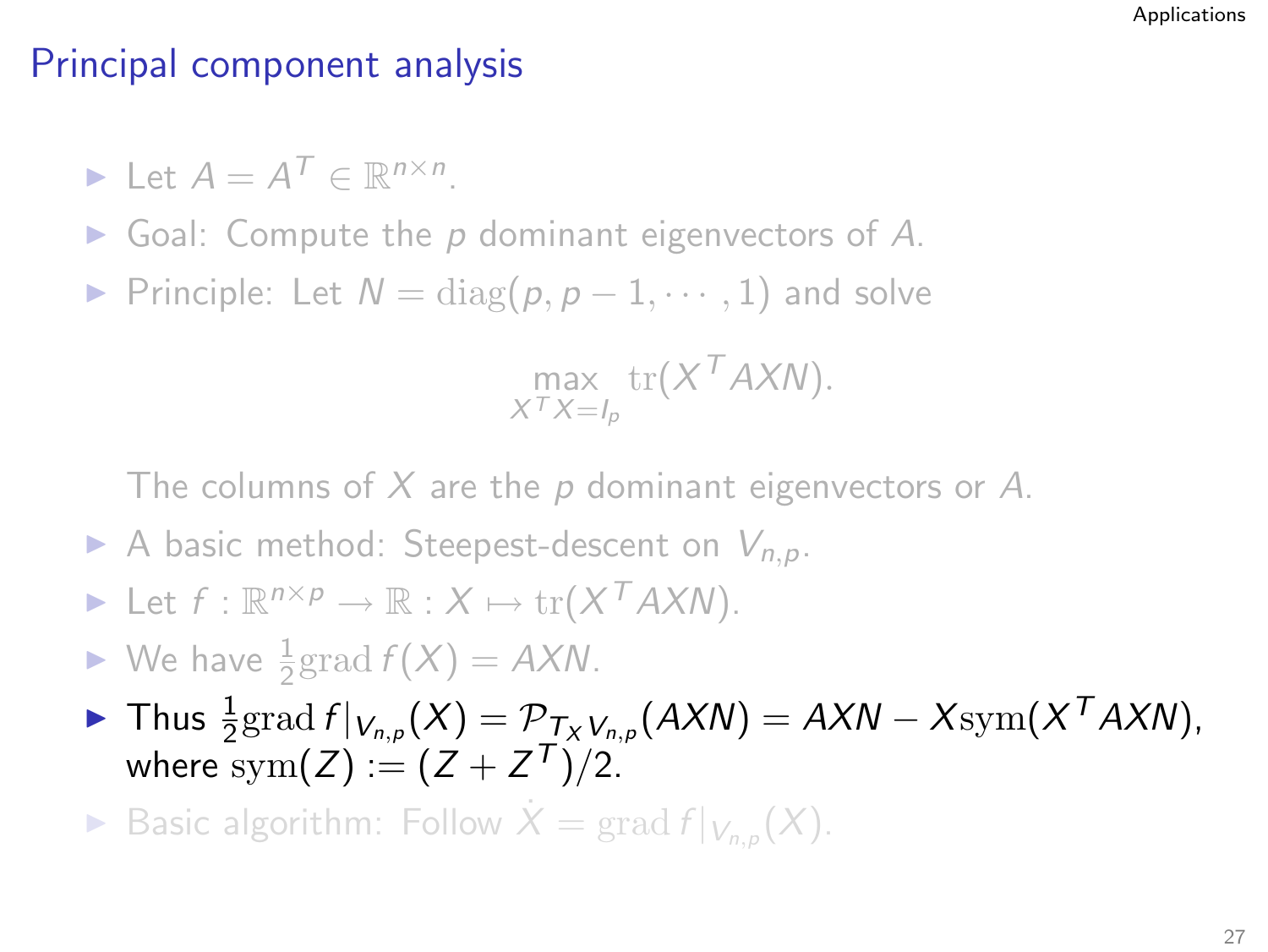$\blacktriangleright$  Let  $A = A^T \in \mathbb{R}^{n \times n}$ .

- $\triangleright$  Goal: Compute the p dominant eigenvectors of A.
- ► Principle: Let  $N = \text{diag}(p, p 1, \dots, 1)$  and solve

$$
\max_{X^T X = I_p} \text{tr}(X^T A X N).
$$

- A basic method: Steepest-descent on  $V_{n,p}$ .
- ► Let  $f: \mathbb{R}^{n \times p} \to \mathbb{R}: X \mapsto \text{tr}(X^T A X N).$
- $\blacktriangleright$  We have  $\frac{1}{2}$  grad  $f(X) = AXN$ .
- ► Thus  $\frac{1}{2}$ grad  $f|_{V_{n,p}}(X) = \mathcal{P}_{T_X V_{n,p}}(AXN) = AXN Xsym(X^TAXN),$ where  $sym(Z) := (Z + Z^{T})/2$ .
- ▶ Basic algorithm: Follow  $\dot{X} = \text{grad } f|_{V_{n,p}}(X)$ .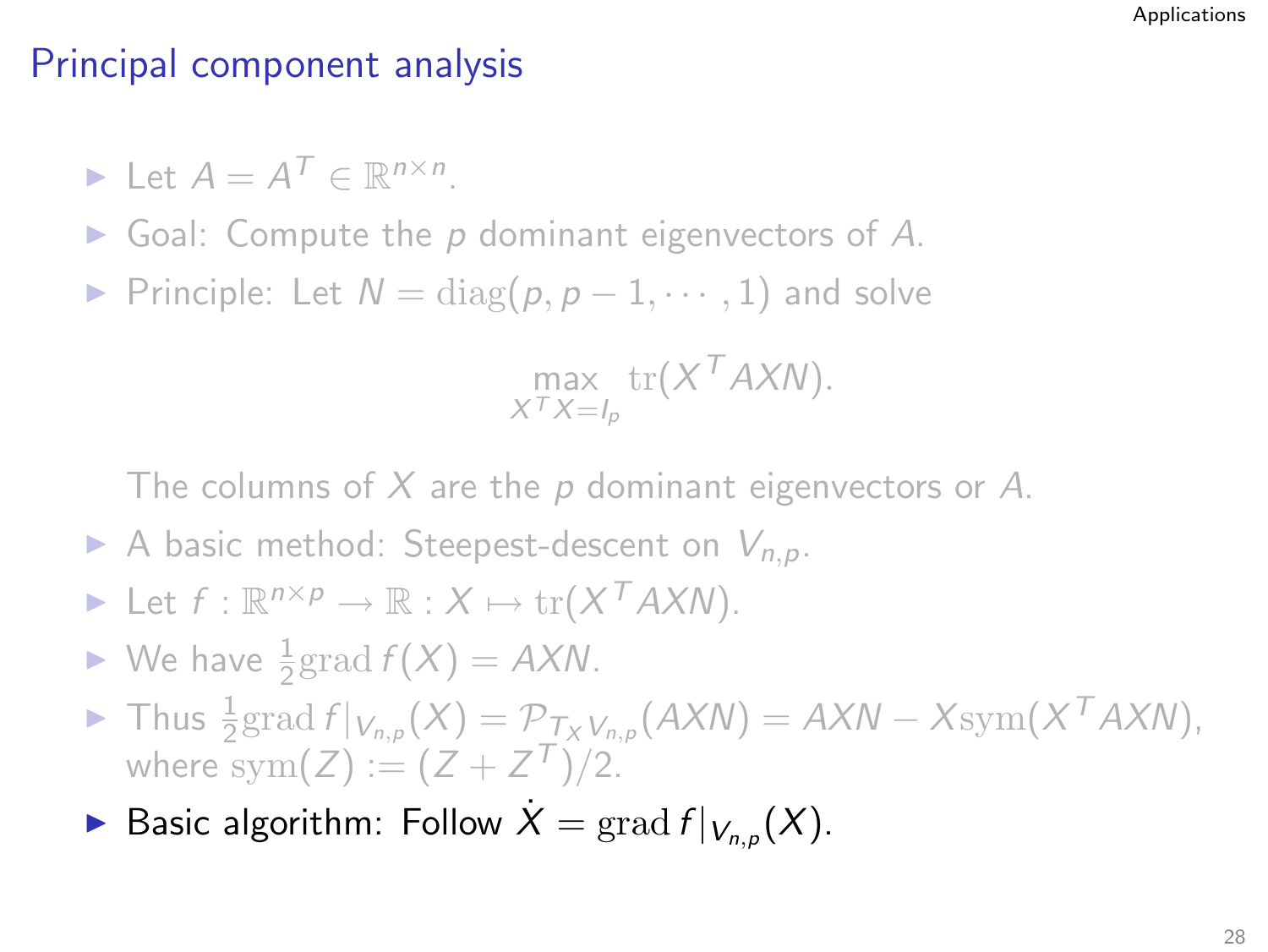- ▶ Ref: T. Bridges and S. Reich, Computing Lyapunov exponents on a Stiefel manifold, Physica D 156, pp. 219–238, 2001.
- ▶ Dynamical system:  $\dot{x} = f(x)$ .
- Nominal trajectory:  $x_*(t)$ .
- $\triangleright$  Goal: Describe the behavior of nearby trajectories.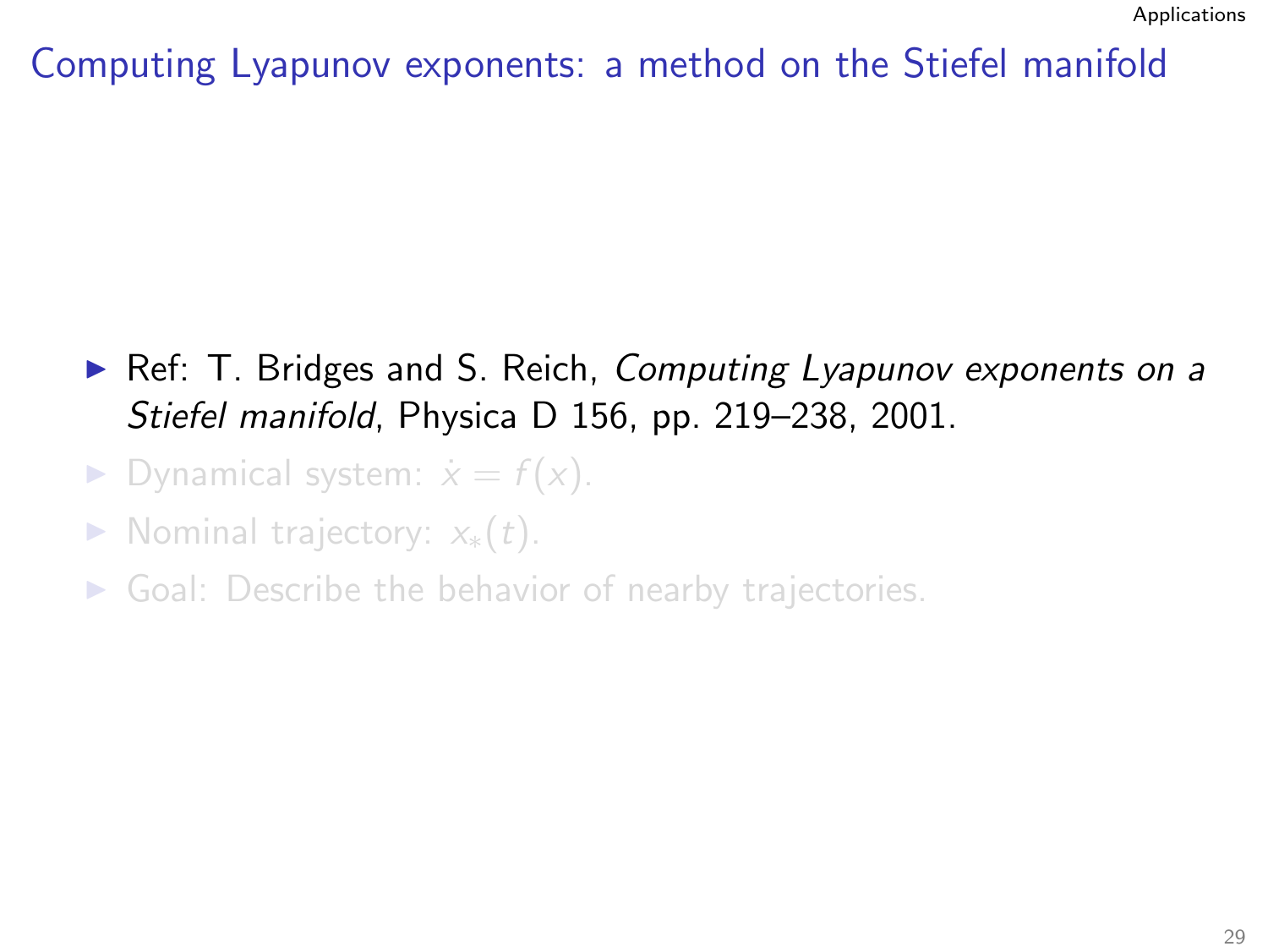- ▶ Dynamical system:  $\dot{x} = f(x)$ .
- Nominal trajectory:  $x_*(t)$ .
- $\triangleright$  Goal: Describe the behavior of nearby trajectories.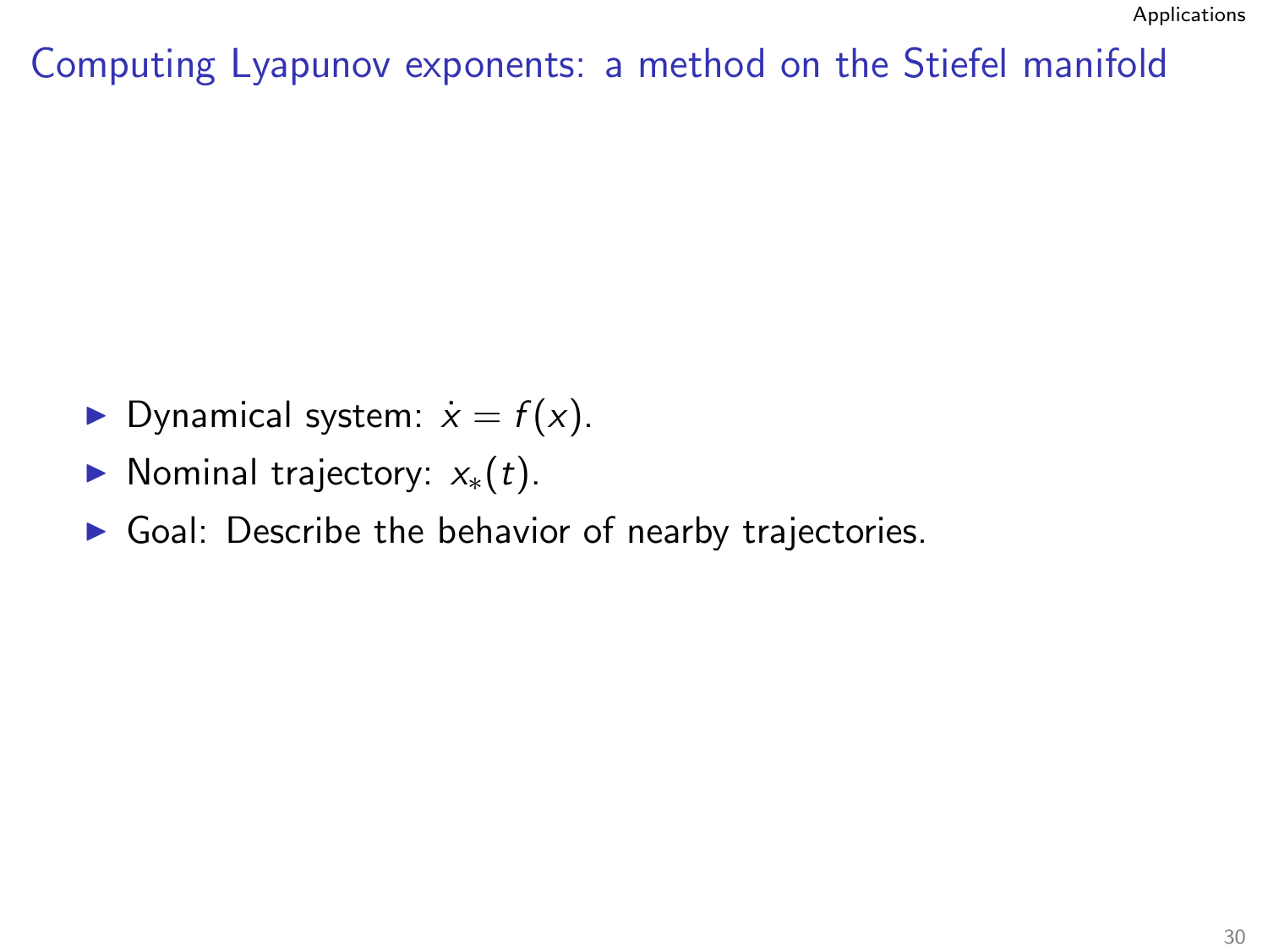- ▶ Dynamical system:  $\dot{x} = f(x)$ .
- Nominal trajectory:  $x_*(t)$ .
- $\triangleright$  Goal: Describe the behavior of nearby trajectories.
- $\triangleright$  Principle: Consider the evolution of an infinitesimal ball of perturbed initial conditions. The ball becomes distorted into an infinitesimal ellipsoid. If the length  $\delta_k(t)$  of the kth principal axis evolves as

$$
\delta_k(t) \approx \delta_k(0) e^{\lambda_k t},
$$

then  $\lambda_k$  is the kth Lyapunov exponent of the system along the nominal trajectory.

The mean Lyapunov exponents are given by

$$
\lambda_k = \lim_{t \to \infty} \frac{1}{t} \frac{\|\delta_k(t)\|}{\|\delta_k(0)\|}.
$$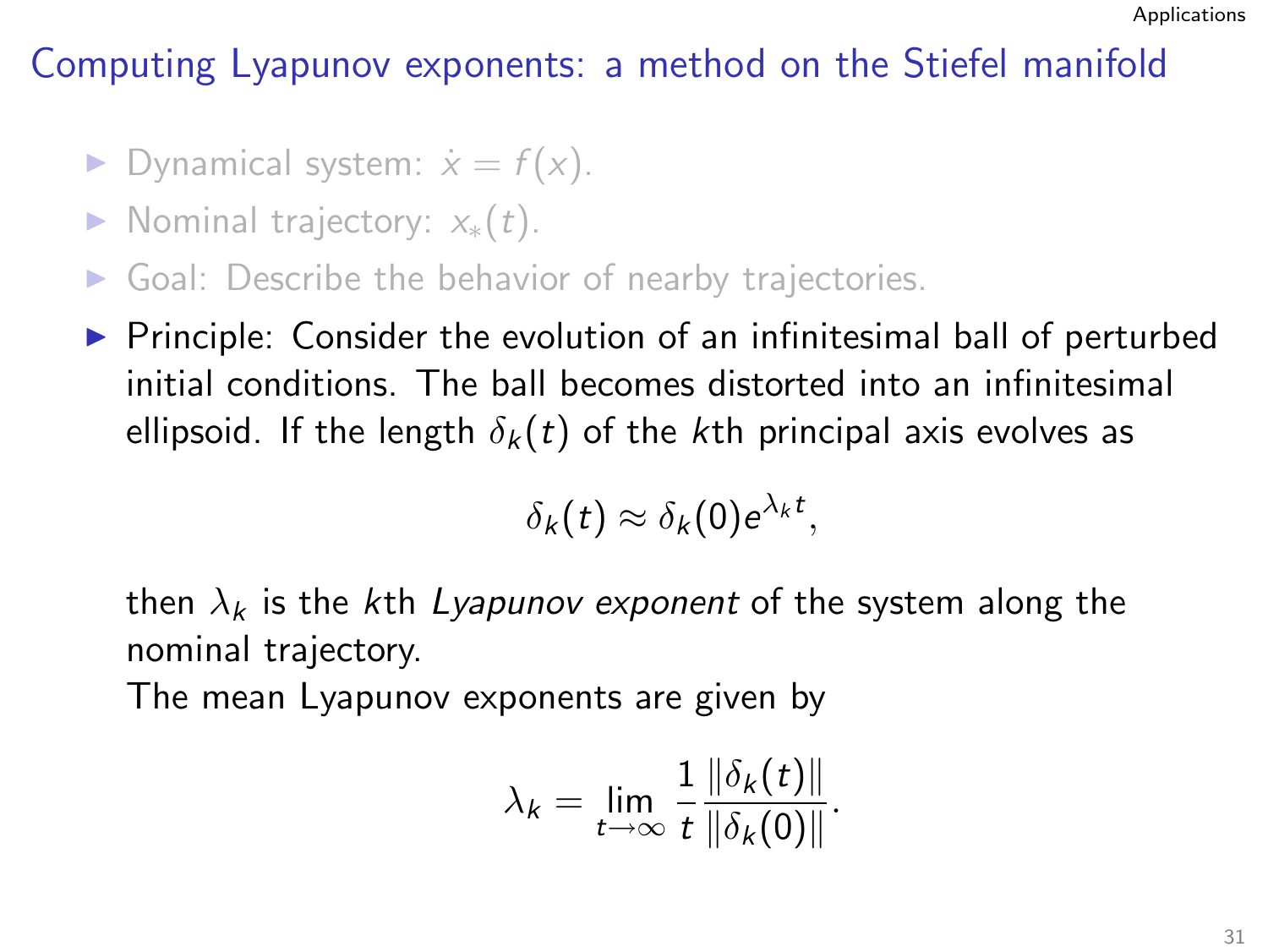- ▶ Dynamical system:  $\dot{x} = f(x)$ .
- Nominal trajectory:  $x_*(t)$ .
- $\triangleright$  Goal: Describe the behavior of nearby trajectories.

# Principle:  $\delta_k(t) \approx \delta_k(0)e^{\lambda_k t}$ .

 $\triangleright$  Challenge 1: Compute just a few Lyapunov exponents  $\rightsquigarrow$  work with p-frames (noncompact Stiefel manifold).

▶ Perturbed system:

$$
\dot{Z} = A(t)Z, \quad Z \in \mathbb{R}^{n \times p}, \quad A(t) := Df(x_*(t)). \tag{1}
$$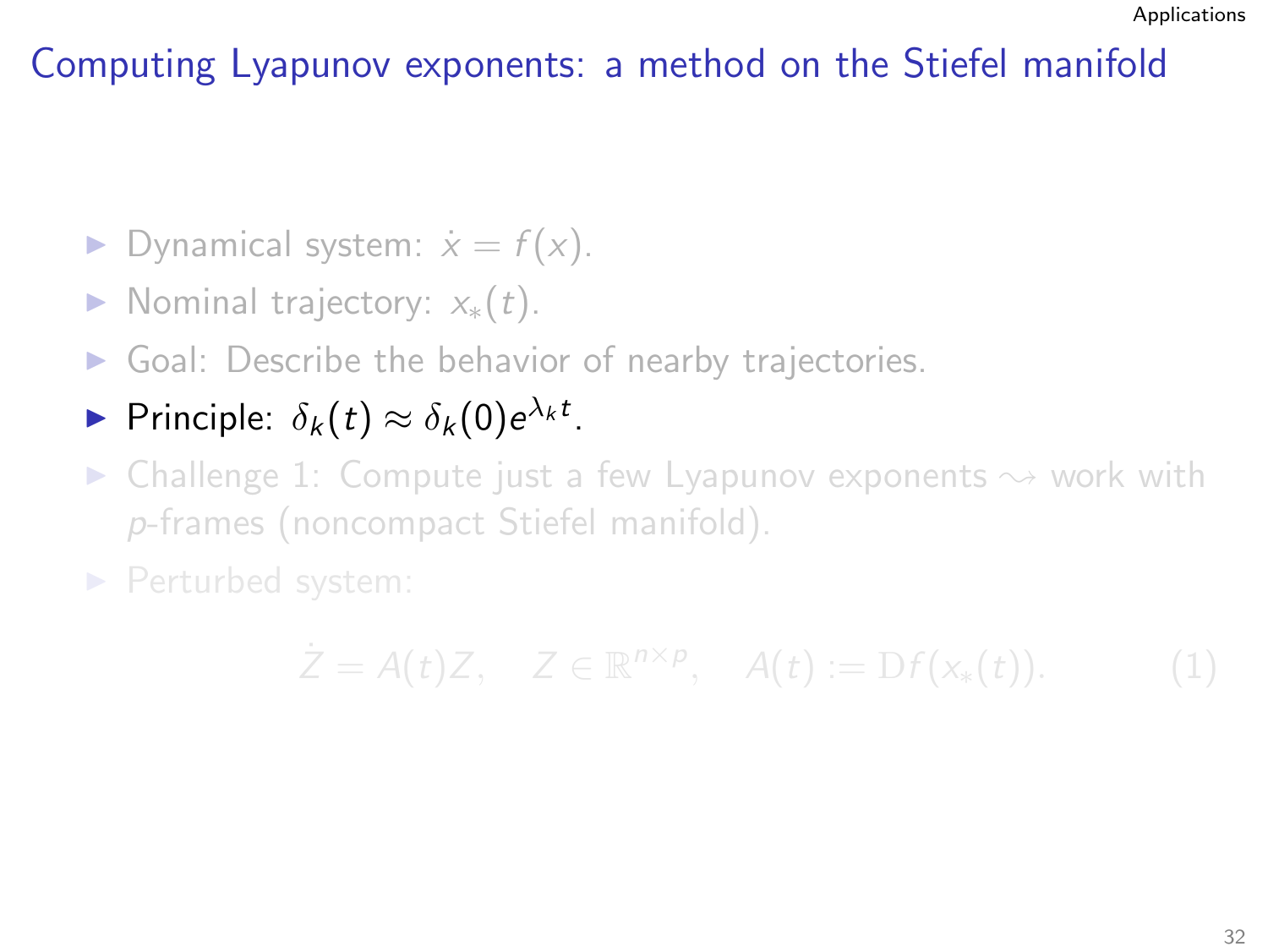- ▶ Dynamical system:  $\dot{x} = f(x)$ .
- Nominal trajectory:  $x_*(t)$ .
- $\triangleright$  Goal: Describe the behavior of nearby trajectories.
- Principle:  $\delta_k(t) \approx \delta_k(0) e^{\lambda_k t}$ .
- $\triangleright$  Challenge 1: Compute just a few Lyapunov exponents  $\rightsquigarrow$  work with p-frames (noncompact Stiefel manifold).

▶ Perturbed system:

$$
\dot{Z} = A(t)Z, \quad Z \in \mathbb{R}^{n \times p}, \quad A(t) := \mathrm{D}f(x_*(t)). \tag{1}
$$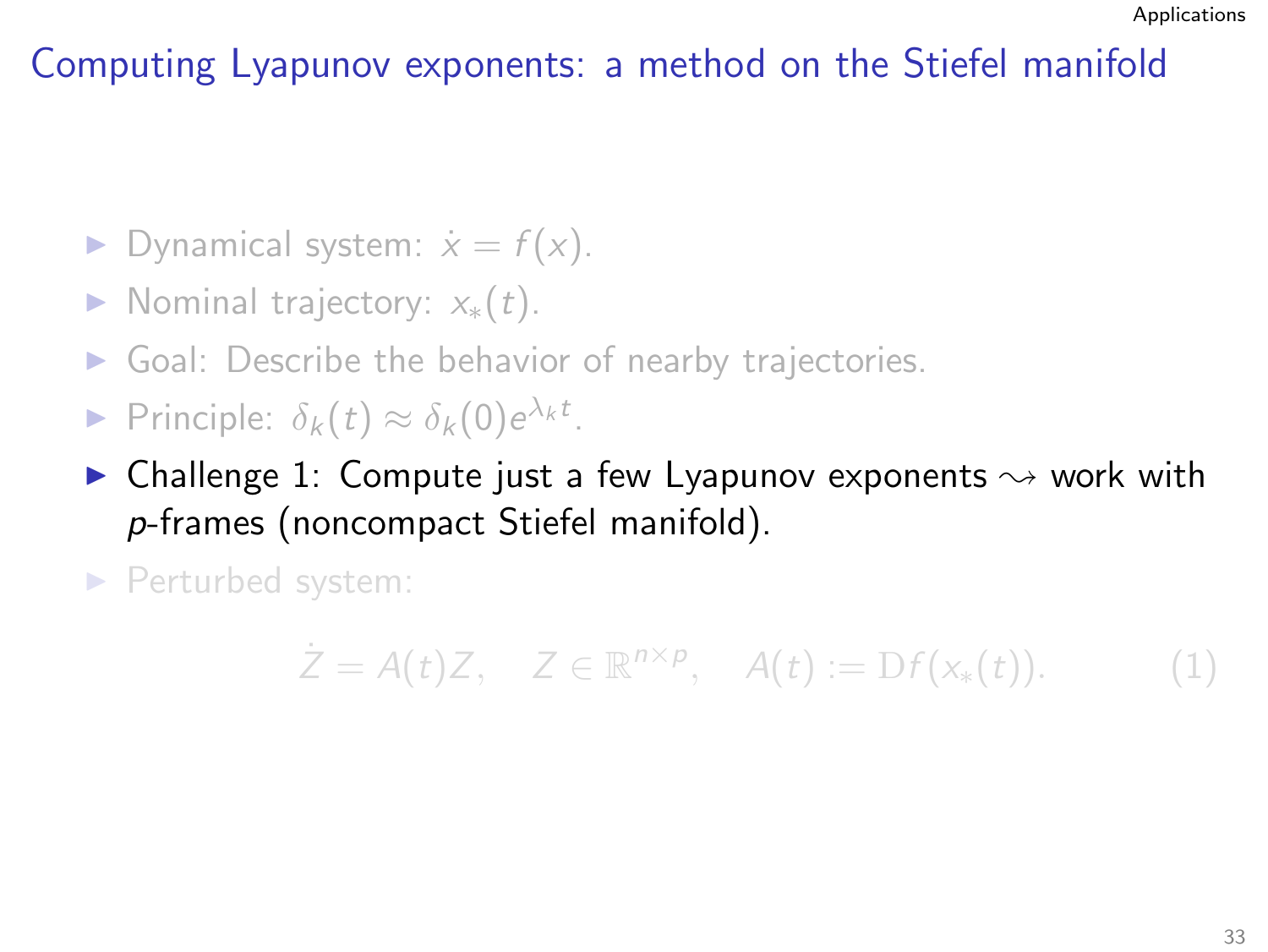- ▶ Dynamical system:  $\dot{x} = f(x)$ .
- Nominal trajectory:  $x_*(t)$ .
- $\triangleright$  Goal: Describe the behavior of nearby trajectories.
- Principle:  $\delta_k(t) \approx \delta_k(0) e^{\lambda_k t}$ .
- Challenge 1: Compute just a few Lyapunov exponents  $\sim$  work with p-frames (noncompact Stiefel manifold).
- ▶ Perturbed system:

$$
\dot{Z} = A(t)Z, \quad Z \in \mathbb{R}^{n \times p}, \quad A(t) := \mathrm{D}f(x_*(t)). \tag{1}
$$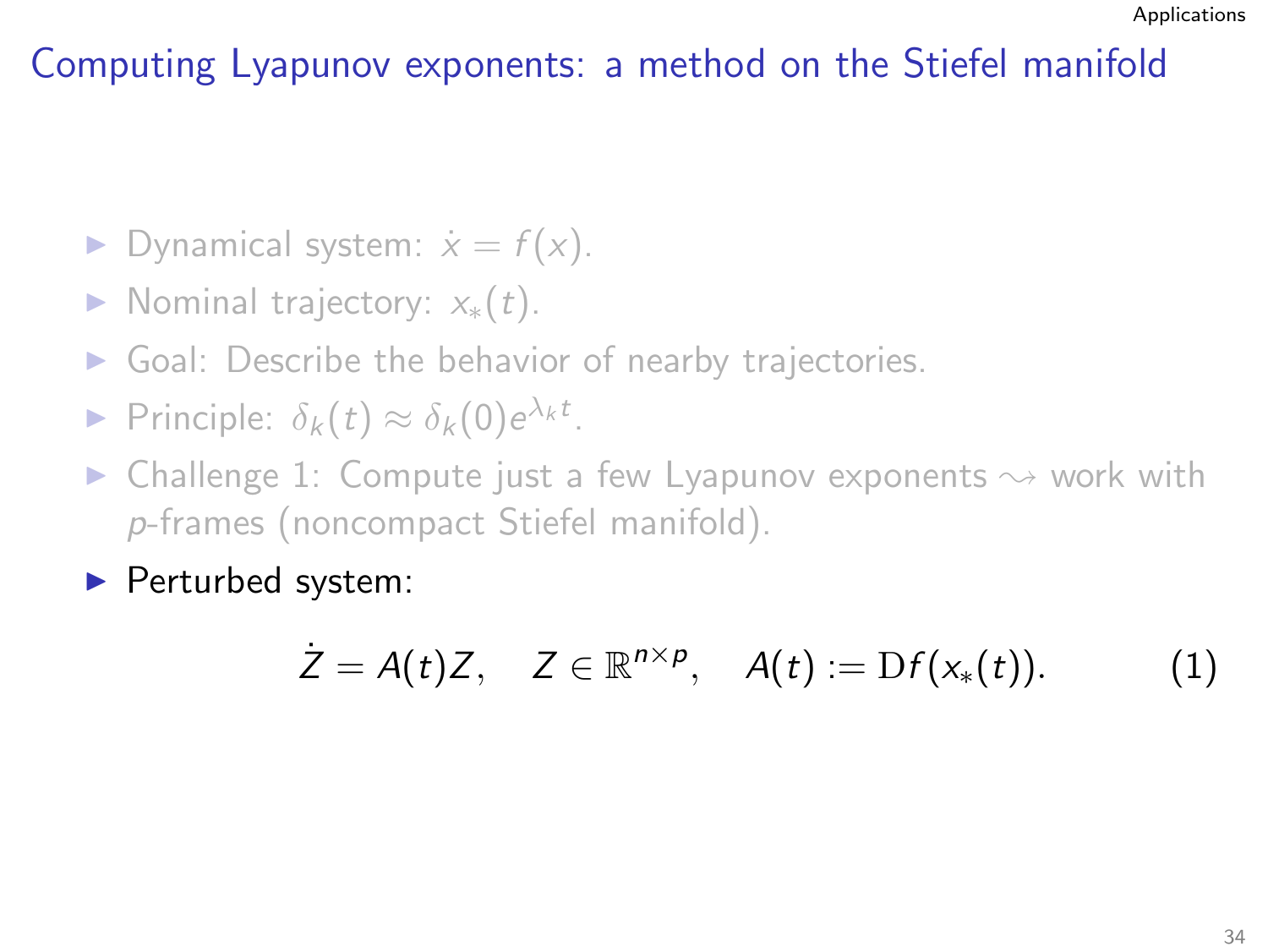- ▶ Dynamical system:  $\dot{x} = f(x)$ .
- Nominal trajectory:  $x_*(t)$ .
- $\triangleright$  Goal: Describe the behavior of nearby trajectories.
- Principle:  $\delta_k(t) \approx \delta_k(0) e^{\lambda_k t}$ .
- ▶ Perturbed system:

$$
\dot{Z} = A(t)Z, \quad Z \in \mathbb{R}^{n \times p}, \quad A(t) := \mathrm{D}f(x_*(t)). \tag{1}
$$

▶ Challenge 2: Perform continuous orthogonalization to prevent the columns of Z from converging to 1st Lyapunov vector  $\sim V_{n,p}$ .

 $\triangleright$  Method: Follow the evolution of  $Q(t)$  in the thin QR decomposition

$$
Z(t) = Q(t)R(t).
$$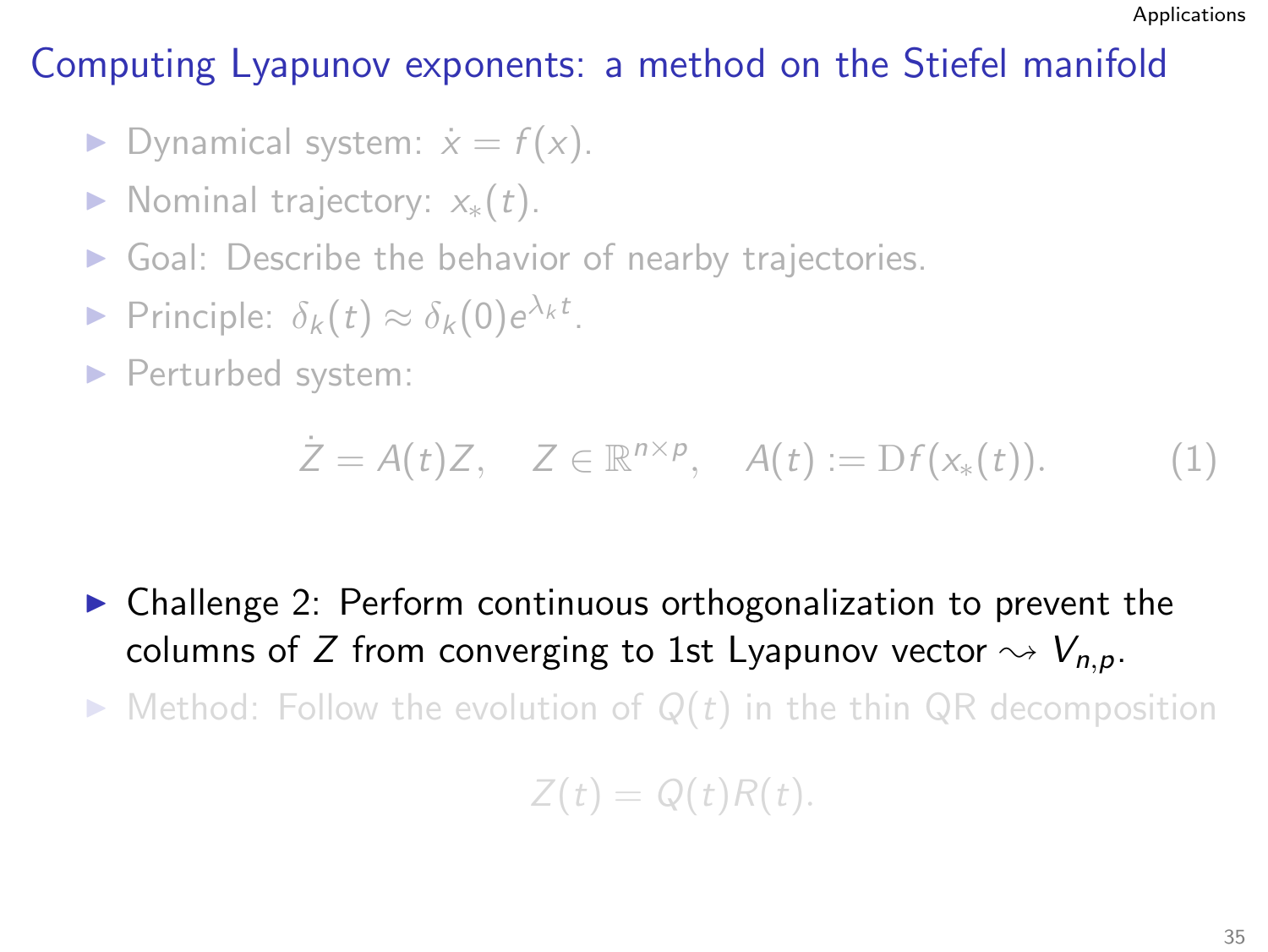- ▶ Dynamical system:  $\dot{x} = f(x)$ .
- Nominal trajectory:  $x_*(t)$ .
- $\triangleright$  Goal: Describe the behavior of nearby trajectories.
- Principle:  $\delta_k(t) \approx \delta_k(0) e^{\lambda_k t}$ .
- ▶ Perturbed system:

$$
\dot{Z} = A(t)Z, \quad Z \in \mathbb{R}^{n \times p}, \quad A(t) := \mathrm{D}f(x_*(t)). \tag{1}
$$

- ▶ Challenge 2: Perform continuous orthogonalization to prevent the columns of Z from converging to 1st Lyapunov vector  $\sim V_{n,p}$ .
- $\blacktriangleright$  Method: Follow the evolution of  $Q(t)$  in the thin QR decomposition

$$
Z(t) = Q(t)R(t).
$$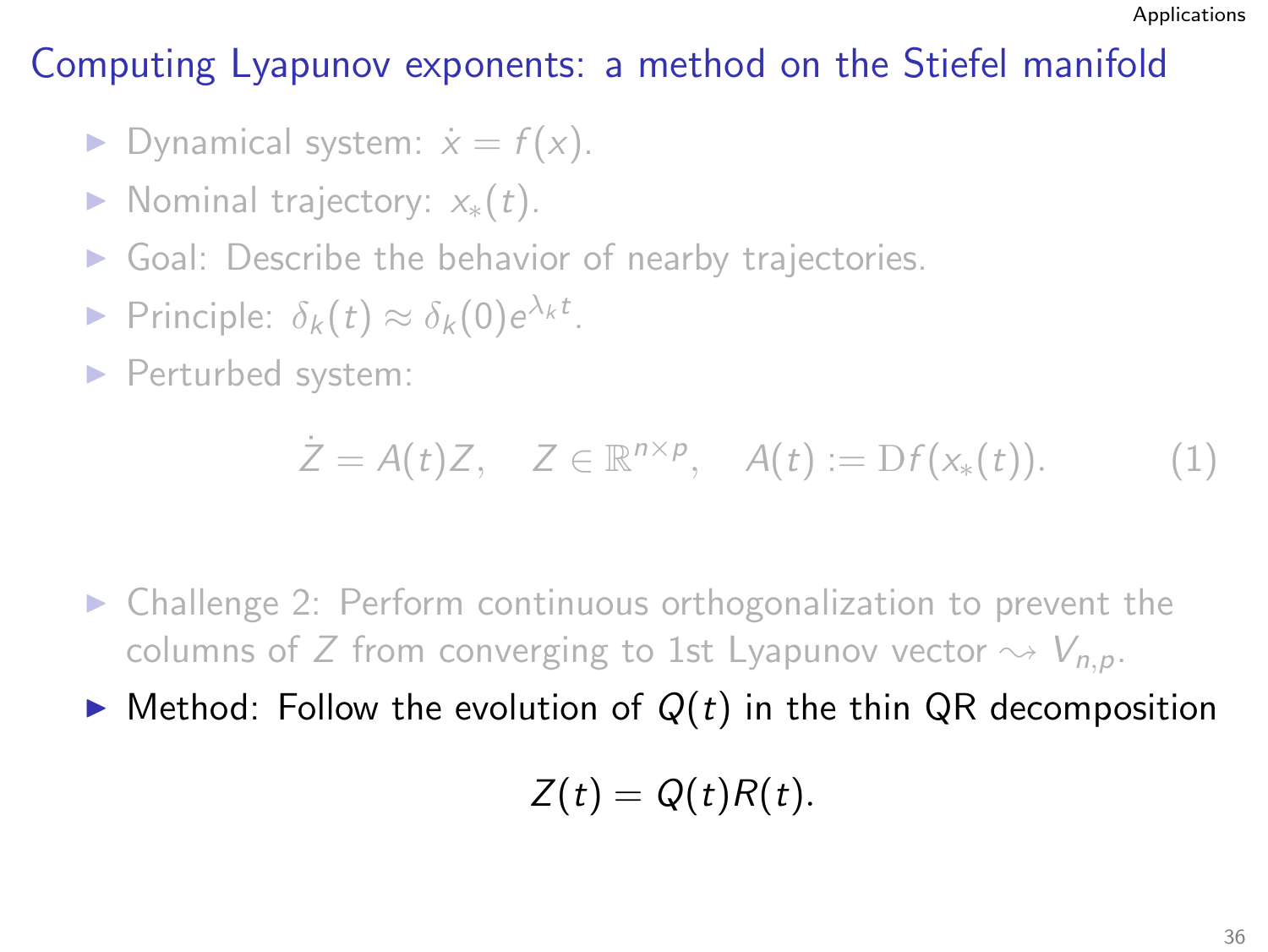- ► Perturbed system:  $\dot{Z} = A(t)Z$ ,  $Z \in \mathbb{R}^{n \times p}$ ,  $A(t) := Df(x_*(t))$ .
- Principle: track  $Q(t)$  in  $Z(t) = Q(t)R(t)$ .
- $\triangleright$  We have the formula

$$
\dot{Q} = (I - QQ^{\mathsf{T}})\dot{Z}R^{-1} + QS, \quad S_{i,j} = \begin{cases} (Q^{\mathsf{T}}\dot{Z}R^{-1})_{i,j}, & i > j \\ 0 & i = j \\ -(Q^{\mathsf{T}}\dot{Z}R^{-1})_{j,i} & i < j. \end{cases}
$$

$$
\dot{Q} = (I - QQ^T)A(t)Q + QS, \quad S_{i,j} = \begin{cases} (Q^T A(t)Q)_{i,j}, & i > j \\ 0 & i = j \\ -(Q^T A(t)Q)_{j,i} & i < j. \end{cases}
$$

$$
Q = A(t)Q - QT,
$$

leading use the given trajectory of the given  $\frac{37}{2}$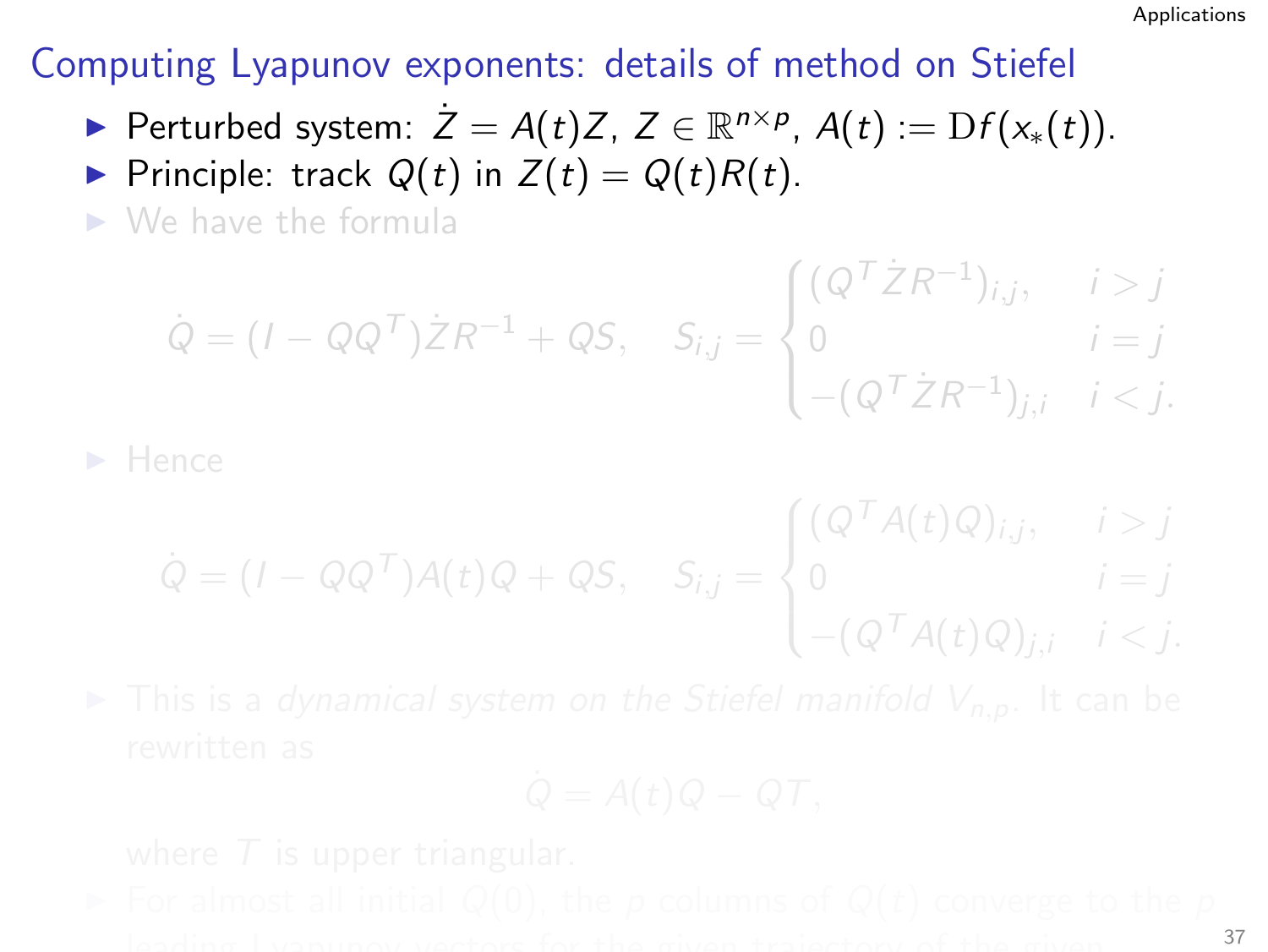- ► Perturbed system:  $\dot{Z} = A(t)Z$ ,  $Z \in \mathbb{R}^{n \times p}$ ,  $A(t) := Df(x_*(t))$ .
- Principle: track  $Q(t)$  in  $Z(t) = Q(t)R(t)$ .
- $\triangleright$  We have the formula

$$
\dot{Q} = (I - QQ^{\mathsf{T}})\dot{Z}R^{-1} + QS, \quad S_{i,j} = \begin{cases} (Q^{\mathsf{T}}\dot{Z}R^{-1})_{i,j}, & i > j \\ 0 & i = j \\ -(Q^{\mathsf{T}}\dot{Z}R^{-1})_{j,i} & i < j. \end{cases}
$$

◮ Hence

$$
\dot{Q} = (I - QQ^T)A(t)Q + QS, \quad S_{i,j} = \begin{cases} (Q^T A(t)Q)_{i,j}, & i > j \\ 0 & i = j \\ -(Q^T A(t)Q)_{j,i} & i < j. \end{cases}
$$

 $\blacktriangleright$  This is a dynamical system on the Stiefel manifold  $V_{n,p}$ . It can be

$$
\dot{Q}=A(t)Q-QT,
$$

leading Lyapunov vectors for the given trajectory of the given <sup>38</sup>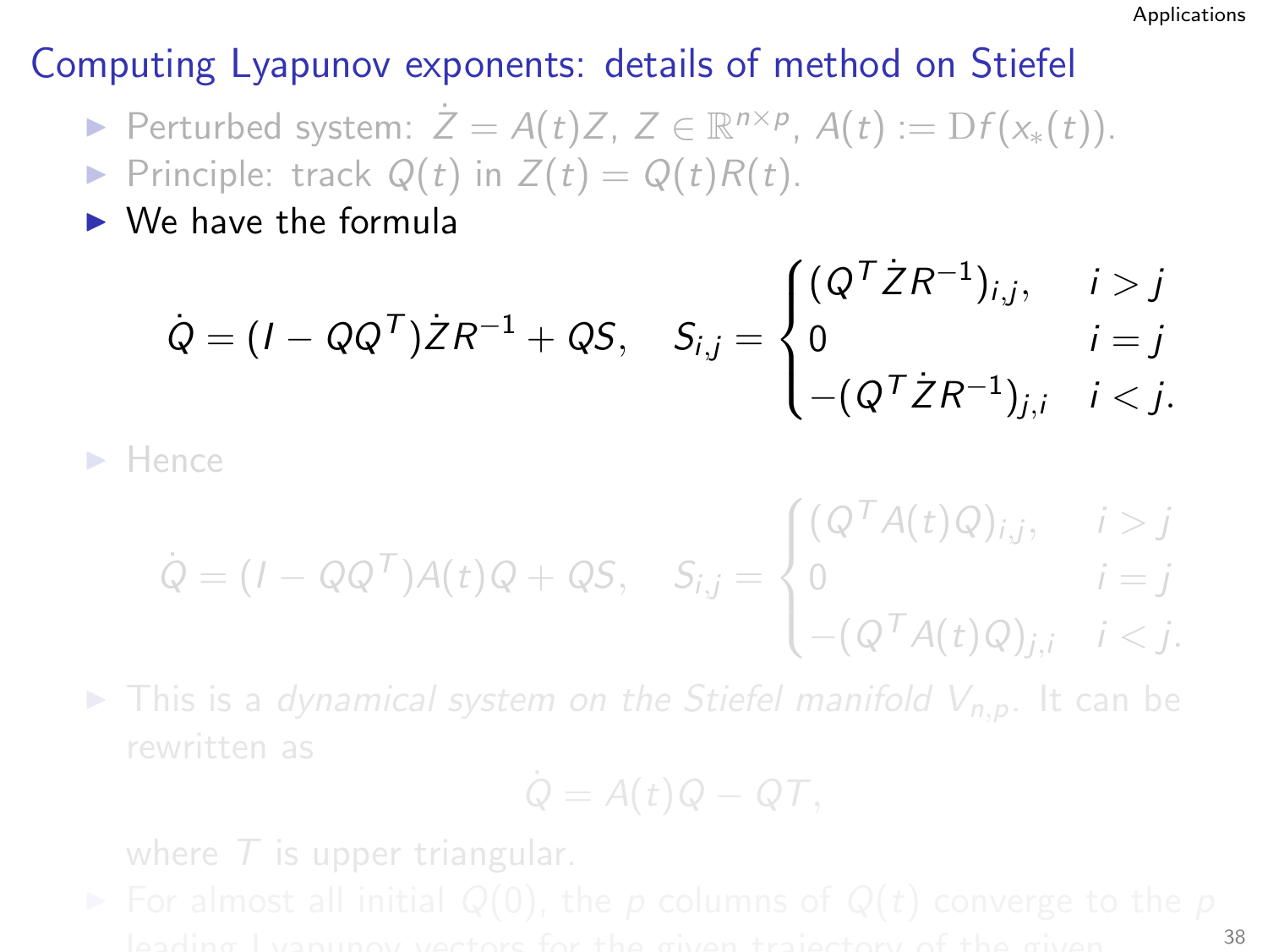- ► Perturbed system:  $\dot{Z} = A(t)Z$ ,  $Z \in \mathbb{R}^{n \times p}$ ,  $A(t) := Df(x_*(t))$ .
- Principle: track  $Q(t)$  in  $Z(t) = Q(t)R(t)$ .
- $\triangleright$  We have the formula

$$
\dot{Q} = (I - QQ^{\mathsf{T}})\dot{Z}R^{-1} + QS, \quad S_{i,j} = \begin{cases} (Q^{\mathsf{T}}\dot{Z}R^{-1})_{i,j}, & i > j \\ 0 & i = j \\ -(Q^{\mathsf{T}}\dot{Z}R^{-1})_{j,i} & i < j. \end{cases}
$$

## $\blacktriangleright$  Hence

$$
\dot{Q} = (I - QQ^T)A(t)Q + QS, \quad S_{i,j} = \begin{cases} (Q^T A(t)Q)_{i,j}, & i > j \\ 0 & i = j \\ -(Q^T A(t)Q)_{j,i} & i < j. \end{cases}
$$

 $\triangleright$  This is a dynamical system on the Stiefel manifold  $V_{n,p}$ . It can be rewritten as

$$
\dot{Q}=A(t)Q-QT,
$$

where  $T$  is upper triangular.

► For almost all initial  $Q(0)$ , the p columns of  $Q(t)$  converge to the p leading Lyapunov vectors for the given trajectory of the given <sup>39</sup>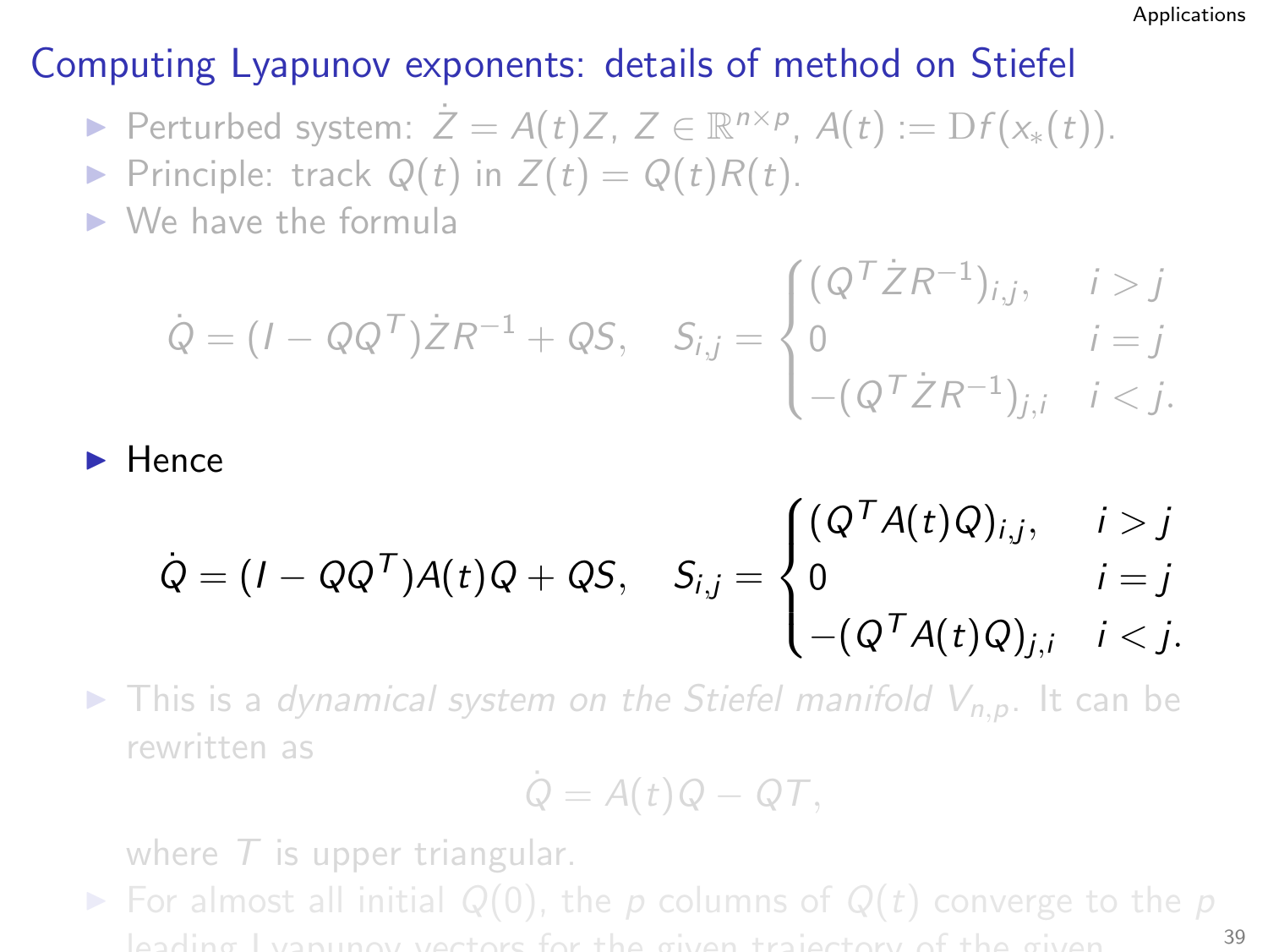- ► Perturbed system:  $\dot{Z} = A(t)Z$ ,  $Z \in \mathbb{R}^{n \times p}$ ,  $A(t) := Df(x_*(t))$ .
- Principle: track  $Q(t)$  in  $Z(t) = Q(t)R(t)$ .

 $\blacktriangleright$  Hence

$$
\dot{Q} = (I - QQ^T)A(t)Q + QS, \quad S_{i,j} = \begin{cases} (Q^T A(t)Q)_{i,j}, & i > j \\ 0 & i = j \\ -(Q^T A(t)Q)_{j,i} & i < j. \end{cases}
$$

 $\blacktriangleright$  This is a dynamical system on the Stiefel manifold  $V_{n,p}$ . It can be rewritten as

$$
\dot{Q}=A(t)Q-QT,
$$

#### where  $T$  is upper triangular.

 $\triangleright$  For almost all initial  $Q(0)$ , the p columns of  $Q(t)$  converge to the p leading Lyapunov vectors for the given trajectory of the given system. The corresponding Lyapunov exponents can be computed as

$$
\lambda_j=\lim_{t\to\infty}\frac{1}{t}\int_0^t T_{jj}(s)\mathrm{d} s,\quad j=1,\ldots,p.
$$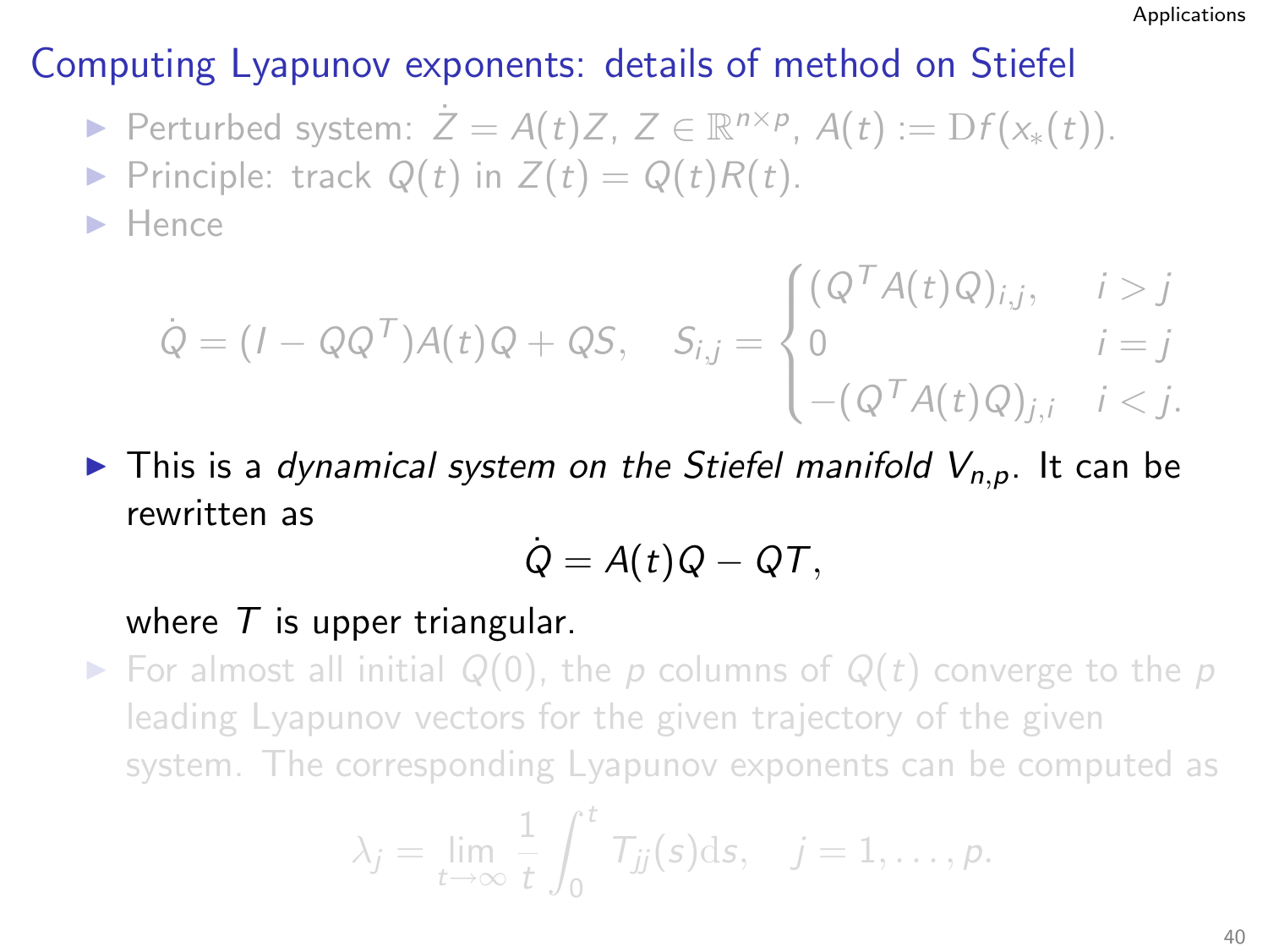- ► Perturbed system:  $\dot{Z} = A(t)Z$ ,  $Z \in \mathbb{R}^{n \times p}$ ,  $A(t) := Df(x_*(t))$ .
- Principle: track  $Q(t)$  in  $Z(t) = Q(t)R(t)$ .

 $\blacktriangleright$  Hence

$$
\dot{Q} = (I - QQ^T)A(t)Q + QS, \quad S_{i,j} = \begin{cases} (Q^T A(t)Q)_{i,j}, & i > j \\ 0 & i = j \\ -(Q^T A(t)Q)_{j,i} & i < j. \end{cases}
$$

 $\blacktriangleright$  This is a dynamical system on the Stiefel manifold  $V_{n,p}$ . It can be rewritten as

$$
\dot{Q} = A(t)Q - QT,
$$

where  $T$  is upper triangular.

► For almost all initial  $Q(0)$ , the p columns of  $Q(t)$  converge to the p leading Lyapunov vectors for the given trajectory of the given system. The corresponding Lyapunov exponents can be computed as

$$
\lambda_j=\lim_{t\to\infty}\frac{1}{t}\int_0^t T_{jj}(s)\mathrm{d} s,\quad j=1,\ldots,p.
$$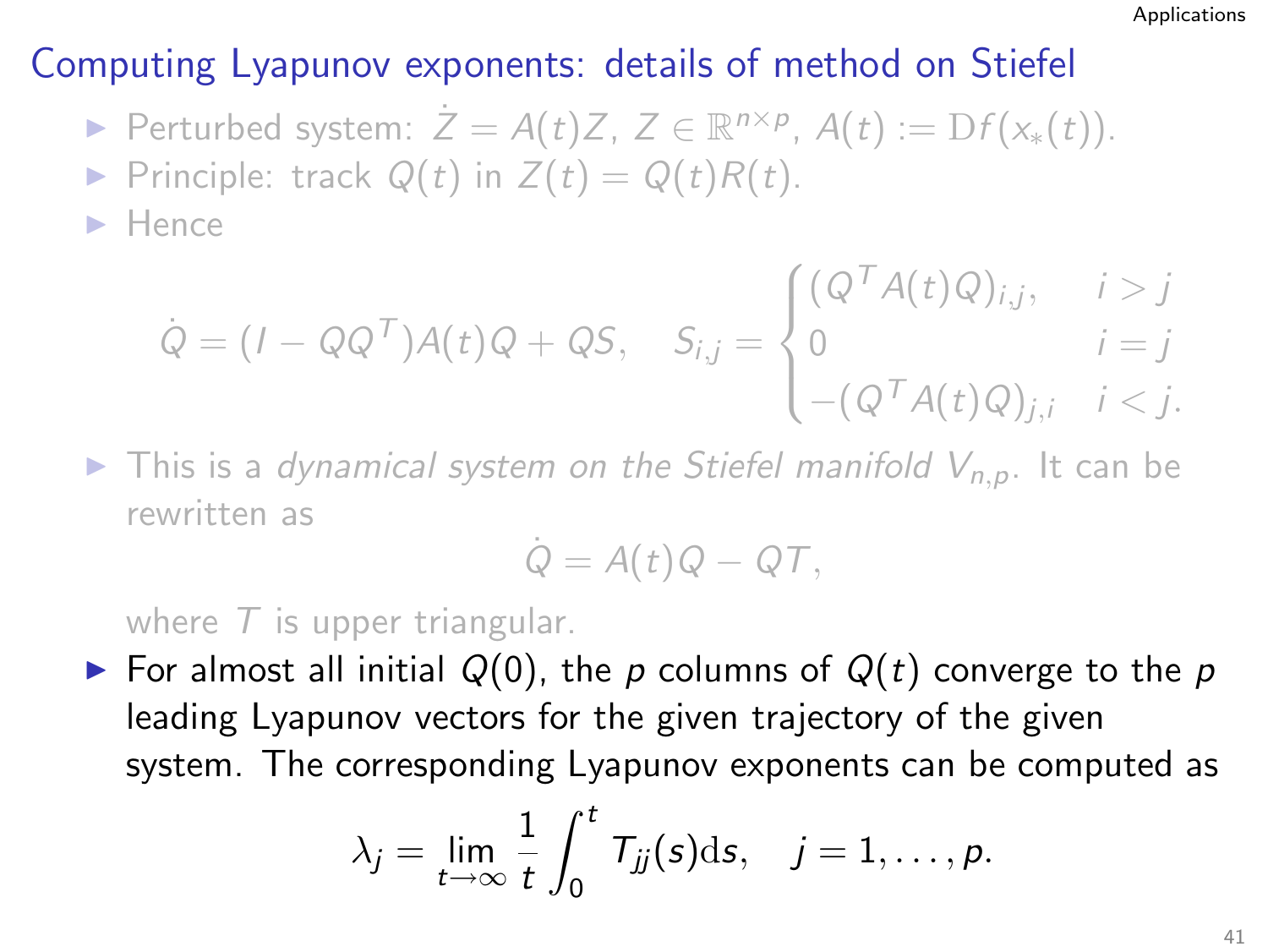- ▶ Ref: Lars Eldén and Haesun Park, A Procrustes problem on the Stiefel manifold, Numer. Math. (1999) 82: 599–619.
- ▶ Orthogonal Procrustes problem: given  $A \in \mathbb{R}^{m \times n}$ ,  $B \in \mathbb{R}^{m \times p}$ . find  $Q \in \mathbb{R}^{n \times p}$  that solves

$$
\min_{Q^T Q = I_p} \|AQ - B\|_F^2.
$$

 $A^T B = U \Sigma V^T$ ,  $Q = UV^T$  42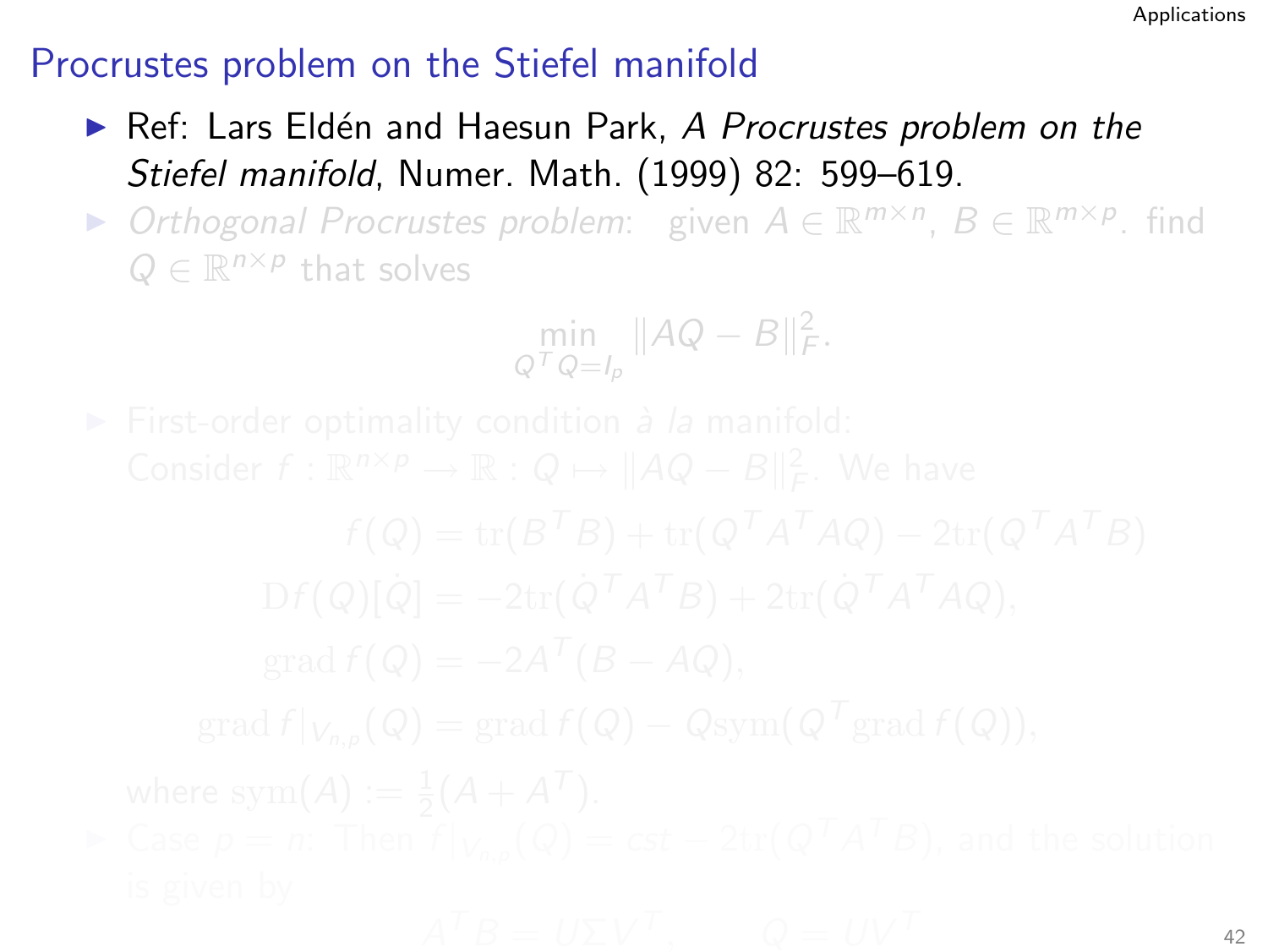▶ Orthogonal Procrustes problem: given  $A \in \mathbb{R}^{m \times n}$ ,  $B \in \mathbb{R}^{m \times p}$ . find  $Q \in \mathbb{R}^{n \times p}$  that solves

$$
\min_{Q^T Q = I_p} \|AQ - B\|_F^2.
$$

 $\triangleright$  First-order optimality condition à la manifold:  $\mathrm{D}f(Q)[\dot{Q}]=-2\mathrm{tr}(\dot{Q}^{\mathsf{T}}A^{\mathsf{T}}B)+2\mathrm{tr}(\dot{Q}^{\mathsf{T}}A^{\mathsf{T}}AQ),$  $\operatorname{grad} f(Q) = -2A^T(B - AQ),$  $\mathrm{grad}\, f|_{V_{n,p}}(Q)=\mathrm{grad}\, f(Q)-Q\mathrm{sym}(Q^{\mathcal{T}}\mathrm{grad}\, f(Q)),$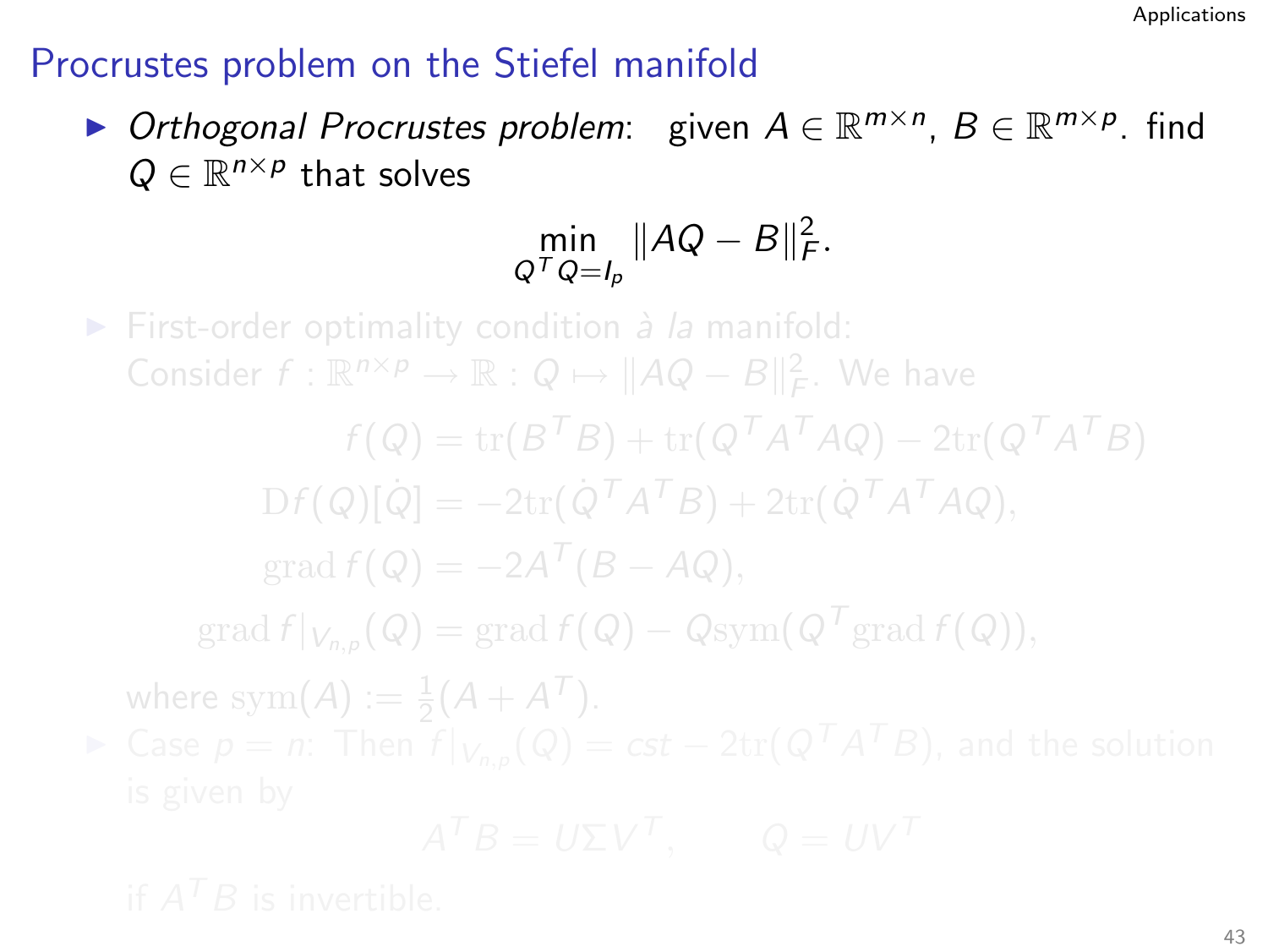▶ Orthogonal Procrustes problem: given  $A \in \mathbb{R}^{m \times n}$ ,  $B \in \mathbb{R}^{m \times p}$ . find  $Q \in \mathbb{R}^{n \times p}$  that solves

$$
\min_{Q^T Q = I_p} \|AQ - B\|_F^2.
$$

▶ Applications: factor analysis, used notably in psychometrics. First-order optimality condition  $\dot{a}$  la manifold:

Consider  $f: \mathbb{R}^{n \times p} \to \mathbb{R} : Q \mapsto ||AQ - B||_F^2$ . We have

 $f(Q) = \text{tr}(B^T B) + \text{tr}(Q^T A^T A Q) - 2 \text{tr}(Q^T A^T B)$  $\mathrm{D}f(Q)[\dot{Q}]=-2\mathrm{tr}(\dot{Q}^{\mathsf{T}}A^{\mathsf{T}}B)+2\mathrm{tr}(\dot{Q}^{\mathsf{T}}A^{\mathsf{T}}AQ),$ 

$$
\operatorname{grad} f(Q) = -2A^T (B - AQ),
$$

 $\mathrm{grad}\,f|_{V_{n,p}}(Q)=\mathrm{grad}\,f(Q)-Q\mathrm{sym}(Q^{\mathcal{T}}\mathrm{grad}\,f(Q)),$ 

where sym $(A) := \frac{1}{2}(A + A^T).$ 

► Case  $p = n$ : Then  $f|_{V_{n,p}}(Q) = cst - 2\text{tr}(Q^TA^TB)$ , and the solution

$$
A^T B = U \Sigma V^T, \qquad Q = U V^T
$$

if  $A^{T}R$  is invertible.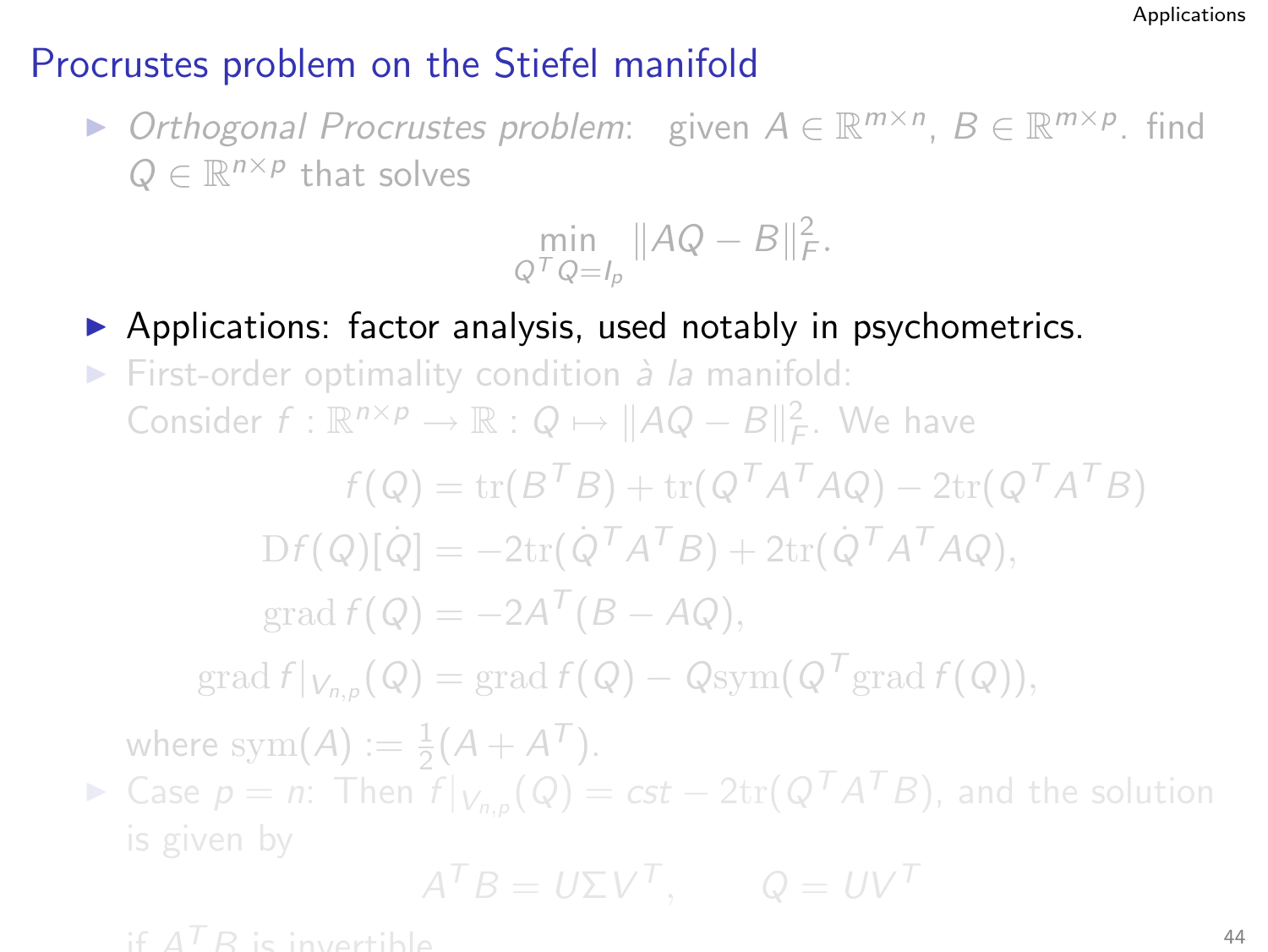▶ Orthogonal Procrustes problem:

$$
\min_{Q^T Q = I_p} \|AQ - B\|_F^2.
$$

 $\triangleright$  First-order optimality condition à la manifold: Consider  $f: \mathbb{R}^{n \times p} \to \mathbb{R}: Q \mapsto ||AQ - B||_F^2$ . We have  $f(Q)={\rm tr}(B^TB)+{\rm tr}(Q^TA^TAQ)-2{\rm tr}(Q^TA^TB)$  $\mathrm{D}f(Q)[\dot{Q}]=-2\mathrm{tr}(\dot{Q}^TA^TB)+2\mathrm{tr}(\dot{Q}^TA^TAQ),$  $\operatorname{grad} f(Q) = -2A^T(B - AQ),$  $\mathrm{grad}\,f|_{V_{n,p}}(Q)=\mathrm{grad}\,f(Q)-Q\mathrm{sym}(Q^{\mathcal{T}}\mathrm{grad}\,f(Q)),$ where  $\mathrm{sym}(A):=\frac{1}{2}(A+A^{\mathcal{T}}).$ ► Case  $p = n$ : Then  $f|_{V_{n,p}}(Q) = cst - 2\text{tr}(Q^TA^TB)$ , and the solution is given by

$$
A^T B = U \Sigma V^T, \qquad Q = UV^T
$$

if  $A^T B$  is invertible.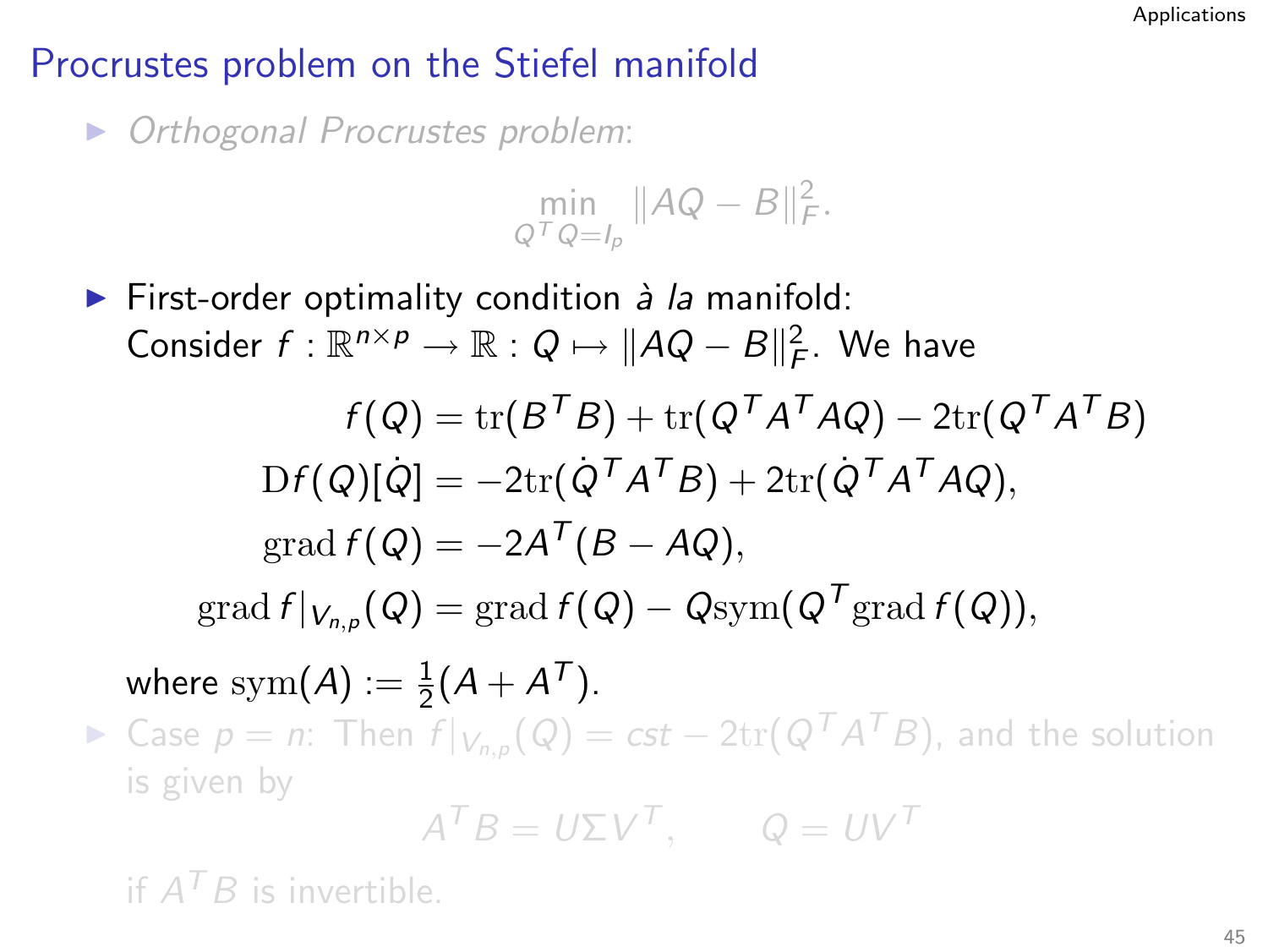▶ Orthogonal Procrustes problem:

$$
\min_{Q^T Q = I_p} \|AQ - B\|_F^2.
$$

 $\triangleright$  First-order optimality condition à la manifold: Consider  $f: \mathbb{R}^{n \times p} \to \mathbb{R} : Q \mapsto ||AQ - B||_F^2$ . We have

$$
f(Q) = \text{tr}(B^T B) + \text{tr}(Q^T A^T A Q) - 2 \text{tr}(Q^T A^T B)
$$
  
\n
$$
\text{D}f(Q)[\dot{Q}] = -2 \text{tr}(\dot{Q}^T A^T B) + 2 \text{tr}(\dot{Q}^T A^T A Q),
$$
  
\n
$$
\text{grad } f(Q) = -2 A^T (B - A Q),
$$
  
\n
$$
\text{grad } f|_{V_{n,p}}(Q) = \text{grad } f(Q) - \text{Qsym}(Q^T \text{grad } f(Q)),
$$

where sym $(A) := \frac{1}{2}(A + A^{T}).$ 

► Case  $p = n$ : Then  $f|_{V_{n,p}}(Q) = cst - 2\text{tr}(Q^TA^TB)$ , and the solution is given by

$$
A^T B = U \Sigma V^T, \qquad Q = U V^T
$$

if  $A^T B$  is invertible.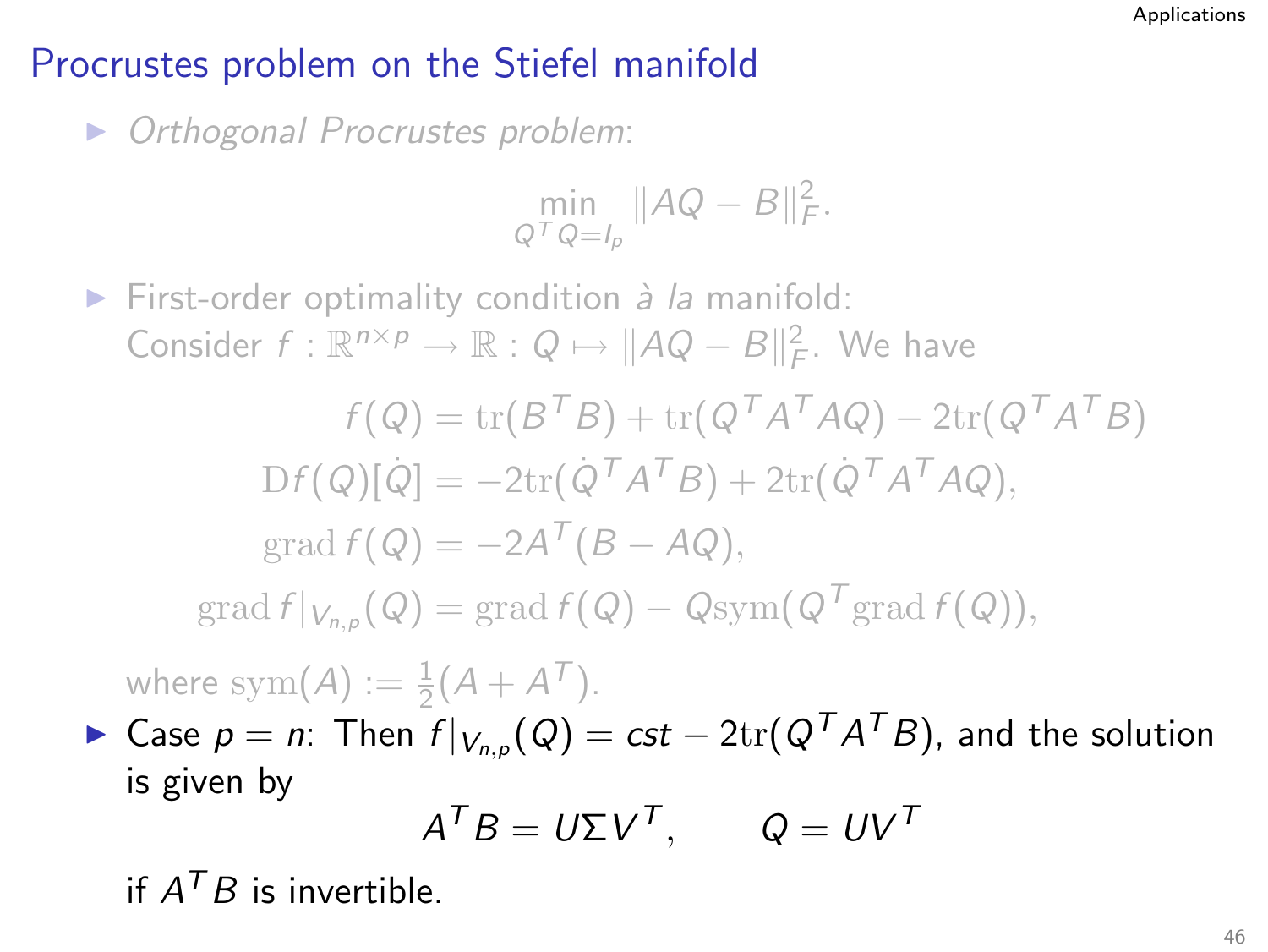$\sqrt{ }$ 

 $\blacktriangleright$  Measurements  $X=$ 

$$
\begin{bmatrix} \vdots & \vdots & \ddots & \vdots \\ x_n(t_1) & x_n(t_2) & \cdots & x_n(t_f) \end{bmatrix}.
$$

 $x_1(t_1)$   $x_1(t_2)$   $\cdots$   $x_1(t_f)$ 

1

► Goal: Find a matrix  $W \in \mathbb{R}^{n \times p}$  such that the rows of

$$
Y = W^T X
$$

look as statistically independent as possible.

 $\blacktriangleright$  Decompose  $W = U \Sigma V^{T}$ . We have

$$
Y = V^T \underbrace{\Sigma U^T X}_{=: \tilde{X}}.
$$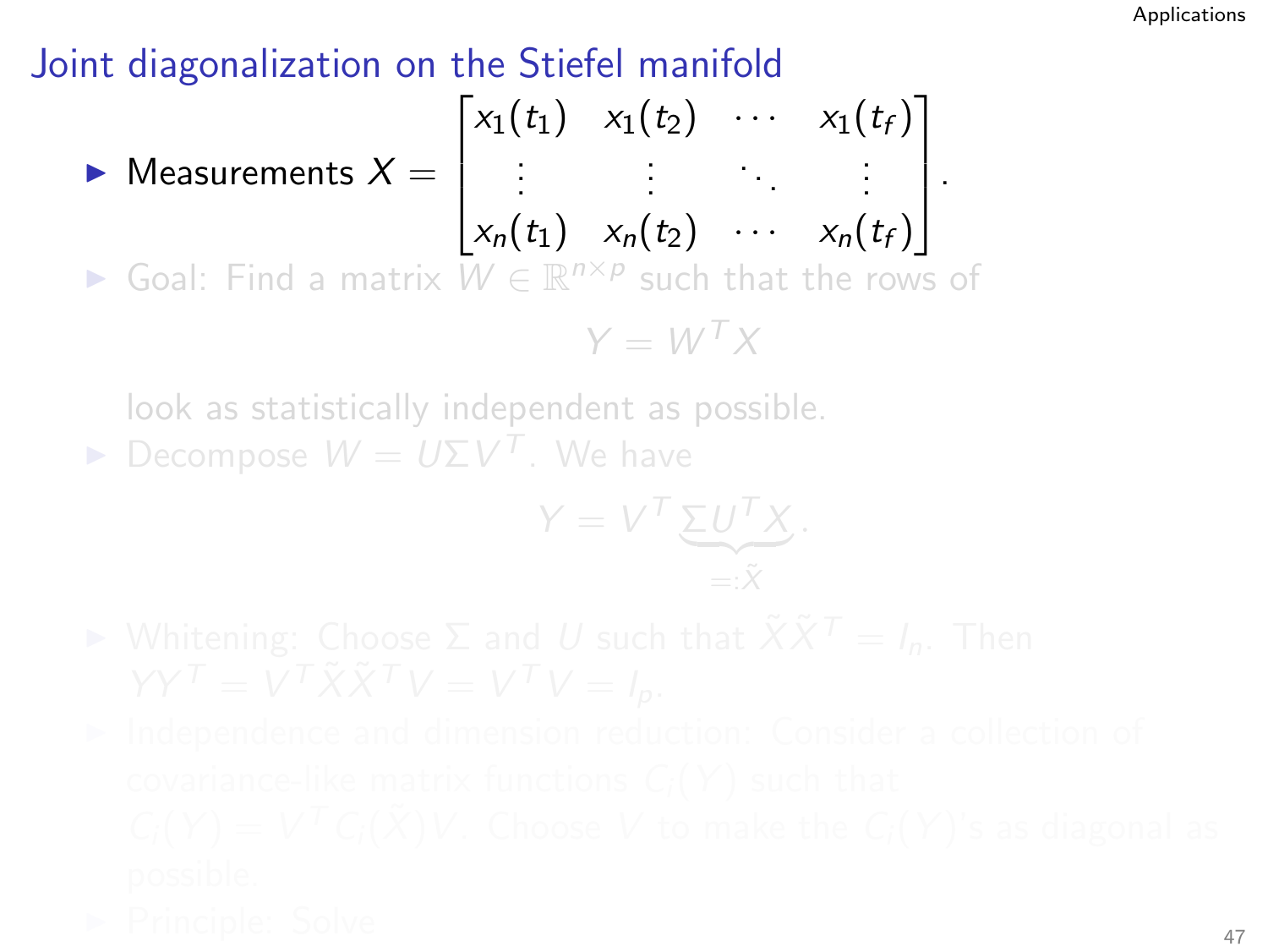$$
\triangleright \text{ Measurements } X = \begin{bmatrix} x_1(t_1) & x_1(t_2) & \cdots & x_1(t_f) \\ \vdots & \vdots & \ddots & \vdots \\ x_n(t_1) & x_n(t_2) & \cdots & x_n(t_f) \end{bmatrix}.
$$

► Goal: Find a matrix  $W \in \mathbb{R}^{n \times p}$  such that the rows of

$$
Y = W^T X
$$

### look as statistically independent as possible.

 $\blacktriangleright$  Decompose  $W = U \Sigma V^{T}$ . We have

$$
Y = V^T \underbrace{\Sigma U^T X}_{=: \tilde{X}}.
$$

► Whitening: Choose  $\Sigma$  and U such that  $\tilde{X} \tilde{X}^T = I_n$ . Then  $YY^{\mathsf{T}} = V^{\mathsf{T}} \tilde{X} \tilde{X}^{\mathsf{T}} V = V^{\mathsf{T}} V = I_p.$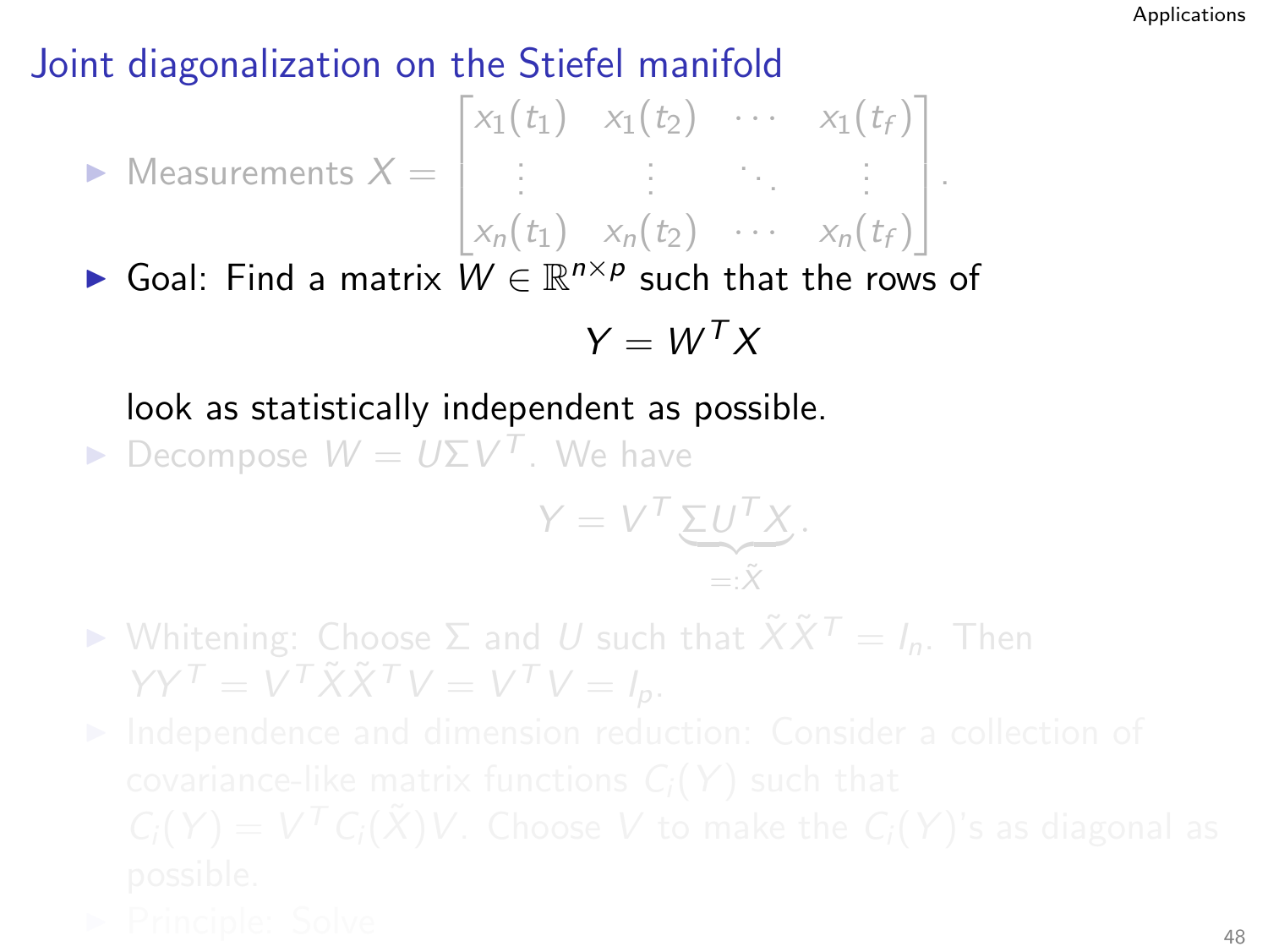► Measurements 
$$
X = \begin{bmatrix} x_1(t_1) & x_1(t_2) & \cdots & x_1(t_f) \\ \vdots & \vdots & \ddots & \vdots \\ x_n(t_1) & x_n(t_2) & \cdots & x_n(t_f) \end{bmatrix}
$$
.  
\n▶ Goal: Find a matrix  $W \in \mathbb{R}^{n \times p}$  such that the rows of  $Y = W^T X$ 

look as statistically independent as possible.

 $\blacktriangleright$  Decompose  $W = U \Sigma V^{T}$ . We have

$$
Y = V^T \underbrace{\Sigma U^T X}_{=: \tilde{X}}.
$$

 $\triangleright$  Whitening: Choose  $\Sigma$  and U such that  $\tilde{X}\tilde{X}^T = I_n$ . Then  $YY<sup>T</sup> = V<sup>T</sup> \tilde{X} \tilde{X}^T V = V<sup>T</sup> V = I_p.$ 

▶ Independence and dimension reduction: Consider a collection of  $C_i(Y) = V^T C_i(\tilde{X}) V$ . Choose V to make the  $C_i(Y)$ 's as diagonal as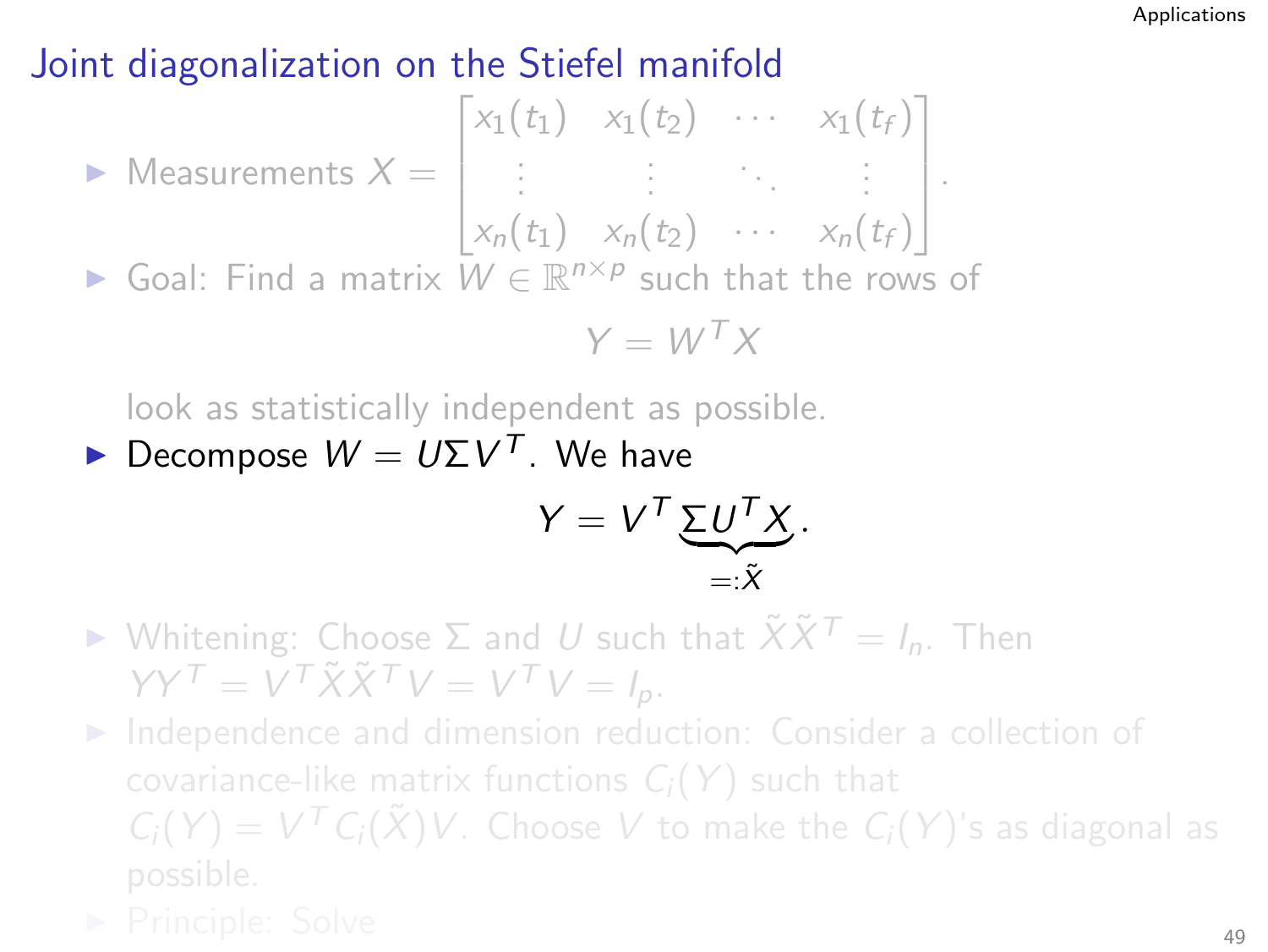► Goal: Find a matrix  $W \in \mathbb{R}^{n \times p}$  such that the rows of

$$
Y = W^T X
$$

look as statistically independent as possible.

 $\blacktriangleright$  Decompose  $W = U \Sigma V^{T}$ . We have

$$
Y = V^T \underbrace{\Sigma U^T X}_{=: \tilde{X}}.
$$

 $\blacktriangleright$  Whitening: Choose  $\Sigma$  and U such that  $\tilde{X}\tilde{X}^T = I_n$ . Then  $YY<sup>T</sup> = V<sup>T</sup> \tilde{X} \tilde{X}^T V = V<sup>T</sup> V = I_p.$ 

▶ Independence and dimension reduction: Consider a collection of covariance-like matrix functions  $C_i(Y)$  such that  $C_i(Y) = V^T C_i(\tilde{X}) V$ . Choose V to make the  $C_i(Y)$ 's as diagonal as

$$
\max_{V^{\mathcal{T}}V=l_p}\sum_{i=1}^N\|\mathrm{diag}(V^{\mathcal{T}}C_i(\tilde{X})V)\|_F^2.
$$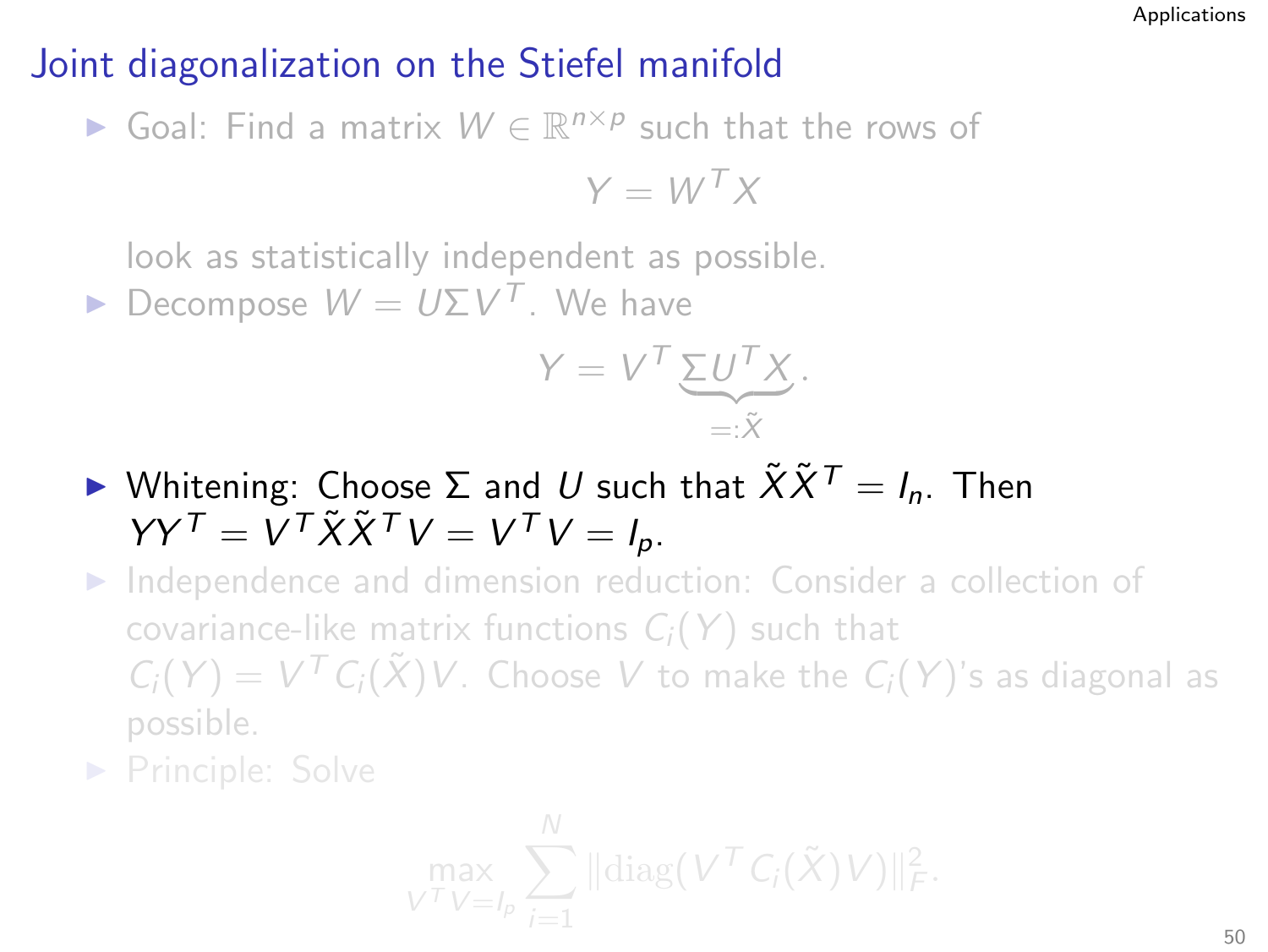► Goal: Find a matrix  $W \in \mathbb{R}^{n \times p}$  such that the rows of

$$
Y = W^T X
$$

look as statistically independent as possible.

 $\blacktriangleright$  Decompose  $W = U \Sigma V^{T}$ . We have

$$
Y = V^T \underbrace{\Sigma U^T X}_{=: \tilde{X}}.
$$

- $\triangleright$  Whitening: Choose  $\Sigma$  and U such that  $\tilde{X}\tilde{X}^T = I_n$ . Then  $YY<sup>T</sup> = V<sup>T</sup> \tilde{X} \tilde{X}^T V = V<sup>T</sup> V = I_p.$
- ▶ Independence and dimension reduction: Consider a collection of covariance-like matrix functions  $C_i(Y)$  such that  $C_i(Y) = V^T C_i(\tilde{X}) V$ . Choose V to make the  $C_i(Y)$ 's as diagonal as possible.
- ▶ Principle: Solve

$$
\max_{V^{\mathcal{T}}V=I_p}\sum_{i=1}^N\|\mathrm{diag}(V^{\mathcal{T}}C_i(\tilde{X})V)\|_F^2.
$$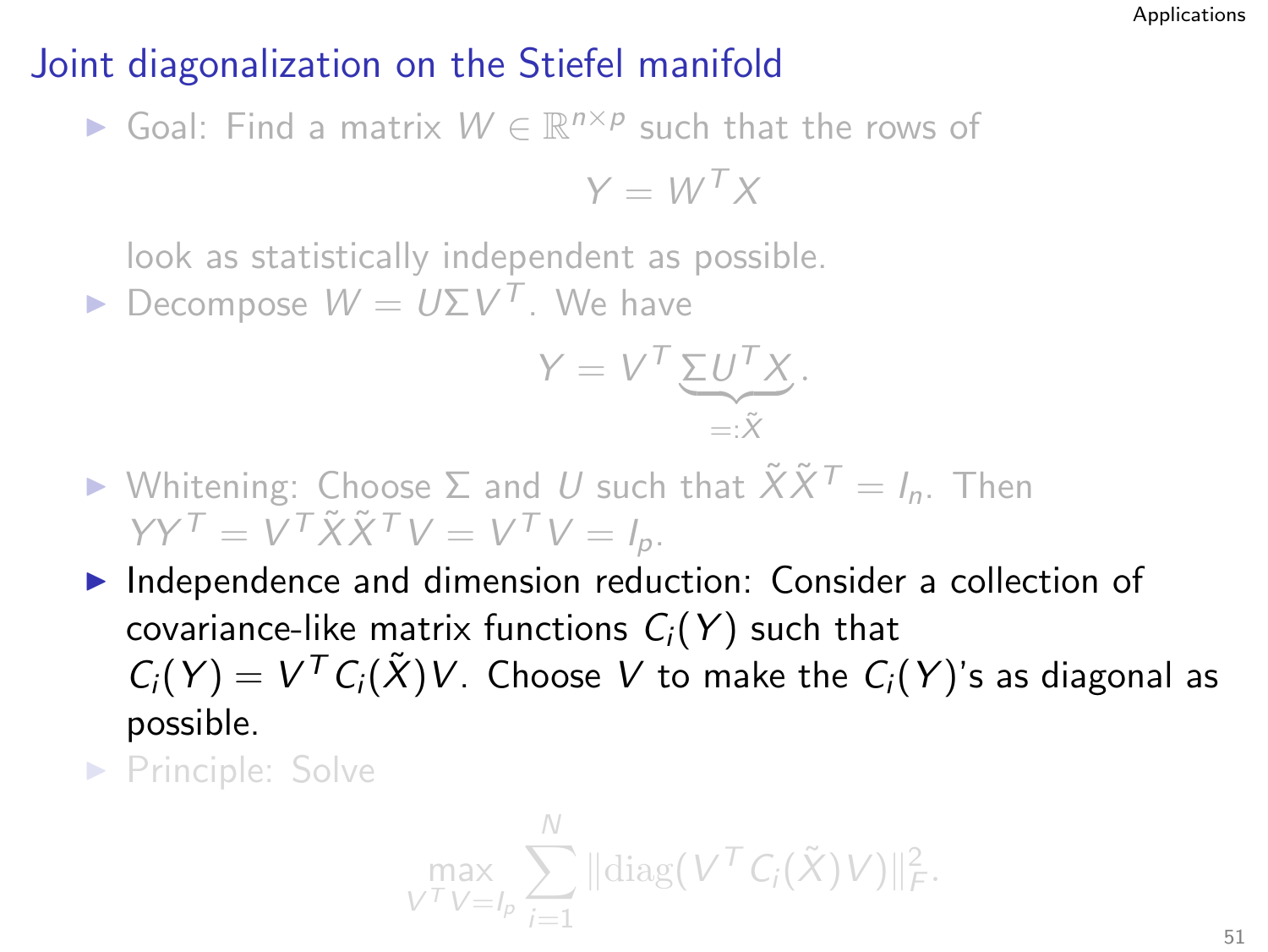► Goal: Find a matrix  $W \in \mathbb{R}^{n \times p}$  such that the rows of

$$
Y = W^T X
$$

look as statistically independent as possible.

 $\blacktriangleright$  Decompose  $W = U \Sigma V^{T}$ . We have

$$
Y = V^T \underbrace{\Sigma U^T X}_{=: \tilde{X}}.
$$

- $\triangleright$  Whitening: Choose  $\Sigma$  and U such that  $\tilde{X}\tilde{X}^T = I_n$ . Then  $YY<sup>T</sup> = V<sup>T</sup> \tilde{X} \tilde{X}^T V = V<sup>T</sup> V = I_p.$
- ▶ Independence and dimension reduction: Consider a collection of covariance-like matrix functions  $C_i(Y)$  such that  $C_i(Y) = V^T C_i(\tilde{X}) V$ . Choose V to make the  $C_i(Y)$ 's as diagonal as possible.
- ▶ Principle: Solve

$$
\max_{V^T V = I_p} \sum_{i=1}^N \|\mathrm{diag}(V^T C_i(\tilde{X})V)\|_F^2.
$$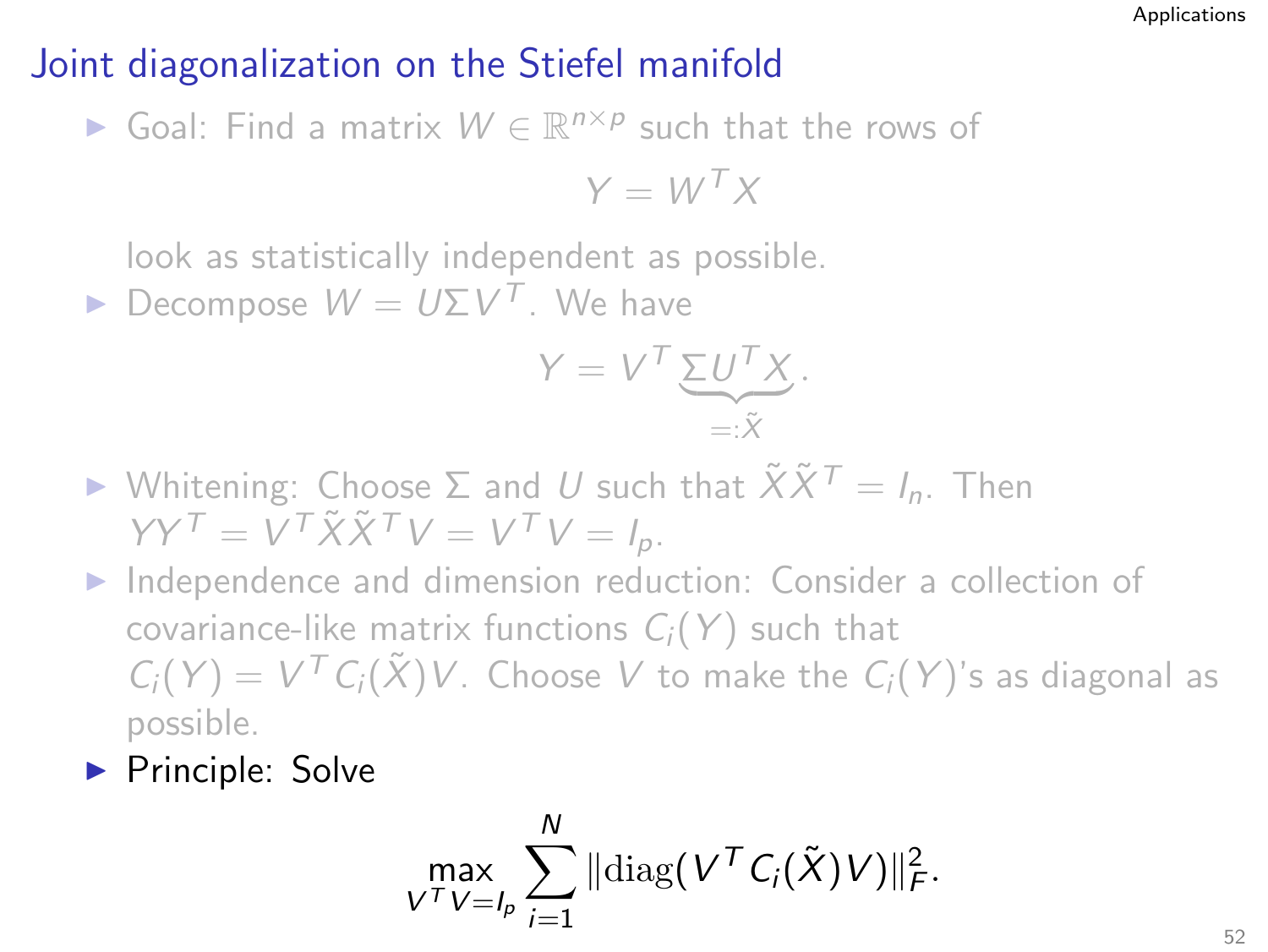### Joint diagonalization on the Stiefel manifold: application

The application is blind source separation.

Two mixed pictures are given as input to a blind source separation algorithm based on a trust-region method on  $V_{2,2}$ .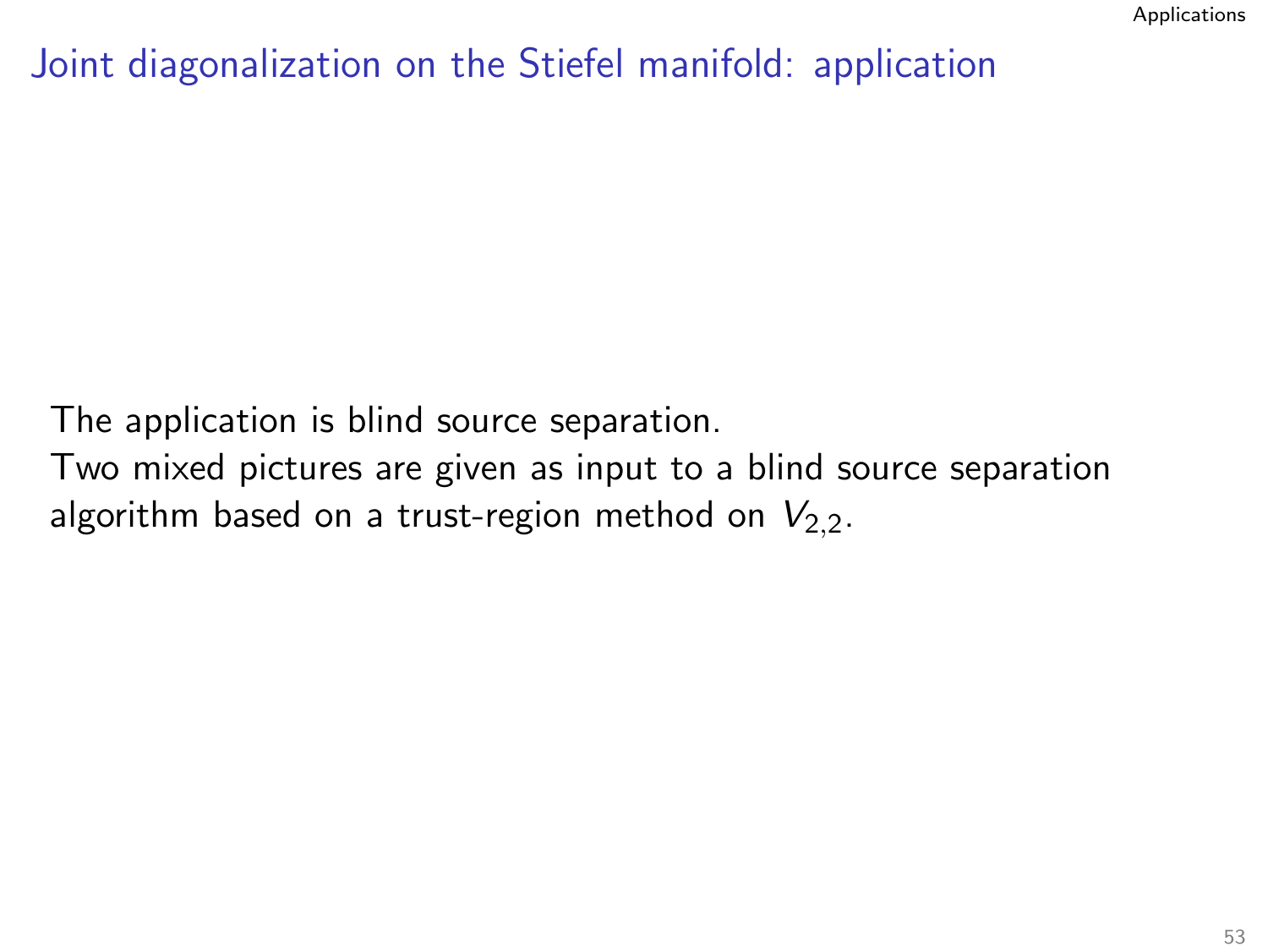## Joint diagonalization on the Stiefel manifold: application: input



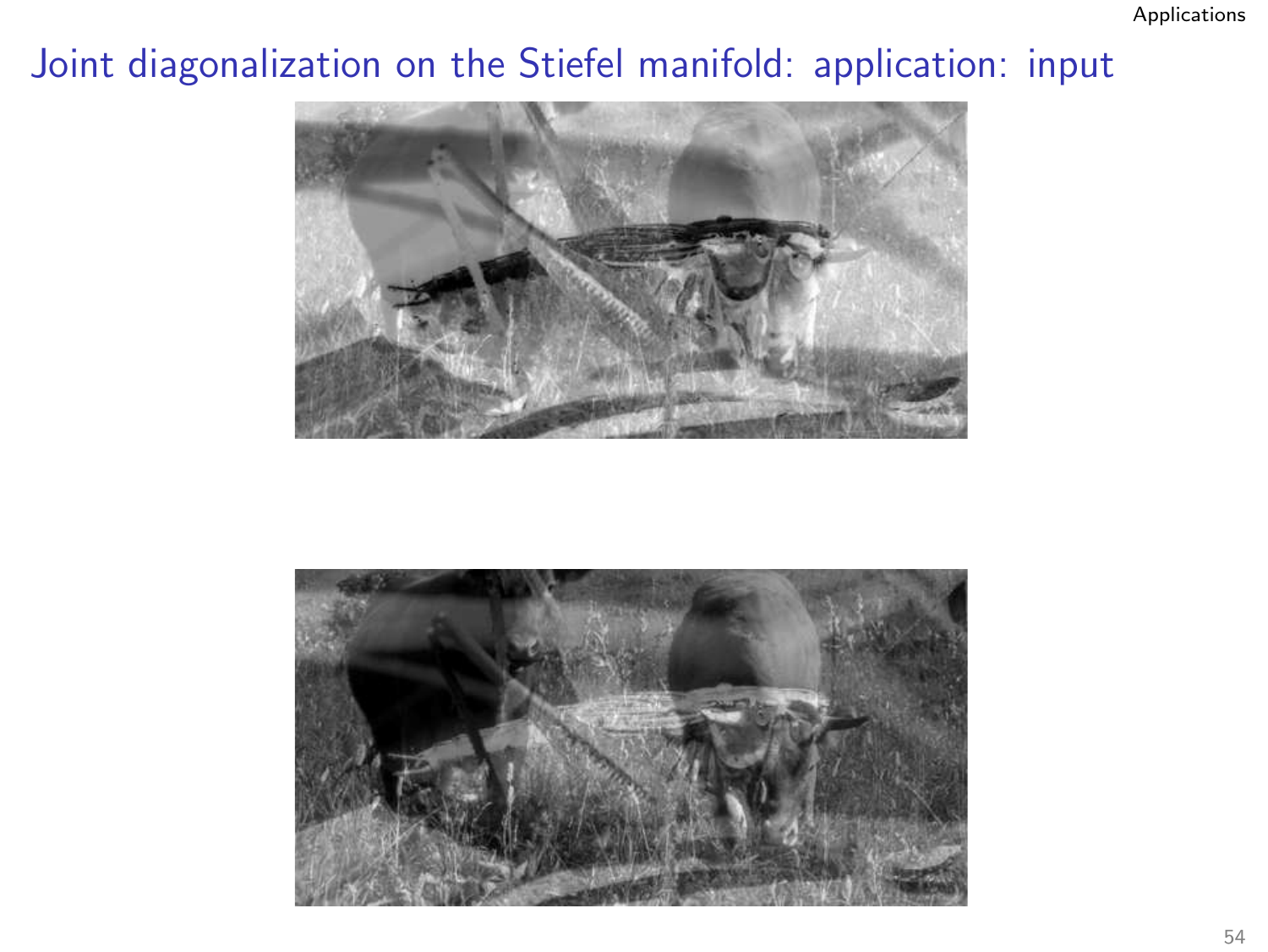## Joint diagonalization on the Stiefel manifold: application: output



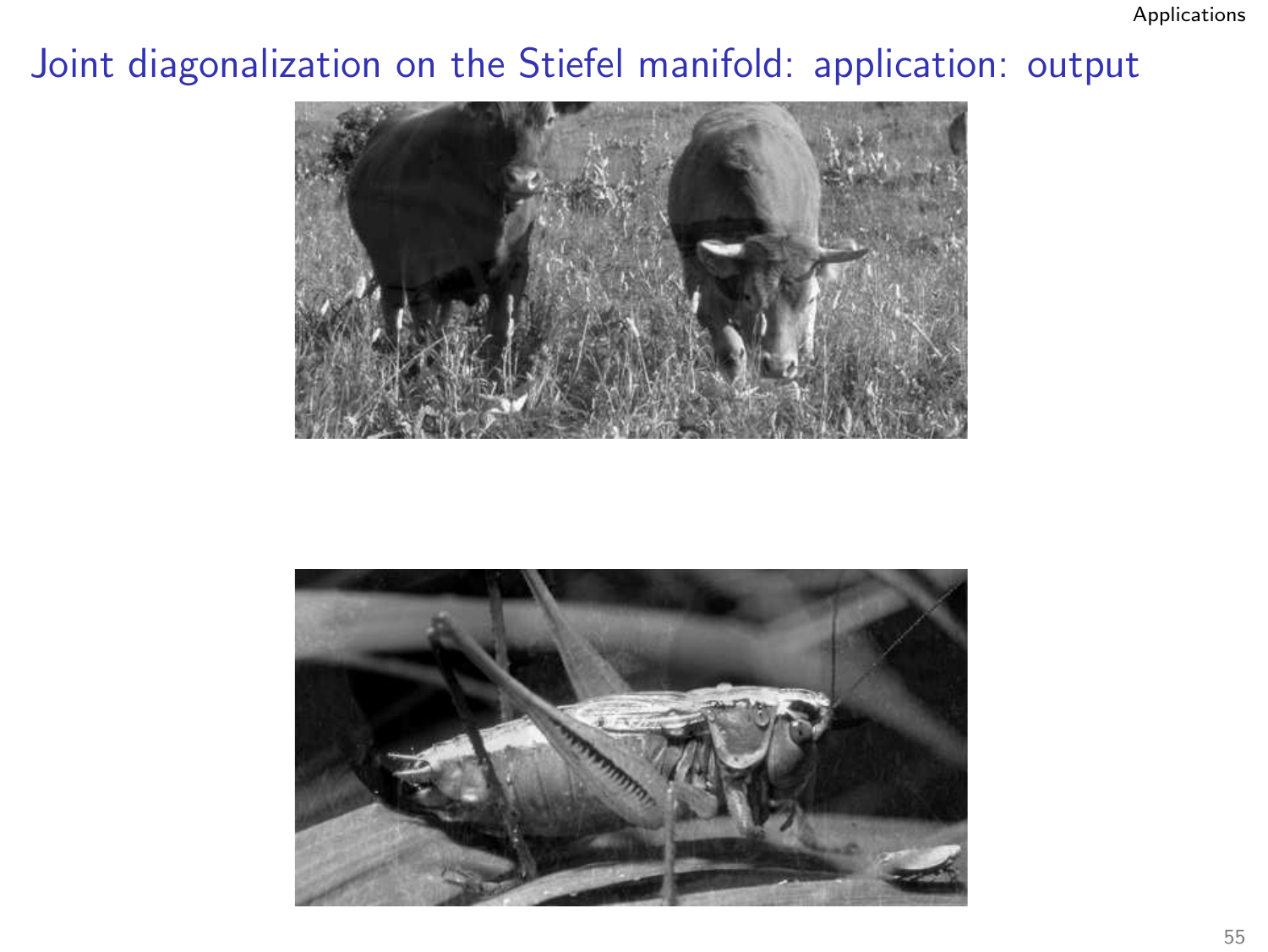### Some References

- ▶ E. Stiefel, Richtungsfelder und Fernparallelismus in n-dimensionalen Mannigfaltigkeiten, Comment. Math. Helv. 8, no. 1, 305–353, 1935.
- ▶ U. Helmke, J. B. Moore, Optimization and Dynamical Systems, Springer, 1994.
- $\triangleright$  A. Edelman, T. Arias, S. T. Smith, The geometry of algorithms with orthogonality constraints, SIAM J. Matrix Anal. Appl. 20(2), pp. 303–353, 1998.
- $\blacktriangleright$  L. Eldén, H. Park, A Procrustes problem on the Stiefel manifold, Numer. Math. 82: 599–619, 1999.
- $\blacktriangleright$  T. Bridges, S. Reich, *Computing Lyapunov exponents on a Stiefel manifold*, Physica D 156, pp. 219–238, 2001.
- $\triangleright$  Y. Nishimori, S. Akaho, Learning algorithms utilizing quasi-geodesic flows on the Stiefel manifold, Neurocomputing 67: 106–135, 2005.
- ▶ A. M. Bloch, P. E. Crouch, A. K. Sanyal, A variational problem on Stiefel manifolds, Nonlinearity 19, pp. 2247–2276, 2006.
- $\blacktriangleright$  F. Tompkins, P. J. Wolfe, *Bayesian Filtering on the Stiefel Manifold*, 2nd IEEE International Workshop on Computational Advances in Multi-Sensor Adaptive Processing, 2007. CAMPSAP 2007.
- ▶ P.-A. Absil, R. Mahony, R. Sepulchre, Optimization Algorithms on Matrix Manifolds, Princeton University Press, 2008.
- ▶ F. J. Theis, T. P. Cason, P.-A. Absil, Soft Dimension Reduction for ICA by Joint Diagonalization on the Stiefel Manifold, Proc. ICA 2009.